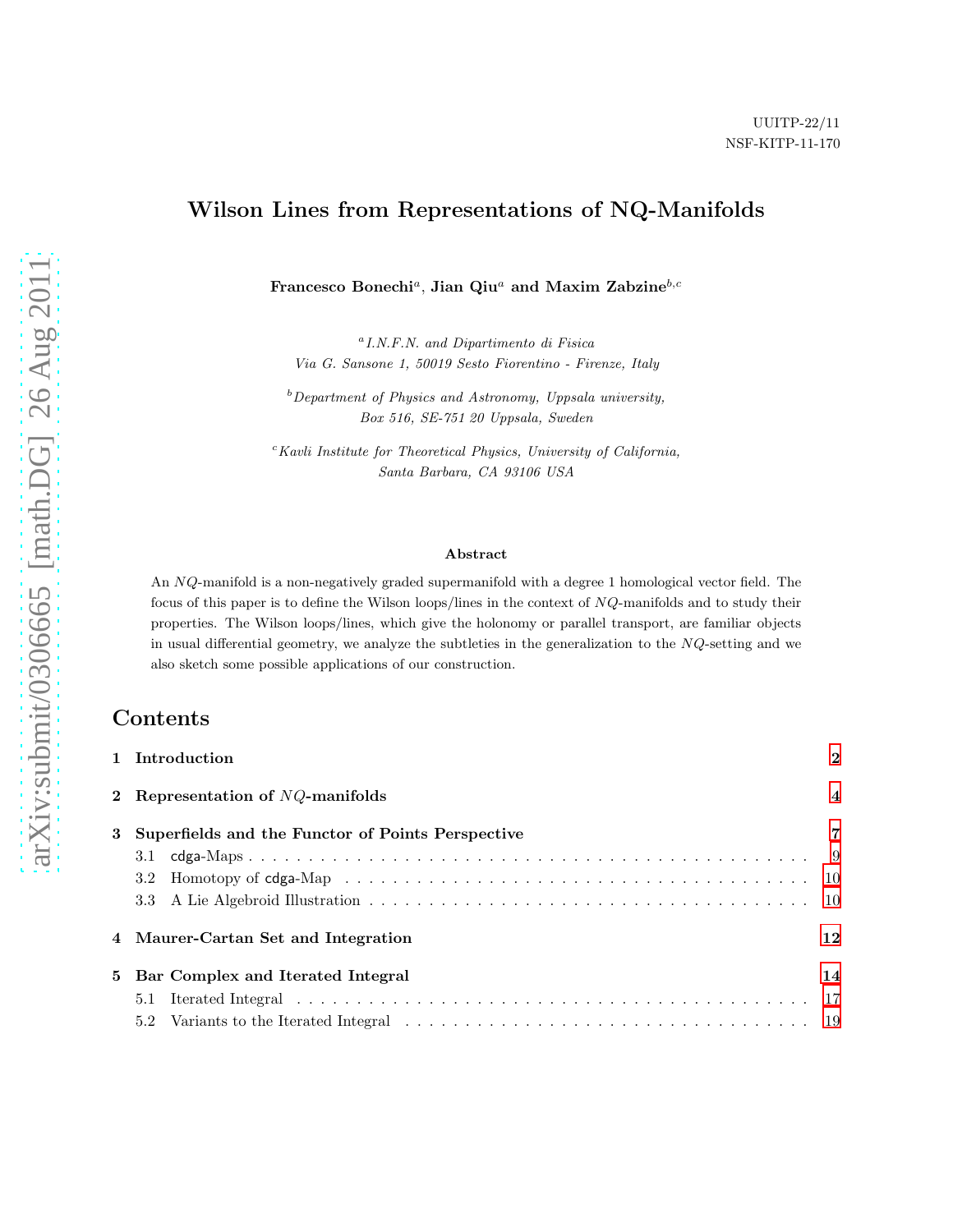| 6 | Wilson Lines                                       | 21 |
|---|----------------------------------------------------|----|
|   |                                                    |    |
|   | 6.2                                                |    |
|   |                                                    |    |
|   | 7 Summary and Possible Applications                | 29 |
|   |                                                    |    |
|   | A Representation up to Homotopy in Graded Language | 30 |
|   | <b>B</b> Proof of some Propositions                | 32 |
|   |                                                    |    |
|   |                                                    |    |

### <span id="page-1-0"></span>1 Introduction

An NQ-manifold  $(M, Q)$  is a non-negatively graded supermanifold M with a degree 1 homological vector field Q. A representation of a NQ manifold M is a graded vector bundle  $\mathcal E$  over M endowed with a lift of the Q-structure linear in the fibre coordinates (a planar Q connection in [\[24\]](#page-36-0)). As an example, consider  $\mathcal{M} = L[1]$ to be a Lie algebroid, and  $\mathcal{E} = T^*[2]L[1]$  endowed with the cotangent lift of Q; this construction gives a canonical formulation of the adjoint representation which is described as a representation up to homotopy in [\[1\]](#page-35-0). The major goal of this paper is to lay down the notion of Wilson loops and lines for representations of NQ-manifolds.

We always resort to the intuition given by the standard differential geometry description of flat connections, where the Wilson loops and Wilson lines measure holonomy and parallel transport. On the other hand, when the transition functions of  $\mathcal E$  have components in degree higher than zero, issues such as the trivialization (in)dependence<sup>[1](#page-1-1)</sup> and homotopy (in)variance become very delicate.

A motivation for this paper is to clarify certain issues left over from the work done by two of the authors in ref.[\[18\]](#page-36-1). We first constructed Wilson-loops for an NQ-manifold and showed that by evaluating the expectation value of the Wilson-loop, one obtain new weight systems for knots embedded in 3-manifolds. But the issue of trivialization dependence was not discussed thoroughly and we feel the need to write a separate paper now and examine these issues with painstaking care as the concept of Wilson-lines/loops for graded geometry is rather new and unfamiliar.

Furthermore, our construction may also have some bearing on the integration problem. The main idea about the integration of NQ manifolds goes back to ref.[\[21\]](#page-36-2). A presheaf is defined as a contravariant functor from a category C to the category of sets Set. For an  $NQ$ -manifold M we can consider the following presheaf (which is the adjoint of the differentiation functor 1-jet of [\[22\]](#page-36-3)) on the category of smooth manifolds Man:

$$
\int \mathcal{M} : \text{Man} \to \text{Set}, \quad \int \mathcal{M}(\mathcal{X}) = \text{Hom}_{NQ}(T[1]\mathcal{X}, \mathcal{M}), \tag{1}
$$

where X is a smooth manifold and  $\text{Hom}_{NQ}(T[1]\mathcal{X},\mathcal{M})$  is the set of  $NQ$ -morphisms  $T[1]\mathcal{X} \to \mathcal{M}$ ; this set is called the Maurer-Cartan set. Picking the standard simplices  $\Delta^n$ , one may describe  $\int \mathcal{M}$  as a simplicial

<span id="page-1-1"></span> ${}^{1}$ By trivialization independence, it is meant that the Wilson-line transforms covariantly under a change of the trivialization. so that one may glue pieces of Wilson lines together in a consistent manner.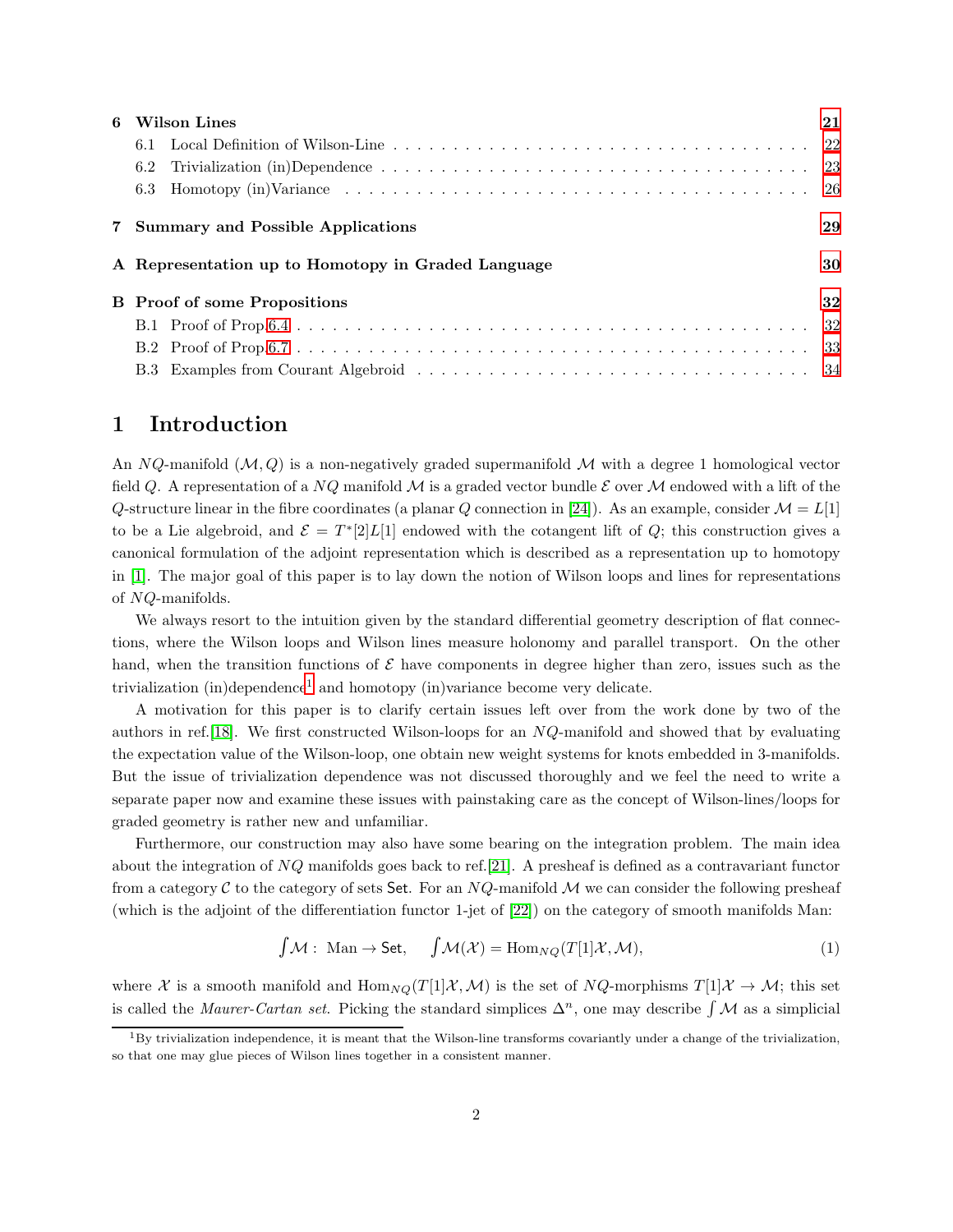manifold

$$
(\int \mathcal{M})_n: \quad [n] \to \text{Hom}_{NQ}(T[1]\Delta^n, \mathcal{M}), \tag{2}
$$

 $(\int M)_\bullet$  can be thought of as the singular chains of  $\int M$ . In the case  $M = L[1]$ ,  $(\int L[1])_\bullet$  is called the  $\infty$ groupoid of L and denoted as  $\Pi_{\infty}(L)$ ; also recall that  $\pi_1(L) = \Pi_1(L)/$  (homotopy) is the 1-groupoid of L [\[21\]](#page-36-2). In ref.[\[3\]](#page-35-1) the integration of representations up to homotopy of L into representations of  $\Pi_{\infty}(L)$  is studied; their paper and the present one have quite an overlap and yet are from decidedly different perspectives. When M comes from an  $L_{\infty}$ -algebra, various properties of  $(\int \mathcal{M})$ , have been studied by Hinich [\[13\]](#page-36-4), Getzler [\[9\]](#page-35-2) and Henriques [\[12\]](#page-36-5), in particular the Maurer-Cartan set is a Kan complex, which one recalls is the prominent trait of the singular complex of a topological space.

In this paper, we choose an alternative approach to the simplicial set route which we find more natural in the  $NQ$ -manifold setting. We consider in fact the presheaf on  $NQ$ 

<span id="page-2-0"></span>
$$
\widehat{\text{Hom}}_{NQ}(T[1][0,1], \mathcal{M}): NQ \to \text{Set}, \quad \mathcal{L} \to \text{Hom}_{NQ}(T[1][0,1] \times \mathcal{L}, \mathcal{M}).
$$
\n(3)

In short, we look at NQ-maps from  $T[1][0,1] \times \mathcal{L}$  to M, namely super-paths 'parameterized' by a test manifold  $\mathcal{L}$ . We can think that, by specializing the test manifolds  $\mathcal{L}$  to the *n*-cubes, this presheaf defines the singular cubical complex of  $M$ . It is shown in prop[.3.1](#page-8-1) that the presheaf is representable by an  $NQ$ -manifold  $(\mathcal{S}, \delta_B)$ . Moreover, we subscribe to the the approach of Fock and Rosly [\[8\]](#page-35-3) along with Andersen et al [\[4\]](#page-35-4) who described the moduli space of flat connections over Riemann surfaces with punctures by the algebraic relations between the Wilson loops. Indeed, they showed that for certain gauge groups, the Wilson loops with possible double points (called chord diagrams) form a complete basis of the algebraic functions on the moduli space of flat connections.

So we look at Wilson loops as functions on  $\bar{S}_{\text{O}}$  (which is similar to  $\bar{S}$  above but for closed loops) and at Wilson lines as parallel transport of  $\mathcal E$  depending on  $\bar{\mathcal S}$  (see Section [6](#page-20-0) for definitions). Our construction of the Wilson-line is largely based on Chen's iterated integral used widely in the literature, yet it differs from the others' approach quite significantly in the choice of the presheaf Eq[.3.](#page-2-0) Our main result is that Wilson loops are invariant under the change of trivialization so that they define degree zero functions on  $\bar{S}_{\text{O}}$ ; moreover they are homotopy invariant. In contrast, Wilson lines are not covariant under the change of trivialization; yet can be made so if we restrict the test manifold  $\mathcal L$  in Eq[.3](#page-2-0) above to have zero Q-structure. The restriction says that the Wilson-line only gives a presheaf on a subcategory of  $NQ$ . In many aspects, this restriction discards vast amount of information of the space of super-curves, whilst some other less restrictive options do exist but will be on the case by case basis and will not be given detailed discussion here.

The paper is organized as follows: we first review the notion of the representation of an NQ-manifold given by Vaintrob in sec[.2,](#page-3-0) from these representations, we can form the parallel transport operator using iterated integral. But to handle the graded objects properly, we spend some pages to review the functor of points view of the graded manifolds, whose embodiment is the superfields that are widely used in physics computations. The discussion in sec[.5](#page-13-0) about the bar resolution is a bit of a digression, but has a bearing upon the problem: are the Wilson loops a sufficient basis for the functions of the generalized connections. In the quite weighty sec[.6,](#page-20-0) we investigate the problem of trivialization independence and homotopy invariance and point out some potential problems regarding these issues in the literature. In sec[.7,](#page-28-0) we sketch how one may apply the Wilson-loops in the integration problem, and possible interpretations of the Wilson-lines as representations of groupoids (up to homotopy).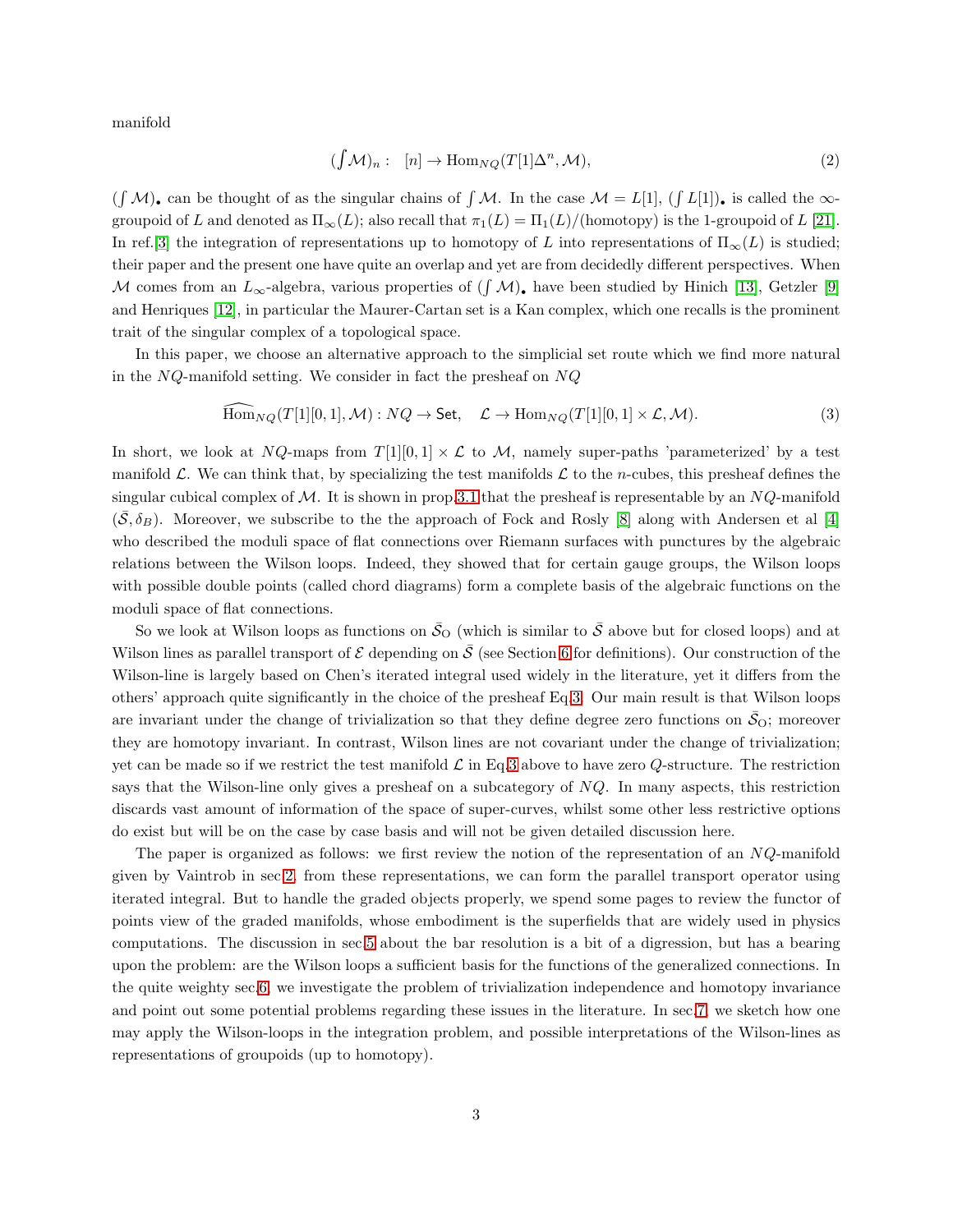Let us note on our convention: the ground field in this paper, denoted as k, is either  $\mathbb R$  or  $\mathbb C$  throughout. We choose to work in the  $C^{\infty}$ -setting, that is, all manifolds are taken to be smooth; even though we believe most of the results can be transferred to the analytic and algebraic setting with minor modifications. We work in the category of differential graded manifold where the parity is compatible with the grading  $(\mathbb{Z}_2)$ and Z-gradings), see [\[25,](#page-36-6) [19\]](#page-36-7) for further explanations and definitions.

## <span id="page-3-0"></span>2 Representation of  $NQ$ -manifolds

The data of a Lie algebroid can be easily given in terms of an  $NQ$ -manifold M. Here N refers to M being a non-negatively graded supermanifold, and the Q-structure refers to a degree 1 nilpotent vector field, called the homological vector field or simply  $Q$ -vector field. The  $N$  and  $Q$  structure are encoded by saying that there is an action of the semi-group

$$
\mathrm{Hom}(\mathbb{R}^{0|1},\mathbb{R}^{0|1})=\mathbb{R}^{1|1}
$$

on M [\[22\]](#page-36-3). To see this, note that  $\text{Hom}(\mathbb{R}^{0|1}, \mathbb{R}^{0|1})$  acts on  $\mathbb{R}^{0|1}$  by shifting  $\theta \to \theta + \epsilon$  and scaling  $\theta \to s\theta$ ,  $s \in \mathbb{R}$ . The two actions are generated by the vector fields

$$
\frac{\partial}{\partial \theta}, \quad \theta \frac{\partial}{\partial \theta}
$$

<span id="page-3-2"></span>The former vector field is clearly nilpotent and its action on  $\mathcal M$  is the Q-vector field. The second gives the non-negative grading on M.

**Example 2.1** Let M be a smooth manifold and  $L \rightarrow M$  be a vector bundle, from which one can form the NQ-manifold  $\mathcal{M} = L[1]$ . We denote by  $x^{\mu}$  the coordinate of M and  $\ell^{A}$  the coordinate of the fibre. The grading of  $x^{\mu}, \ell^{A}$  is 0 and 1, and the functions  $C^{\infty}(L[1])$  are isomorphic to sections of  $\wedge^{\bullet} L^{*}$ .

The Q-structure, which is a deg 1 vector field over  $M$  is necessarily of the form

<span id="page-3-3"></span>
$$
Q = 2\ell^A A_A^{\mu}(x) \frac{\partial}{\partial x^{\mu}} - f_{BC}^A(x) \ell^B \ell^C \frac{\partial}{\partial \ell^A} , \qquad (4)
$$

where Q is written in local coordinates, requiring it to be globally defined will tell us how  $A^{\mu}_A$  and  $f^{A}_{BC}$ transform. Imposing  $Q^2 = 0$  puts constraint on the coefficients  $A^{\mu}_A(x)$ ,  $f^A_{BC}(x)$ 

<span id="page-3-1"></span>
$$
A_{[A}^{\nu} \partial_{\nu} A_{B]}^{\mu} = A_{C}^{\mu} f_{AB}^{C} ,
$$
  
\n
$$
A_{A}^{\mu} \partial_{\mu} f_{BC}^{D} + f_{AX}^{D} f_{BC}^{X} + cyclic \ in \ ABC = 0 ,
$$
\n(5)

 $A^{\mu}_A$  is the called the 'anchor' giving a bundle morphism  $\rho: L \to TM$ 

$$
\rho(s_A) = A_A^{\mu} \frac{\partial}{\partial x_{\mu}},
$$

where  $s_A$  is a local basis of sections of L. And  $f_{BC}^A$  is the 'structure function' giving rise to a bracket on  $\Gamma(L)$  as

$$
[s_A, s_B] = f_{AB}^C s_C.
$$

Then the first condition of Eq[.5](#page-3-1) says that the anchor  $\rho$  respects the bracket,

$$
\rho([s_A, s_B]) = [\rho(s_A), \rho(s_B)],
$$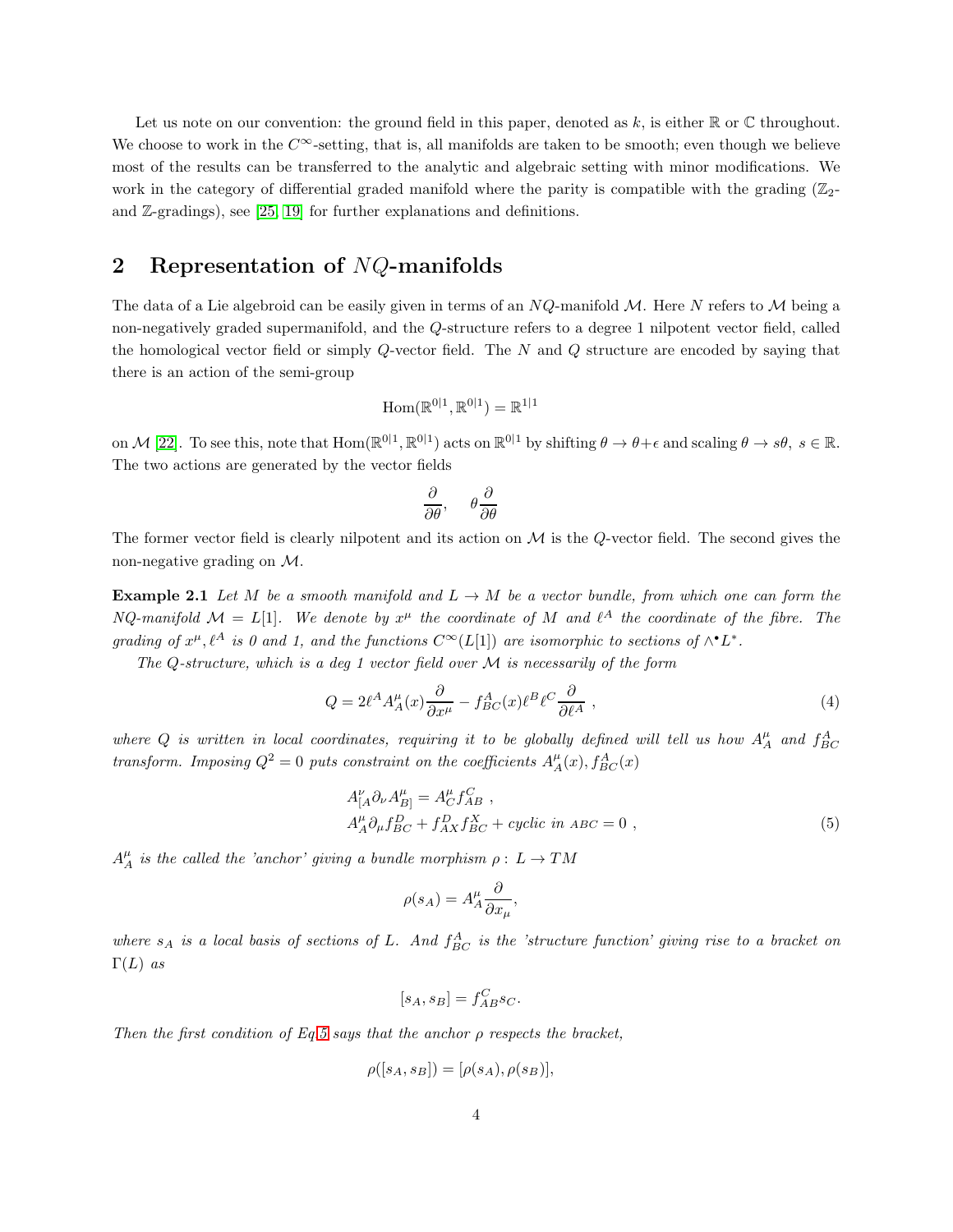where the second bracket is the Lie bracket on TM. Whereas the second condition describes the failure of the Jacobi identity

$$
\rho(s_A)[s_B,s_C]+[s_A,[s_B,s_C]]+cyclic\ in\ ABC=0
$$

as measured by the anchor. These two conditions constitute the definition of a Lie algebroid; this formulation of the Lie algebroids is given in ref.[\[24\]](#page-36-0).

The functions  $C^{\infty}(L[1])$  are isomorphic to  $\Gamma(\wedge^{\bullet} L^*)$  which has the structure of the Chevalley-Eilenberg complex, and the Q-structure induces the Chevalley-Eilenberg differential; more of this will appear in sec[.4.](#page-11-0)

The shifted tangent bundle  $T[1]M$  is the simplest example of a Lie algebroid, for this reason, Lie algebroids are sometimes called generalized tangent bundles.

We turn to the representations of Lie algebroids and also in more generality the representations of  $NQ$ -manifolds. Following Vaintrob [\[24\]](#page-36-0), for an NQ-manifold M, consider a graded vector bundle<sup>[2](#page-4-0)</sup>  $\mathcal E$  over M.

<span id="page-4-3"></span>

Further let us assume that  $\mathcal E$  is  $Q$ -equivariant, meaning the vector field  $Q$  on  $\mathcal M$  can be lifted to  $\hat Q$  over  $\mathcal E$ with  $\hat{Q}^2 = 0$ . In other words there exists a Q-flat connection  $\mathcal{R} \in \text{End}_{C^{\infty}(\mathcal{M})}(\mathcal{E})$  such that

$$
\hat{Q}^2 = (Q + \mathcal{R})^2 = 0.
$$

The Q-flat connection  $\mathcal R$  is the representation of the Q-structure. We shall see in later examples that this definition encodes the representation of Lie algebroids up to homotopy very compactly.

We can choose a trivialization locally on a patch  $\mathcal{E}|_U = \mathcal{M}|_U \times \mathcal{F}$ , and denote the coordinate of the fibre  $\mathcal F$  as  $\zeta_\alpha$  and that of  $\mathcal M$  as  $x^A$ . Locally, we can write  $\hat Q$  as

<span id="page-4-4"></span>
$$
\hat{Q} = Q^A(x)\frac{\partial}{\partial x^A} + R^\beta_{\ \alpha}(x)\zeta_\beta \frac{\partial}{\partial \zeta_\alpha},\tag{7}
$$

where the fibre dependence of  $R$  is by definition linear. The nilpotency of  $\hat{Q}$  says

$$
QR_{\ \alpha}^{\beta} + (-1)^{(\beta + \gamma)(1 + \gamma + \alpha)} R^{\beta}_{\ \gamma} R^{\gamma}_{\ \alpha} = 0,
$$

where the degree of  $\zeta_{\alpha}$  is denoted as  $\alpha$  and the degree of  $R^{\gamma}_{\alpha}$  is  $1 + \gamma + \alpha$ . Let us define the normalized representation matrix

<span id="page-4-1"></span>
$$
T^{\beta}_{\alpha} = (-1)^{\alpha\beta + \beta} R^{\beta}_{\alpha} \Rightarrow (-1)^{\beta} Q T^{\beta}_{\alpha} + (-1)^{\gamma} T^{\beta}_{\gamma} T^{\gamma}_{\alpha} = 0, \tag{8}
$$

it will be clear in a moment what is the point of such redefinition.

As a matter of notation we will call the degree of the coordinates of  $\mathcal M$  degree and the grading of the fibre coordinates of  $\mathcal E$  level. Thus the matrix  $T^{\alpha}_{\beta}$  shifts the level up by  $\alpha - \beta$ . For a non-negatively graded manifold, we have the decomposition of  $T$  according to its degree

<span id="page-4-2"></span>
$$
T^{\alpha}_{\ \beta} = T^{\alpha}_{0\beta} + T^{\alpha}_{1\beta} + \cdots, \qquad \deg T^{\alpha}_{p\beta} = p. \tag{9}
$$

<span id="page-4-0"></span><sup>&</sup>lt;sup>2</sup>Graded vector bundles over graded manifolds are defined as sheaves of freely generated  $C^{\infty}(\mathcal{M})$ -modules over the reduced manifold of M, the coordinates of the fibre in the following discussion are the generators of this module, see ref.[\[7\]](#page-35-5).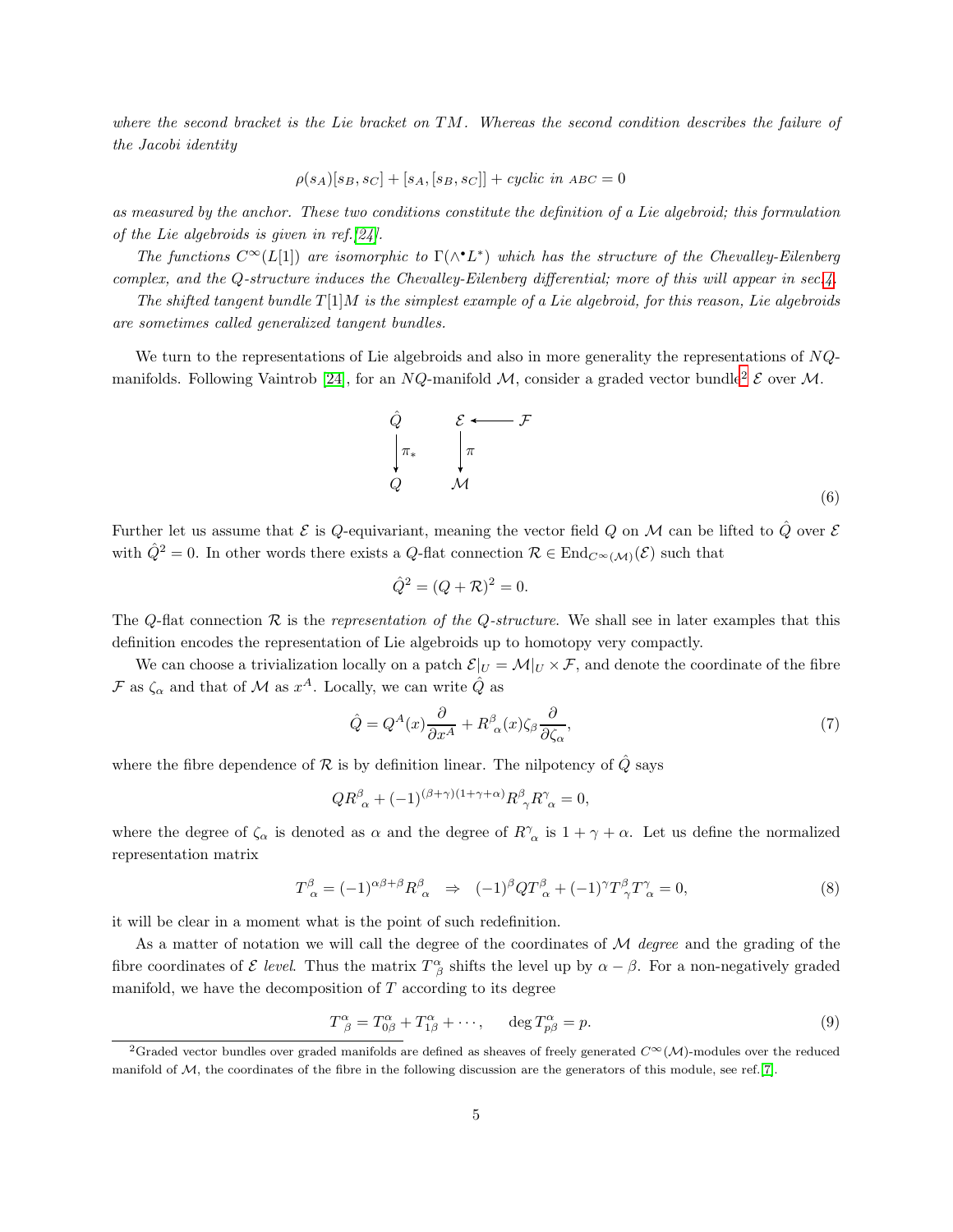The following is a trivial consequence of the decomposition

$$
T^{\alpha}_{p\beta} = \begin{cases} T^{\alpha}_{\ \beta} & \alpha = \beta - p + 1 \\ 0 & \text{otherwise} \end{cases}.
$$

In particular, the term  $T_0$  raises the level of  $\mathcal E$  by 1, and we have as a consequence of Eq[.8](#page-4-1)

$$
T_0^2=0.
$$

<span id="page-5-0"></span>For this very reason,  $T_0$  is a differential that moves one up in the fibre level, leading to a fibrewise structure of a differential chain complex. Later we shall see in the phrase 'representation up to homotopy', the homotopy is the chain homotopy of  $T_0$  (or in other words, 'things work just fine' up to  $T_0$ -exact terms).

#### **Example 2.2** Flat bundle as a representation of  $T[1]M$

Take  $\mathcal{M} = T[1]M$ , where TM is the tangent bundle of a smooth manifold M, and the coordinate of the fibre is assigned degree 1. So if we let  $x^{\mu}$  be the local coordinates of M and  $v^{\mu}$  be the deg 1 coordinate of the fibre, then the (sheaf of) functions on  $T[1]M$  are

$$
C^{\infty}(T[1]M) = \Omega^{\bullet}(M),
$$

in other words  $v^{\mu}$  are identified as  $dx^{\mu}$ .

The Lie algebroid data is given by the Q-structure on the  $T[1]M$  which corresponds to the de Rham differential

$$
D = v^{\mu} \frac{\partial}{\partial x^{\mu}}.
$$

The graded vector bundle over  $T[1]M$  is taken to be the pull back of a flat bundle  $E \to M$  to  $T[1]M$ . Denoting the flat connection of  $E$  as  $A$ , then we can write down a lift of  $D$  as

<span id="page-5-1"></span>
$$
\hat{D} = v^{\mu} \frac{\partial}{\partial x^{\mu}} + v^{\mu} (A_{\mu})^{i}{}_{j} \zeta^{j} \frac{\partial}{\partial \zeta^{i}}.
$$
\n(10)

The nilpotency of  $\hat{D}$  is equivalent to the flatness of A.

Our construction seems to have excluded non-flat vector bundles. But in fact even if  $E$  is non-flat one can write down a lift of D by going to the jet bundle  $E \otimes jet^{\infty}(TM)$ , however we shall merely give the formula and not digress too far afield

$$
\hat{D} = v^{\alpha}\partial_{\alpha} + v^{\gamma}\left(\delta^{\mu}_{\gamma} + \Gamma^{\mu}_{\beta\gamma}\xi^{\beta} - \frac{1}{3}R_{\gamma\alpha\beta}^{\mu}\xi^{\alpha}\xi^{\beta} + \cdots\right)\frac{\partial}{\partial\xi^{\mu}} + v^{\gamma}\left(A_{\gamma} + \frac{1}{2}\xi^{\beta}F_{\beta\gamma} + \frac{1}{6}\xi^{\alpha}\xi^{\beta}\nabla_{\alpha}F_{\gamma\beta} + \cdots\right)^{i}{}_{k}\zeta^{k}\frac{\partial}{\partial\xi^{i}},
$$

where  $\xi^{\alpha}$  is the coordinate of TM (so the section of jet<sup>∞</sup>(TM) is a formal polynomial of  $\xi$ ), and F, R are the curvature of E and TM. By restricting to the subbundle  $E$ , we get the Wilson-line for the non-flat connection A.

<span id="page-5-2"></span>**Example 2.3** Standard Courant Algebroid as the adjoint representation of  $T[1]M$ 

The Lie algebroid data is given as Ex[.2.2,](#page-5-0) and the graded vector bundle over  $T[1]M$  is taken to be

$$
\mathcal{E} = T^*[2]T[1]M,
$$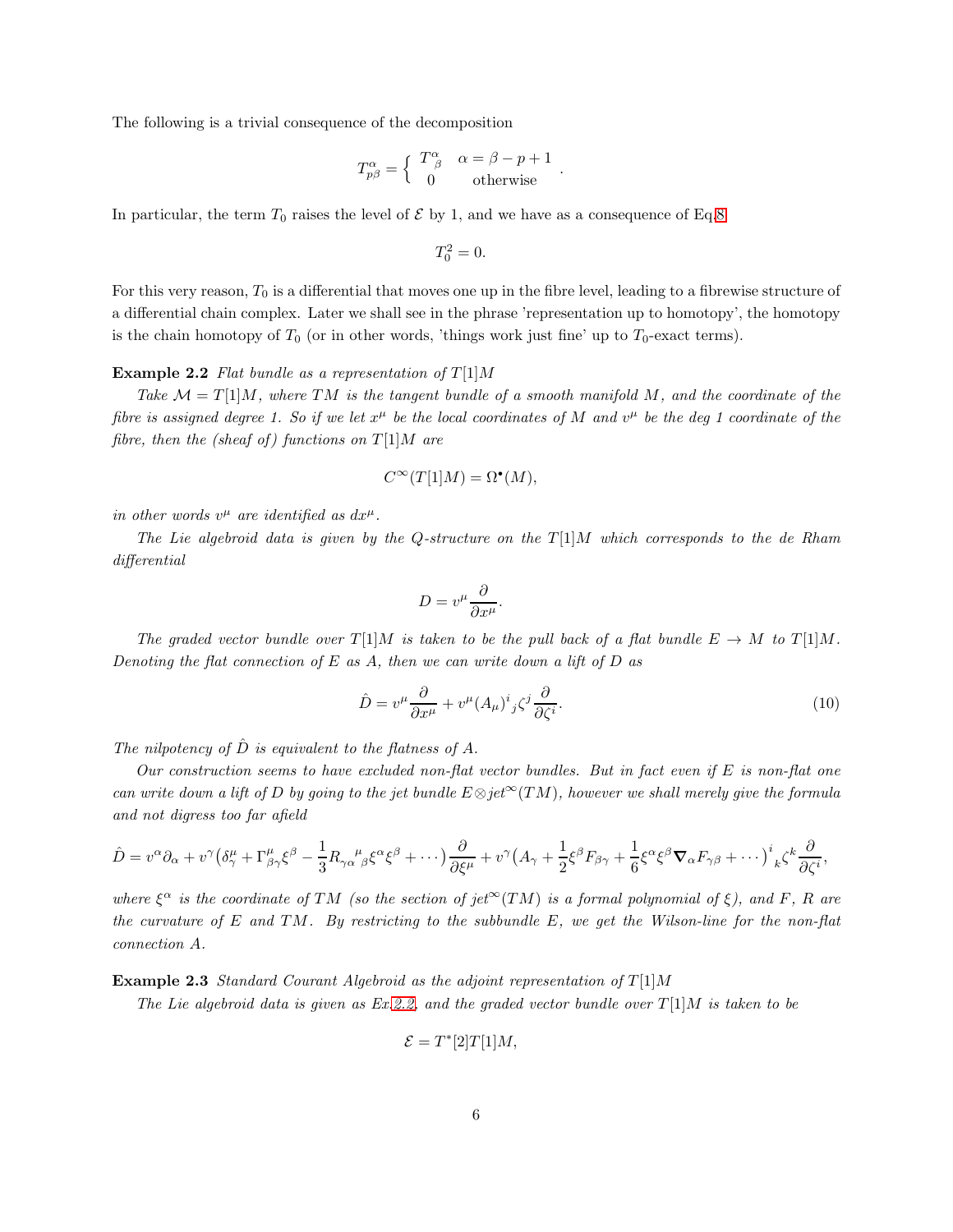and locally we denote the fibre coordinate of  $\mathcal E$  as  $p_\mu, q_\mu$  of degree 2,1 and they are the 'momentum' dual to  $x^{\mu}$ ,  $v^{\mu}$  respectively. We can write down a lift of D as

<span id="page-6-2"></span>
$$
\hat{D} = v^{\mu} \frac{\partial}{\partial x^{\mu}} + p_{\mu} \frac{\partial}{\partial q_{\mu}}.
$$
\n(11)

Upon choosing a connection and split  $T^*[2]T[1]M$  into  $(T^*[2] \oplus T^*[1] \oplus T[1])M$ , we recover the adjoint representation up to homotopy of  $T[1]M$  $T[1]M$  $T[1]M$  in the sense of ref. [1]. In this example, only  $T_0$  is non-zero. The construction using a Hamiltonian lift is completely general, we provide more details in the next example.

<span id="page-6-1"></span>Example 2.4 Adjoint representation (up to homotopy) of a Lie algebroid

The Lie algebroid data is given by the Q-structure as in Ex[.2.1.](#page-3-2) And consider the graded vector bundle over L[1]

$$
\mathcal{E} = T^*[2]L[1],
$$

and locally we denote the fibre coordinate of  $\mathcal E$  as  $p_\mu, \bar \ell_A$  of degree 2,1, which are the momentum dual to  $x^\mu$ ,  $\ell^A$  respectively. We can write down a lift of Q using the following recipe. Since  $T^*[2]L[1]$  is symplectic with the standard symplectic form

$$
\Omega = dp_{\mu}dx^{\mu} + d\bar{\ell}_A d\ell^A
$$

of degree 2. Let us lift Q up into a Hamiltonian vector field by replacing  $\partial_{\mu}$  with  $p_{\mu}$  and  $\partial_{A}$  with  $\ell_{A}$ 

$$
Q \to \Theta = 2p_{\mu}A^{\mu}_{A}\ell^{A} + f^{A}_{BC}\bar{\ell}_{A}\ell^{B}\ell^{C}
$$

The lift of Q is defined as the Hamiltonian vector field generated by  $\Theta$ 

$$
\hat{Q} = \{ \Theta, \cdot \} = Q + \cdots.
$$

Clearly the terms  $\cdots$  are linear in the fibre coordinates  $p_\mu$  and  $\bar{\ell}_A$  as  $End_{C^\infty(\mathcal{M})} \mathcal{E}$  should be. We show in the appendix how upon picking a connection for L one recovers the notion of representation of Lie algebroids up to homotopy.

## <span id="page-6-0"></span>3 Superfields and the Functor of Points Perspective

We review briefly the 'functor of points' view on the graded manifolds and explain how this is just the superfield technique that the physicists have been using all along.

The graded manifolds  $(GM)$  are locally ringed spaces, that is, a graded manifold  $M$  consists of a smooth manifold  $M$  with a sheaf of freely generated graded commutative algebra on  $M$ . The sections of this sheaf, denoted  $C^{\infty}(\mathcal{M})$ , is often called the *functions* on the graded manifold by a standard abuse of terminology (see ref.[\[7\]](#page-35-5)). The underlying smooth manifold M is called the reduced manifold of M denoted as  $M = |M|$  $(M \text{ is also called the body of } \mathcal{M})$ . Morphisms (or simply, maps) between graded manifolds are morphisms of their sheafs of algebras,  $\text{Hom}_{GM}(\mathcal{M}, \mathcal{N}) \sim \text{Hom}_{cgs}(C^{\infty}(\mathcal{N}), C^{\infty}(\mathcal{M}))$ , where  $\text{Hom}_{cgs}$  stands for morphisms of graded commutative algebras. We will use the term 'GM maps' and 'cga-maps' interchangeably.

The ringed structure makes it awkward to talk about points on a GM, a more efficient way of dealing with GM's is to look at the structure of the algebra of functions, and the morphisms of functions. For the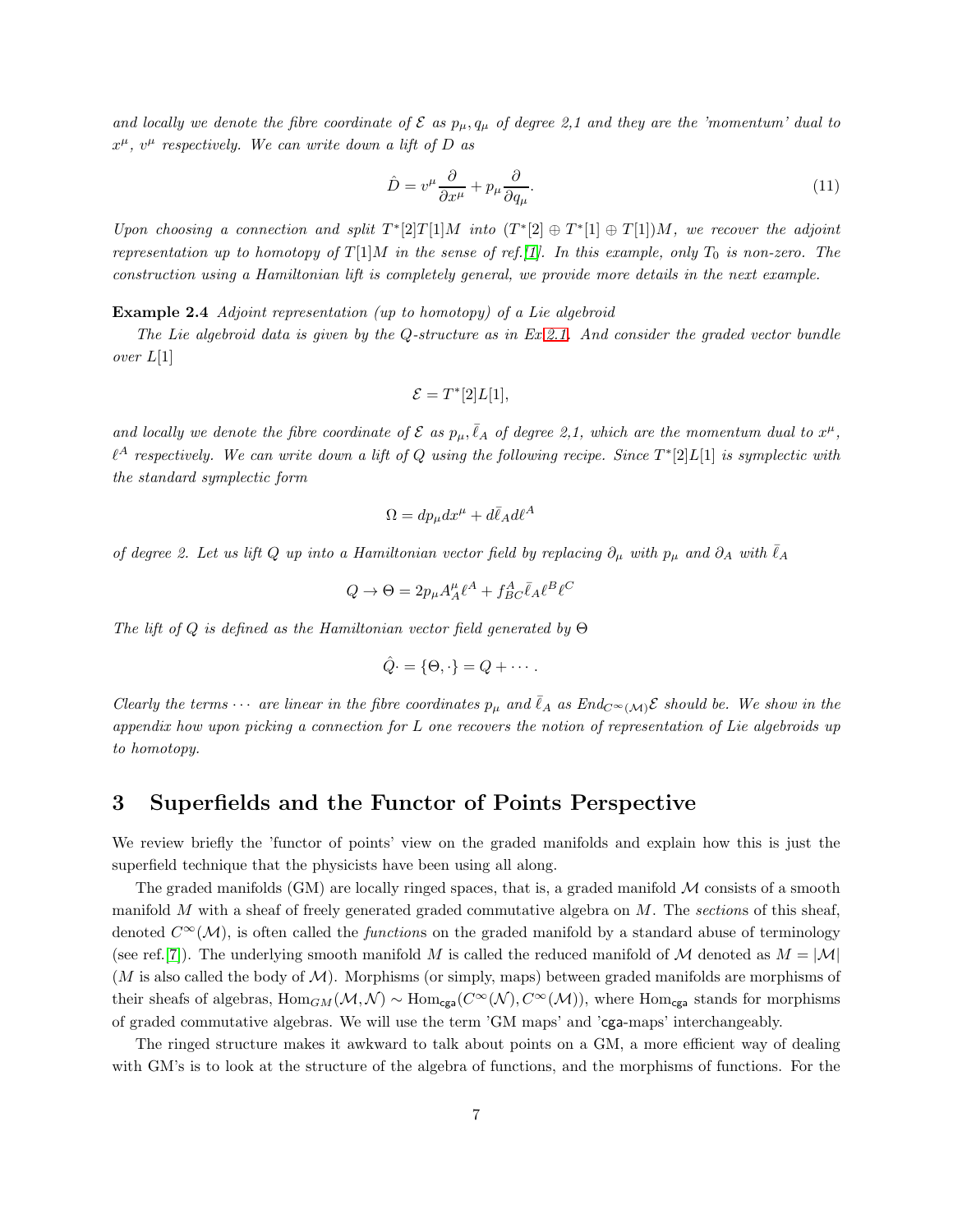category of GM's, one can define a presheaf which is a contravariant functor from GM to the category of sets. The GM's themselves give such a functor: if M is a GM it gives a presheaf  $\hat{\mathcal{M}}$  defined as

<span id="page-7-0"></span>
$$
\hat{\mathcal{M}}: \text{ GM} \longrightarrow \text{Set}, \qquad \hat{\mathcal{M}}(\mathcal{L}) = \text{Hom}_{GM}(\mathcal{L}, \mathcal{M}), \tag{12}
$$

where L is a GM and  $\text{Hom}_{GM}(\mathcal{L}, \mathcal{M})$  is the set of morphisms from L to M. The presheafs of the above type are called *representable*. Identifying  $M$  as such a presheaf is the 'functor of points' way of perceiving a GM: for each  $\mathcal{L}, \mathcal{M}(\mathcal{L})$  is a family of points parameterized by  $\mathcal{L}$ , in other words we use a 'test manifold'  $\mathcal L$  to probe  $\mathcal M$ . For example the set Hom<sub>GM</sub>(\*,  $\mathcal M$ ) gives the reduced manifold of  $\mathcal M$ . And Yoneda's lemma guarantees that the set of natural transformations between  $\hat{\mathcal{M}}$  and  $\hat{\mathcal{N}}$  is Hom $_{GM}(\mathcal{M},\mathcal{N})$ . This point of view also allows us to think about slightly more general GM's as presheafs that are not necessarily representable.

Another important example of a presheaf is

<span id="page-7-1"></span>
$$
\widehat{\text{Hom}}_{GM}(\mathcal{X}, \mathcal{M}): \text{GM} \longrightarrow \text{Set}, \qquad \widehat{\text{Hom}}_{GM}(\mathcal{X}, \mathcal{M})(\mathcal{L}) = \text{Hom}_{GM}(\mathcal{X} \times \mathcal{L}, \mathcal{M}), \tag{13}
$$

where L is a GM and Hom $(\mathcal{X} \times \mathcal{L}, \mathcal{M})$  is the set of morphisms  $\mathcal{X} \times \mathcal{L} \to \mathcal{M}$ . Of course, both presheafs Eq[.12,](#page-7-0) [13](#page-7-1) are trivially generalizable to the category of  $NQ$ -manifolds.

It is known that the presheaf Eq[.13](#page-7-1) is representable, and the GM that represents it is called superfields. Next we introduce the superfields as an important computational tool and the discussion here largely follows ref.[\[20\]](#page-36-8). The statement is near vacuous, to see this, let us denote the algebra of functions on  $M$ ,  $\mathcal{X}$ ,  $\mathcal{L}$  as A, B and C, then a morphism  $\mathcal{X} \to \mathcal{M}$  (resp.  $\mathcal{X} \times \mathcal{L} \to \mathcal{M}$ ) is cga-map A to B (resp.  $A \to B \otimes C$ ). Let  $x^m$ ,  $y^a$ and  $z^i$  be the generators of A, B and C respectively, and we also use a subscript to denote the degree of the generators. Now one can expand a map

$$
A \xrightarrow{\varphi} B \otimes C: x^m \to x^m(y, z),
$$

as a power series of y with non-zero degrees (for clarity, we assume  $\mathcal X$  is non-negatively graded)

<span id="page-7-2"></span>
$$
\boldsymbol{x}_{p}(y,z) = x_{p,p}(y_{0},z) + x_{p,p-1}(y_{0},z)y_{1} + \left(\frac{1}{2}x_{p,p-2}(y_{0},z)y_{1}^{2} + x'_{p,p-2}(y_{0},z)y_{2}\right) \n+ \left(\frac{1}{6}x_{p,p-3}(y_{0},z)y_{1}^{3} + x'_{p,p-3}(y_{0},z)y_{1}y_{2} + x''_{p,p-3}(y_{0},z)y_{3}\right) + \cdots,
$$
\n(14)

where we have suppressed the index structure for x, y, but the meaning should be clear. The notation  $x_{p,q}$ denotes the degree q component of  $x_p(y, z)$  in the expansion. Notice that we have only expanded  $x(y, z)$  w.r.t the y's and kept the z's intact. One can take  $x_{p,q}^m$  as the generators of the algebra of functions of an infinite dimensional graded manifold which we call S-the superfields, then the set of maps  $\text{Hom}_{GM}(\mathcal{X} \times \mathcal{L}, \mathcal{M})$  is given by the set of maps  $\text{Hom}_{GM}(\mathcal{L}, \mathcal{S})$ , leading to the statement about representability. The arguments can be repeated for the case of N-manifolds except that the expansion in Eq[.14](#page-7-2) will terminate at  $x_{p,0}^m$ .

If we set the test manifold  $\mathcal L$  to be a point, then  $C = k$ , as a result only the degree zero component  $x_{p,0}$ in the expansion survives<sup>[3](#page-7-3)</sup>

$$
\boldsymbol{x}_p(y) = \frac{1}{p!} x_{p,0}(y_0) y_1^p + \frac{1}{(p-2)!} x'_{p,0}(y_0) y_1^{p-2} y_2 + \cdots + x'_{p,0}(y_0) y_p.
$$

Except in our discussion of homotopies of  $cdga-maps Hom_{cdga}(A,B)$  coming up shortly, we can, for most calculations, be utterly oblivious to what exactly is  $\mathcal L$  or what constitutes C, and write the expansion Eq[.14](#page-7-2) simply as

$$
x_p(y) = x_{p,p}(y_0) + x_{p,p-1}(y_0)y_1 + \frac{1}{2}x_{p,p-2}(y_0)y_1^2 + x'_{p,p-2}(y_0)y_2 + \cdots,
$$

<span id="page-7-3"></span><sup>&</sup>lt;sup>3</sup>This is simply because there are no deg > 0 generators left in town to write down a component  $x_{p,q}$ ,  $q > 0$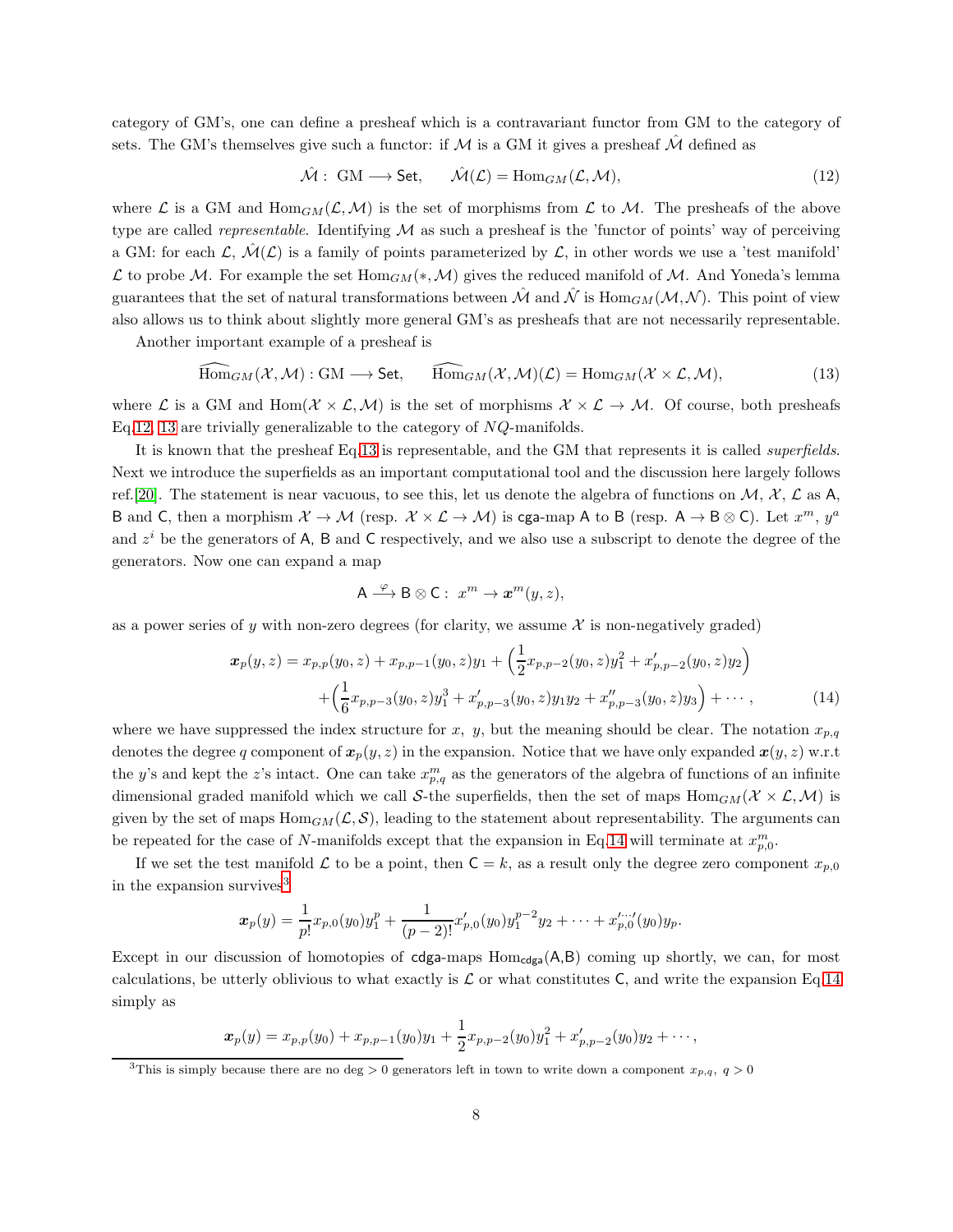keeping all the components  $x_{p,q}(y_0)$ . Since we will only be interested in N-manifolds, only  $x_{p,ge0}(y_0)$  should be kept as C is now non-negatively graded, but keeping the negative degree components lubricates the calculations appreciably, and as such, the negative degree components are called the 'auxiliary fields', in keeping with their name in physics. The negative degree components will be set to zero as soon as the calculation is done.

Up to now, one may well wonder what on earth is novel about this point of view. Indeed, the above discussion shows we can carry most of our intuition in differential geometry to the graded case and treat the generators  $x^m$   $y^a$  as if they were coordinates and can take specific values. The physicists have carried out many brilliant computations in such way without ever bothering about the category jargons.

#### <span id="page-8-0"></span>3.1 cdga-Maps

So far we have discussed graded algebra maps, now if A,B and C are actually (non-negatively) graded commutative differential algebras (cdga's) equipped with the differentials  $\delta, d^y$  and  $d^z$  respectively, then the condition for any cga-map  $\varphi: x^m \to \mathbf{x}^m(y, z)$  to be a cdga-map is

<span id="page-8-5"></span>
$$
0 = (\delta \pmb{x}^m)(y, z) - (d^y + d^z)(\pmb{x}^m(y, z)), \tag{15}
$$

namely  $\varphi$  commutes with the differentials. By looking at the equation at  $z_{>0}$  all equal to zero, we have

$$
0 = (\delta \boldsymbol{x}^m)(y, z_0) - d^y(\boldsymbol{x}^m(y, z_0)),
$$

which means  $x^m(y, z_0)$  is a cdga-map  $A \to B$  for all  $z_0$ . Recall that once we set  $z_{>0} = 0$ ,  $x_{p,>0}$  are also zero. We denote (suppressing  $z$ )

$$
eom = (\delta \boldsymbol{x}^m)(y) - d^y(\boldsymbol{x}^m(y))\Big|_{\text{deg } 0}.
$$

as the equation of motion.

There is a Q-structure defined on S, the BRST differential, acting on the components  $x_{p,q}^m(y_0)$ , induced by  $\delta$  and  $d^y$ 

<span id="page-8-3"></span>
$$
(\delta_B \mathbf{x}^m)(y) = \delta_B x_{p,p}^m(y_0) + (\delta_B x_{p,p-1}^m(y_0))y_1 + \frac{1}{2} (\delta_B x_{p,p-2}^m(y_0)) \frac{1}{2} y_1^2 + (\delta_B x_{p,p-2}^m(y_0)) y_2 + \cdots
$$
  
=  $(\delta \mathbf{x}^m)(y) - d^y(\mathbf{x}^m(y)).$  (16)

By comparing the power of y on both sides, one can read off the action of  $\delta_B$  on each component<sup>[4](#page-8-2)</sup>. The differential  $\delta_B$  plays the crucial role in this paper. The degree zero component of Eq[.16](#page-8-3) is the eom defined earlier and quite clearly, the equation of motion is the BRST differential of the deg −1 component

<span id="page-8-4"></span>
$$
eom for xm = \delta_B x_{p,-1}^m \Big|_{\text{deg } 0}.
$$
\n(17)

We introduce a space  $\overline{S} \subset S$ , whose algebra of functions is

<span id="page-8-6"></span><span id="page-8-1"></span>
$$
C^{\infty}(\bar{\mathcal{S}}) = C^{\infty}(\mathcal{S})/(\text{eom}, x_{p,<0}^{m}(y_0)),
$$
\n(18)

where  $(\text{eom}, x_{p,\leq 0}^m(y_0))$  is the ideal generated by eom and  $x_{p,\leq 0}$ . Property Eq[.17](#page-8-4) shows that the quotient is compatible with  $\delta_B$ .

And from Eq[.15](#page-8-5) the following is clear

<span id="page-8-2"></span><sup>&</sup>lt;sup>4</sup>We would like to stress that  $\delta_B$  acts on the components fields  $x_{p,q}(y_0)$ , not on x nor y, and only when the fields are assembled into superfields, can the action be written nicely as  $(\delta_B \mathbf{x}^m)(y) = (\delta \mathbf{x}^m)(y) - d^y(\mathbf{x}^m(y))$ .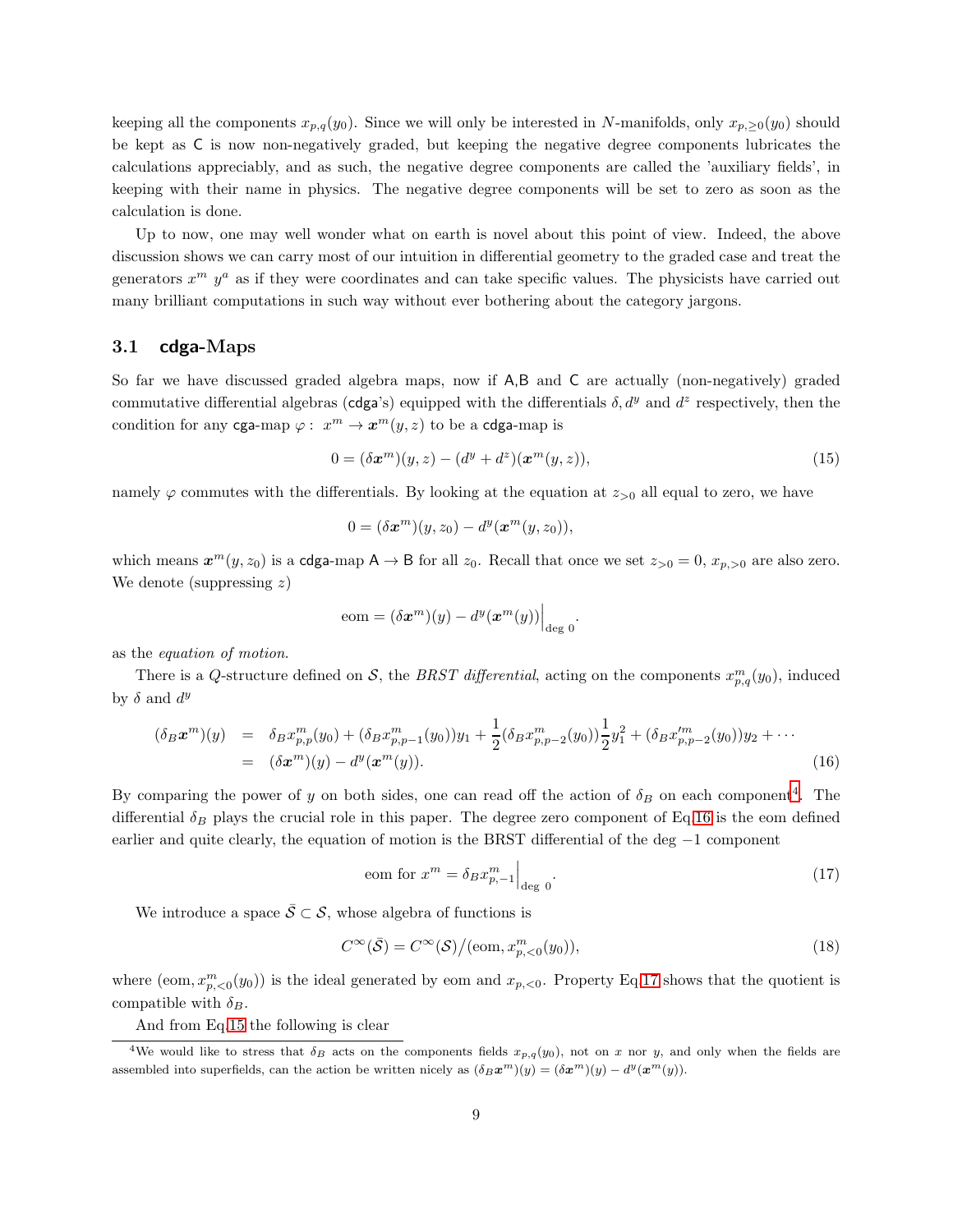**Proposition 3.1**  $\bar{S}$  is the NQ-manifold that represents the presheaf  $\widehat{Hom}_{NO}(\mathcal{X},\mathcal{M})$ 

We remind the reader that  $\overline{\text{Hom}}_{NQ}$  is a presheaf defined similarly to Eq[.13,](#page-7-1) but with GM replaced with NQ.

The compatibility of  $\delta_B$  with the quotient also allows us do all the computation in the space S, and only in the end go over to  $\overline{S}$ .

#### <span id="page-9-0"></span>3.2 Homotopy of cdga-Map

We now follow ref. [\[6\]](#page-35-6) (see also ref. [\[23\]](#page-36-9)) in the formulation of homotopy of cdga-maps. To deform a cdga-map  $A \to B$ , we take C as  $C^{\infty}(T[1][0,1])$  and thus  $C = k[s, \vartheta]$  with  $\vartheta$  being the odd coordinate on  $T[1][0,1]$ . The differential  $d^s$  is defined in the obvious way  $d^s s = \vartheta$ ,  $d^s \vartheta = 0$ . Given two **cdga**-maps  $A \stackrel{\varphi, \varphi}{\rightarrow} B$ , the homotopy is a cdga-map

<span id="page-9-5"></span>
$$
\mathsf{A} \stackrel{H}{\to} \mathsf{B}[s, \vartheta],\tag{19}
$$

such that H at  $s = 0, 1$  equals  $\varphi$ ,  $\phi$  respectively. In terms of coordinates, any map H is written as  $x^m \to$  $x^m(y, s, \vartheta)$  and the condition for cdga-map is

<span id="page-9-2"></span>
$$
0 = (\delta \boldsymbol{x}^m)(y, s, \vartheta) - (d^y + d^s)(\boldsymbol{x}^m(y, s, \vartheta)).
$$
\n(20)

If we partially expand the superfield as

$$
\boldsymbol{x}^m(y,s,\vartheta) = \boldsymbol{x}^m(y,s) + \vartheta \bar{\boldsymbol{x}}^m(y,s),
$$

where the expansion terminates because  $\vartheta^2 = 0$  trivially and we also have deg  $\bar{x}^m = \deg x^m - 1$ . Then looking at Eq[.20](#page-9-2) at  $\vartheta = 0$  we get

$$
0 = (\delta \pmb{x}^m)(y, s) - d^y(\pmb{x}^m(y, s)), \tag{21}
$$

i.e.  $x^m(y,s)$  is a cdga-map  $A \to B$  for each s. Looking at the same equation at first power of  $\vartheta$  we get

$$
0 = \vartheta\Big( (\bar{\boldsymbol{x}}^n \partial_{x^n} \delta \boldsymbol{x}^m)(y, s) - \partial_s \boldsymbol{x}^m(y, s) + d^y(\bar{\boldsymbol{x}}^m(y, s)) \Big), \tag{22}
$$

giving the formula for an infinitesimal homotopy

<span id="page-9-3"></span>
$$
\partial_s \boldsymbol{x}^m(y,s) = (\bar{\boldsymbol{x}}^n \partial_{x^n} \delta \boldsymbol{x}^m)(y,s) + d^y(\bar{\boldsymbol{x}}^m(y,s)).
$$
\n(23)

**Remark 3.2** We can write a homotopy as if it were a Lie derivative given by the Cartan formula

<span id="page-9-4"></span>
$$
\frac{\partial}{\partial s}\boldsymbol{x}^{m}(y,s) = \mathcal{L}_{\bar{x}}\boldsymbol{x}^{m}(y) = \{\iota_{\bar{x}}, \delta_{B}\} \boldsymbol{x}^{m}(y), \qquad \iota_{\bar{x}} = \bar{x}^{m} \frac{\partial}{\partial x^{m}}.
$$
\n(24)

<span id="page-9-1"></span>The homotopies Eq[.23](#page-9-3) are called *gauge transformations* in physics. We give some examples next.

#### 3.3 A Lie Algebroid Illustration

We look at the **cdga-**map  $Hom_{\text{cdga}}(C^{\infty}(L[1]), C^{\infty}(T[1][0,1])) = Hom_{NQ}(T[1][0,1], L[1]).$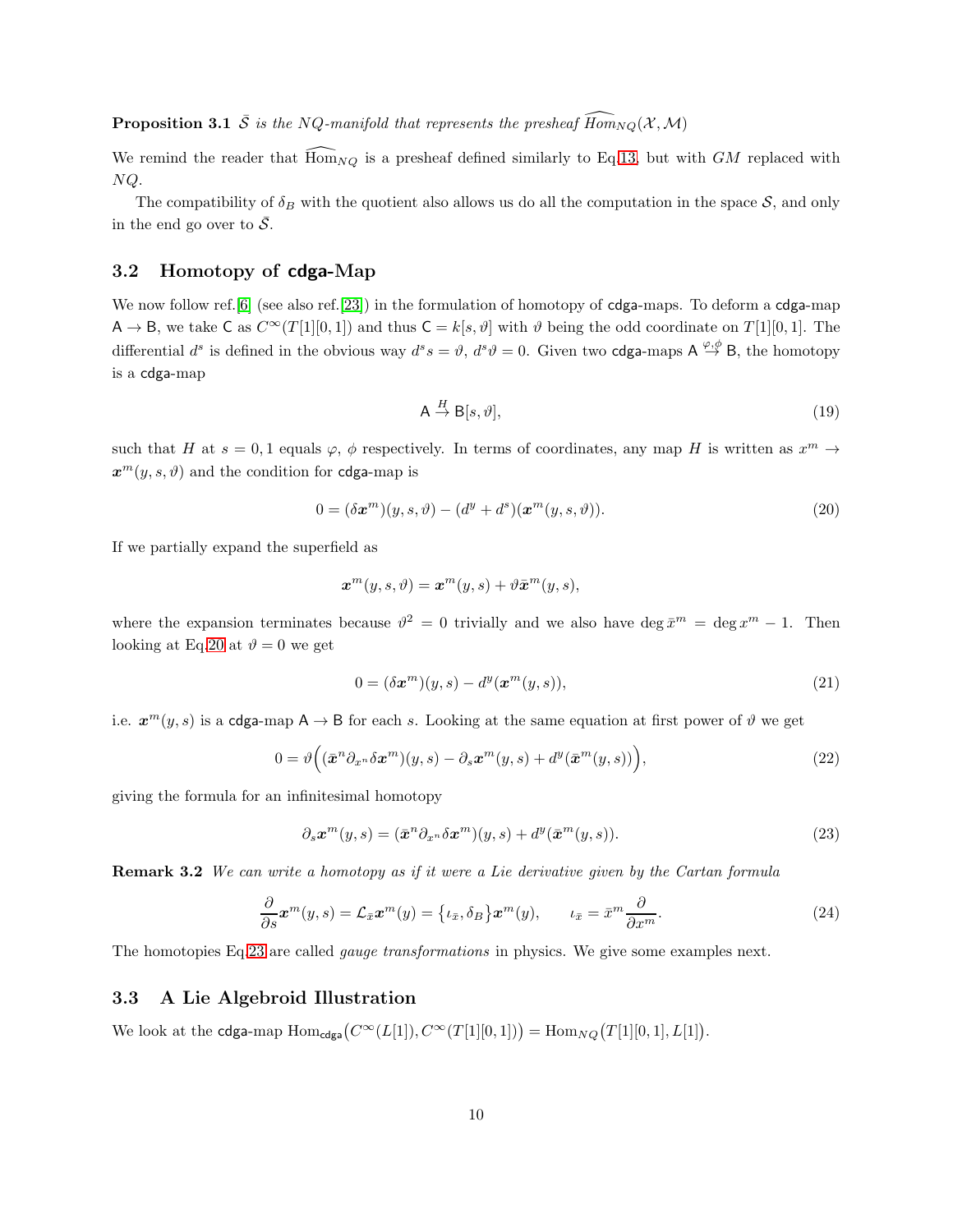Referring back to Ex[.2.1,](#page-3-2) we let  $A = (C^{\infty}(L[1]), Q)$ . We also let  $B = (C^{\infty}(T[1][0, 1]), D)$ , concretely we have  $B = k[t, \theta]$ , with  $D = \theta \partial_t$ . We have the superfield expansion (keeping all components for the time being, namely we work in  $S$  for now)

$$
\boldsymbol{x}^{\mu}(t,\theta) = x^{\mu}(t) + \theta \, x_t^{\mu}(t), \qquad \boldsymbol{\ell}^A(t,\theta) = \boldsymbol{\ell}^A(t) + \theta \, \boldsymbol{\ell}_t^A(t).
$$

Note  $x_t^{\mu}$  is of deg -1.

We can read off  $\delta_B$  on the various components from Eq[.16](#page-8-3)

$$
(\delta_B \mathbf{x}^{\mu}) = 2A_A^{\mu}(\mathbf{x})\boldsymbol{\ell}^A - D\mathbf{x}^{\mu}, \quad (\delta_B \boldsymbol{\ell}^A) = -f_{BC}^A(\mathbf{x})\boldsymbol{\ell}^B\boldsymbol{\ell}^A D\boldsymbol{\ell}^A
$$

as

$$
\begin{aligned} \delta_B x^{\mu}(t) &= 2 A^{\mu}_A(x(t)) \ell^A(t), \qquad \delta_B x^{\mu}_t(t) = -2 x^{\nu}_t \left( \partial_{\nu} A^{\mu}_A(x(t)) \right) \ell^A(t) - 2 A^{\mu}_A(x(t)) \ell^A_t(t) + \dot{x}^{\mu}(t), \\ \delta_B \ell^A(t) &= - f^A_{BC} \ell^B(t) \ell^C(t), \qquad \delta_B \ell^A_t(t) = x^{\mu}_t(t) \left( \partial_{\mu} f^A_{BC}(x(t)) \right) \ell^B(t) \ell^C(t) + 2 f^A_{BC}(x(t)) \ell^B_t(t) \ell^C(t) + \dot{\ell}^A(t), \end{aligned}
$$

where a dot denotes the derivative with respect to  $t$ .

Dropping the cumbersome argument  $t$  everywhere, the equation of motion is

<span id="page-10-1"></span>
$$
0 = \delta_B x_t^{\mu} \Big|_{\text{deg } 0} = \partial_t x^{\mu} - 2A_A^{\mu} (x) \ell_t^A, \tag{25}
$$

which actually is the condition that the mapping (where  $e^A$  is the basis of the sections of  $CE^1$ )

$$
x^{\mu} \to x^{\mu}(t), \quad e^{A} \to \ell_t^{A}(t)\theta,
$$

is a morphism of cdga  $CE^{\bullet} \rightarrow \Omega^{\bullet}([0,1])$ .

Specializing to  $L[1] = T[1]M$  (see Ex[.2.2](#page-5-0) for the notation), the above equation of motion reads

$$
\dot{x}^\mu = v_t^\mu,
$$

hence we can eliminate  $v_t^{\mu}$  in favour of  $\partial_t x^{\mu}$ . Thus we get the trivial statement: any **cdga-map** from the de Rham complex of M to that of the interval is completely determined by a smooth map  $[0,1] \rightarrow M$  and the set  $\text{Hom}_{NO}(T[1][0,1], T[1]M)$  is the path space PM.

Likewise, a homotopy is fixed by a tuple  $(\bar{x}^{\mu}, \bar{\ell}^A)$ . For clarity, take the test manifold to be a point, then the abstract formula Eq[.23](#page-9-3) unfolds as

<span id="page-10-0"></span>
$$
\partial_s x^{\mu} = 2A_A^{\mu} \bar{\ell}^A,
$$
  
\n
$$
\partial_s \ell_t^A = -2f_{BC}^A \bar{\ell}^B \ell_t^C + \dot{\bar{\ell}}^A.
$$
\n(26)

In the calculation we have taken the short cut by only keeping the degree 0 components, for example the first equation should really go as

$$
\partial_s x^{\mu} = \bar{x}^{\nu} (\partial_{\nu} A^{\mu}_A) \ell^A + 2 A^{\mu}_A \bar{\ell}^A,
$$

yet only the second term survives when the test manifold is a point.

The homotopy Eq[.26](#page-10-0) by construction takes a cdga-map to a cdga-map. One can of course check this explicitly

$$
\begin{array}{rcl} 2\partial_s\big(\ell^\mathit{A}_tA^\mu_A\big) & = & 2\big(\dot{\bar{\ell}}^\mathit{A}-2\bar{\ell}^\mathit{B}f^\mathit{A}_{BC}\ell^\mathit{C}_t\big)A^\mu_A+\ell^\mathit{A}_t\big(2\bar{\ell}^\mathit{B}A^\nu_B\partial_\nu A^\mu_A\big) \\ & = & 2\dot{\bar{\ell}}^\mathit{A}A^\mu_A+4\ell^\mathit{A}_t\bar{\ell}^\mathit{B}A^\nu_A\partial_\nu A^\mu_B=2\dot{\bar{\ell}}^\mathit{A}A^\mu_A+2\bar{\ell}^\mathit{B}\dot{x}^\nu\partial_\nu A^\mu_B=\partial_s\dot{x}^\mu, \end{array}
$$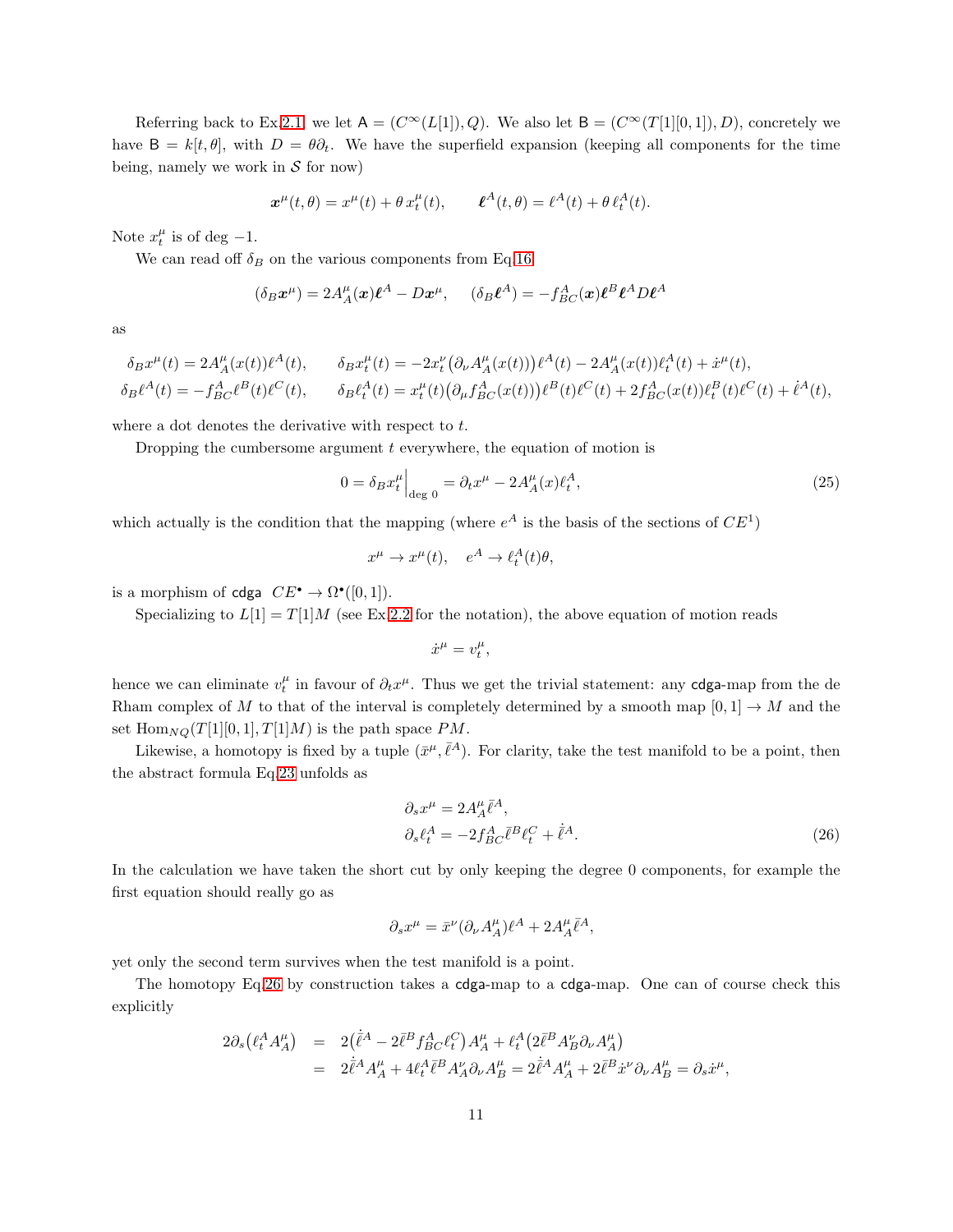which shows that Eq[.25](#page-10-1) is satisfied for every s.

Before leaving this example, we point out that for the case  $L[1] = T[1]M$ , the formula Eq[.24](#page-9-4) is nothing but the Cartan formula for Lie derivatives.

We would like to point out the use of homotopy in this paper refers to homotopies of cdga-maps; in the case of cdga maps between  $C^{\infty}(T[1]M)$  and  $C^{\infty}(T[1]N)$ , then the homotopy of the cdga map is indeed the homotopy of maps  $N \to M$  in the conventional sense. But in general, the homotopy can be a bit unconventional, in fact two cdga-maps that are 'near each other' may not always be homotopic.

**Example 3.3** Consider the space  $\mathbb{R}^3$  with the Poisson tensor

$$
\alpha^{\mu\nu} = x^{\rho} \epsilon^{\mu\nu\rho},
$$

and let  $L = T^* \mathbb{R}^3$ . One can form the Lie algebroid by specifying

$$
Q = 2\alpha^{\mu\nu}\xi_{\mu}\frac{\partial}{\partial x^{\nu}} + (\frac{\partial}{\partial x^{\rho}}\alpha^{\mu\nu})\xi_{\mu}\xi_{\nu}\frac{\partial}{\partial \xi_{\rho}},
$$

where  $x, \xi$  are the degree 0,1 coordinates of  $T^*$ [1] $\mathbb{R}^3$ . The condition for cdga-map implies

 $\dot{x}^{\mu}(t) = \alpha^{\mu\nu}(x(t))\xi_{t\nu}(t).$ 

This condition says that the image of the interval  $[0, 1]$  is contained in the leaf of the Poisson tensor, which for our case are just concentric spheres.

If we look at the homotopy, these are deformations of the form Eq[.26](#page-10-0)

$$
\partial_s x^{\mu} = \bar{\xi}_{\nu} \alpha^{\mu \nu},\tag{27}
$$

which again must land in the same leaf. Thus two curves  $[0,1] \to \mathbb{R}^3$  belonging to two different leafs are not homotopic in our sense, no matter how close.

### <span id="page-11-0"></span>4 Maurer-Cartan Set and Integration

We first define the Chevalley-Eilenberg complex of a Lie algebroid  $L \to M$ . Let  $s_1, s_2, \cdots$  be sections of L, and  $c<sup>q</sup>$  is an antisymmetric linear functional on sections of  $L$ 

$$
c^q \in CE^q, \ c^q(s_1, \cdots s_q) \in C^{\infty}(M),
$$

The complex has a differential

<span id="page-11-1"></span>
$$
\delta c^{q}(s_{1},\dots_{q+1}) = \sum_{i=1}^{q} \rho(s_{i}) \circ c^{q}(s_{1},\dots_{\hat{s}_{i}},\dots_{s_{q+1}}) - \sum_{i < j} (-1)^{i+j-1} c^{q}([s_{i}, s_{j}], s_{1},\dots_{\hat{s}_{i}},\dots_{\hat{s}_{j}},\dots_{s_{q+1}}), \tag{28}
$$

where  $\rho(s) \circ f(x) = s^A A_A^{\mu} \partial_{\mu} f(x)$ . Just like the case of differential forms,  $c^q$  is  $C^{\infty}(M)$ -linear in all of its entries.

The linearity implies that the Chevalley-Eilenberg complex is spanned by sections of the graded vector bundle

$$
\mathcal{E} = \oplus_q \wedge^q L^*,
$$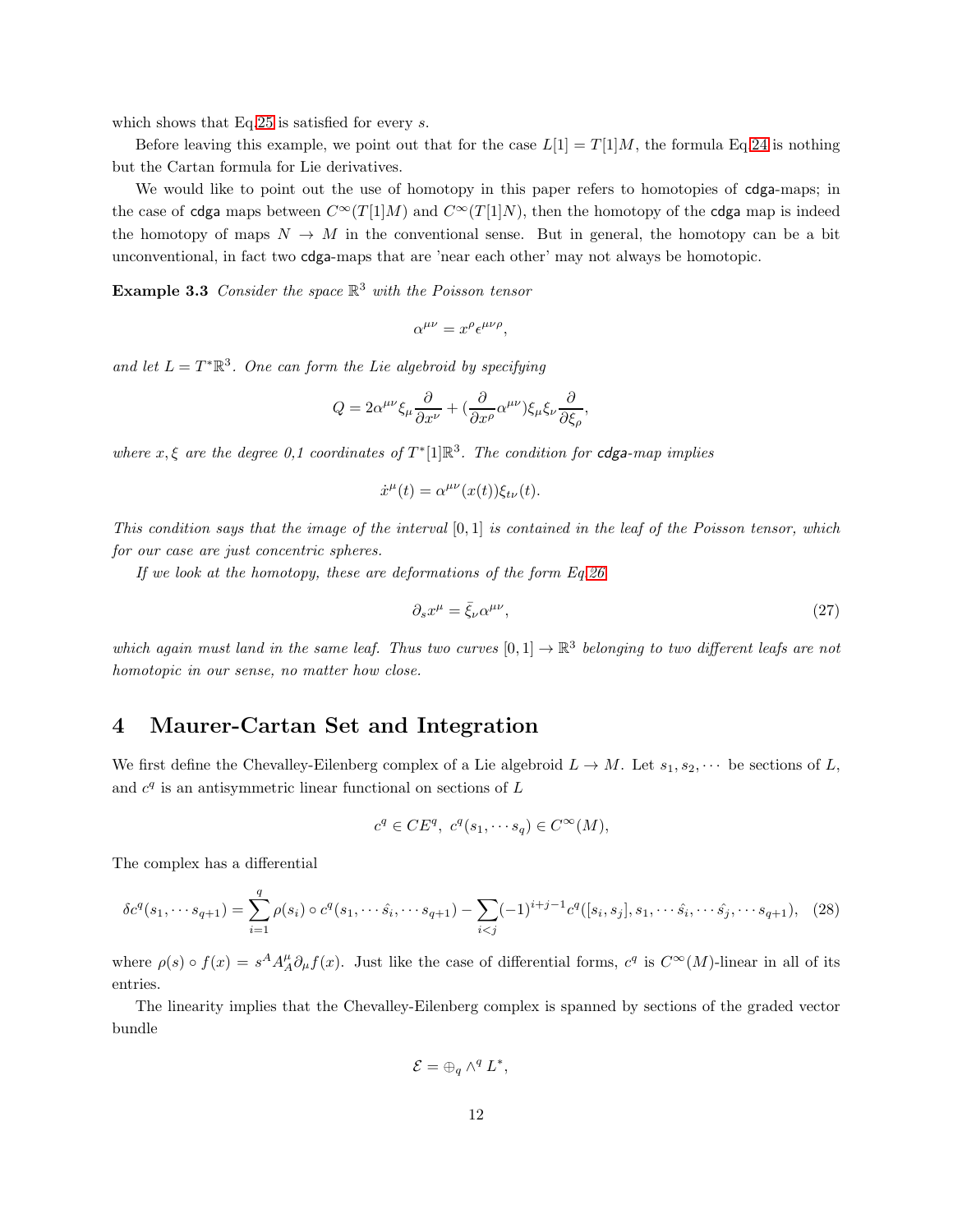and as a general rule in this paper, the basis of the sections of a graded bundle is regarded as the coordinates of the dual bundle with its degree equal to the grading of the section in question. Thus the coordinates  $\ell^A$ of  $L[1]$  represents the basis of sections of  $L^*$  regarded as the degree 1 element of  $CE^1$ , and  $CE^q$  is spanned by the functions  $C^{\infty}(L[1])$  of degree q. The CE differential Eq[.28](#page-11-1) is simply given by the Q-vector field of Eq[.4.](#page-3-3) This is probably the fastest way to see why the differential Eq[.28](#page-11-1) is nilpotent in the first place. Taking  $L[1] = \mathfrak{g}[1]$ , then  $\rho = 0$  and we recover the familiar CE complex for a Lie algebra.

Next let us review quickly the integration problem. Let G be a Lie group whose Lie algebra is  $\mathfrak{g}$ , then locally, the 'G-descent data', which is a map  $M \times M \stackrel{\varphi}{\to} G$ , such that

<span id="page-12-3"></span>
$$
\varphi(p,p) = e, \quad \varphi(p,q)\varphi(q,s) = \varphi(p,s), \quad p,q,s \in U \subset M \tag{29}
$$

can be specified by a flat connection

$$
A \in \Omega^1(M) \otimes \mathfrak{g}, \quad dA + A \wedge A = 0.
$$

To construct the map  $\varphi$ , for points  $p, q \in U$ , one picks a path C from p to q, and then one writes down the parallel transport (Wilson-line) operator as a path ordered exponential

$$
(p,q)\to \mathbb{P}\exp\big\{\int_C\,A\big\},
$$

where  $\mathbb P$  denotes path ordering. The exponential can be identified as an element in the group G by means of the Baker-Campbell-Hausdorf formula<sup>[5](#page-12-0)</sup>. The flatness condition ensures that the choice of path  $C$  is immaterial and we get a well defined map from  $(p, q)$  to G with all the desired properties. This formulation of the mapping from  $M$  to  $G$  of course suffers from global issues, and we will not take on this problem here, the reader may see ref.[\[17\]](#page-36-10) for some cute examples of local integration that lacks global associativity and also consult ref.[\[26\]](#page-36-11) for a proposal for the globalization procedure.

It is well known that a flat connection induces a chain map between  $CE^{\bullet}(\mathfrak{g})$  and  $\Omega^{\bullet}(M)$ , so the integration problem of a Lie algebra is to look for cdga-maps  $Hom_{cdga}(CE^{\bullet}(\mathfrak{g}), \Omega^{\bullet}(M))$ . As a straightforward generalization, for a Lie algebroid one looks for maps

<span id="page-12-1"></span>
$$
\text{Hom}_{\text{cdga}}(CE^{\bullet}(L), \Omega^{\bullet}(M)),\tag{30}
$$

which are called Maurer-Cartan elements.

Following our tenet in the italic font above, we recast Eq[.30](#page-12-1) as an  $NQ$  manifold map

$$
\operatorname{Hom}_{NQ}(T[1]M, L[1]).
$$

In fact, one can do the same for the integration problem of a general  $NQ$ -manifold. Let  $M$  be an  $NQ$ manifold and  $\mathcal X$  be a smooth manifold, we can define a presheaf  $\int \mathcal M$ , sending Man to the category of sets

<span id="page-12-2"></span>
$$
\int \mathcal{M}: \text{Man} \to \text{Set}, \quad \int \mathcal{M}(\mathcal{X}) = \text{Hom}_{NQ}(T[1]\mathcal{X}, \mathcal{M}), \tag{31}
$$

where  $\text{Hom}_{NO}(T[1]\mathcal{X},\mathcal{M})$  is regarded as the set of  $NQ$ -morphism  $T[1]\mathcal{X} \to \mathcal{M}$ ; this set is called the *Maurer*-Cartan set. The reader may see ref.[\[22\]](#page-36-3) for a nice account of how to view this functor as the adjoint of a 'differential functor' (called 1-jet in that paper). Since by taking  $\mathcal{M} = \mathfrak{g}[1]$  and  $\mathcal{X} = M$ , the Maurer-Cartan

<span id="page-12-0"></span> $5$ Or one can pick a faithful representation for  $\mathfrak g$  and think of the exponential as a matrix exponentiation.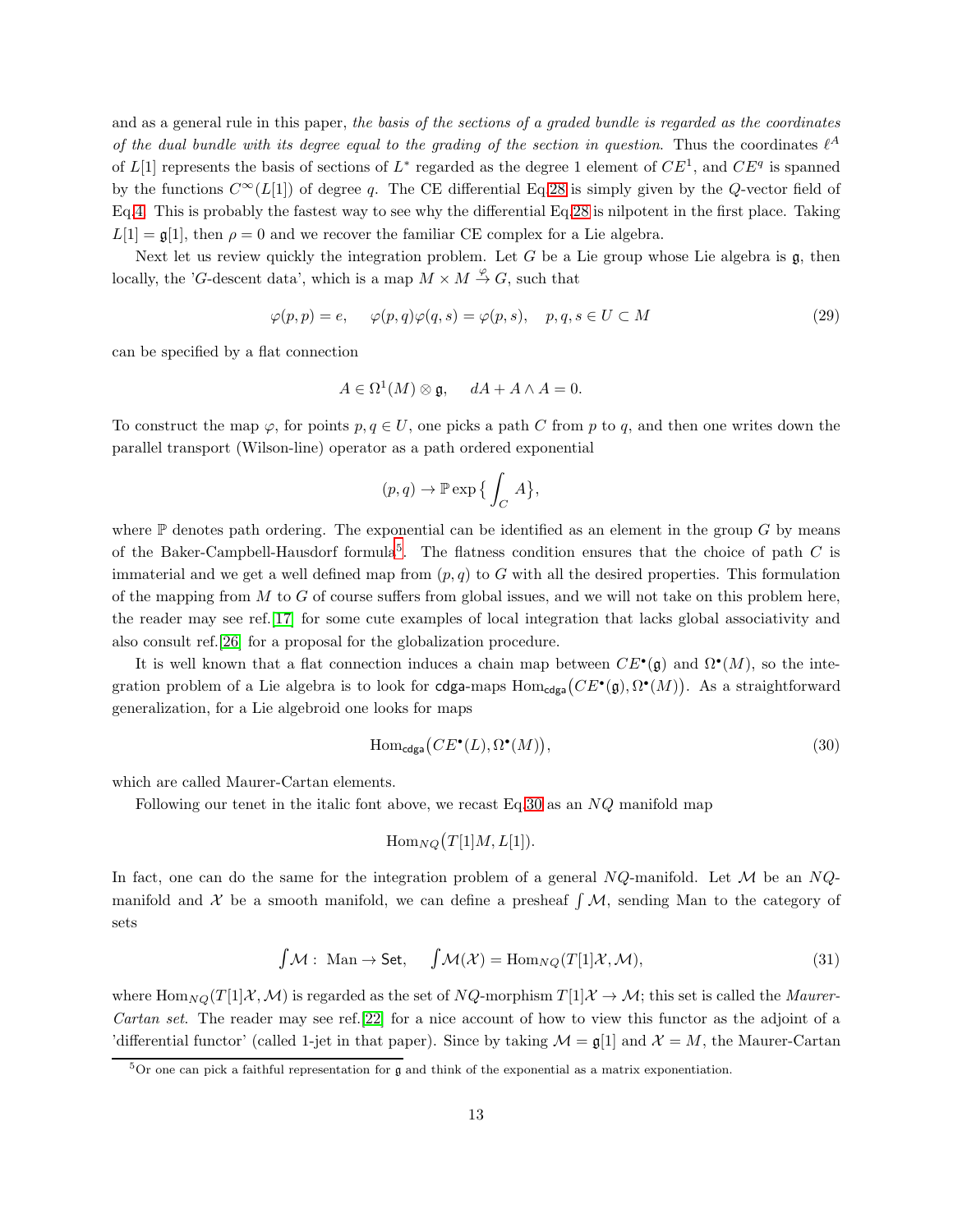set is the set of flat connections, it is natural to call the Maurer-Cartan set Eq[,31](#page-12-2) 'the generalized flat connections'. We have seen that the formulation of integration in terms of CE complex is equivalent to the one in terms of the NQ-manifolds, in fact, from the latter point of view, the integration is simply to integrate the flow of the homological vector field  $Q$  on the  $NQ$ -manifold, which is very natural.

Note that in this paper, we aspire not to solve the integration problem, what we shall do is to construct certain functions on the presheaf  $\text{Hom}_{NQ}(T[1]\mathcal{X},\mathcal{M})$  that are invariant under the homotopies.

# <span id="page-13-0"></span>5 Bar Complex and Iterated Integral

We first give the definition of the bar resolution  $B(A, A, M)$  of a differential graded module M over a cdga A with unit (for a more pedagogical review for connected A see ref. [\[16\]](#page-36-12) ch.7).

The bar complex is a resolution of M,

$$
\cdots \to B^{-q} \stackrel{b_1}{\to} B^{-q+1} \stackrel{b_1}{\to} \cdots B^0 \stackrel{\epsilon}{\to} M \to 0,
$$

at degree  $-q$  it is defined as

$$
B^{-q}(\mathbf{A}, \mathbf{A}, \mathbf{M}) = \mathbf{A} \otimes_k \underbrace{\mathbf{A} \otimes_k \mathbf{A} \cdots \mathbf{A}}_q \otimes_k \mathbf{M},
$$
\n(32)

and a typical element is denoted as

$$
f_0[f_1|f_2|\cdots|f_q]m \in B^{-q}(\mathsf{A}, \mathsf{A}, \mathsf{M}),
$$

with  $f_i \in A$  and  $m \in M$ . The augmentation and the embedding is defined

$$
\epsilon: B^{0} \to \mathsf{M}, \quad \epsilon(f_{0}[\ ]m) = f_{0}m,
$$

$$
\eta: \ \mathsf{M} \to B^{0}, \quad \eta(m) = 1[\ ]m.
$$

And  $B^{\bullet}$  has a differential  $b_1$  that acts on a typical element as

<span id="page-13-3"></span>
$$
b_1\Big(f_0\left[f_1|f_2|\cdots|f_q\right]m\Big) = (-1)^{f_0}f_0f_1[f_2|f_3|\cdots|f_q]m + \sum_{i=1}^{q-1}f_0[f_1|\cdots|f_{i-1}|f_if_{i+1}|f_{i+2}|\cdots|f_q]m(-1)^{f_0+(f_1+1)+\cdots+(f_i+1)} - f_0[f_1|\cdots|f_{q-1}]f_qm(-1)^{f_0+(f_1+1)+\cdots+(f_{q-1}+1)}.
$$
\n(33)

where  $(-1)^{f_0}$  means  $(-1)^{\deg f_0}$  and so forth. Rather than checking now the property  $b_1^2 = 0$ , it will become clear after Eq[.50.](#page-17-0) Besides,  $b_1$  is acyclic, since one can define a contraction

<span id="page-13-1"></span>
$$
s(f_0[f_1|\cdots|f_q]m) = 1[f_0[f_1|\cdots|f_q]m, \quad \{b_1, s\} = id - \eta \epsilon. \tag{34}
$$

The bar complex has a second grading, which assigns to an element  $f_0[f_1|\cdots|f_q]m$ 

<span id="page-13-2"></span>
$$
\deg f_0 + \sum_{i=1}^q (\deg f_i - 1) + \deg m. \tag{35}
$$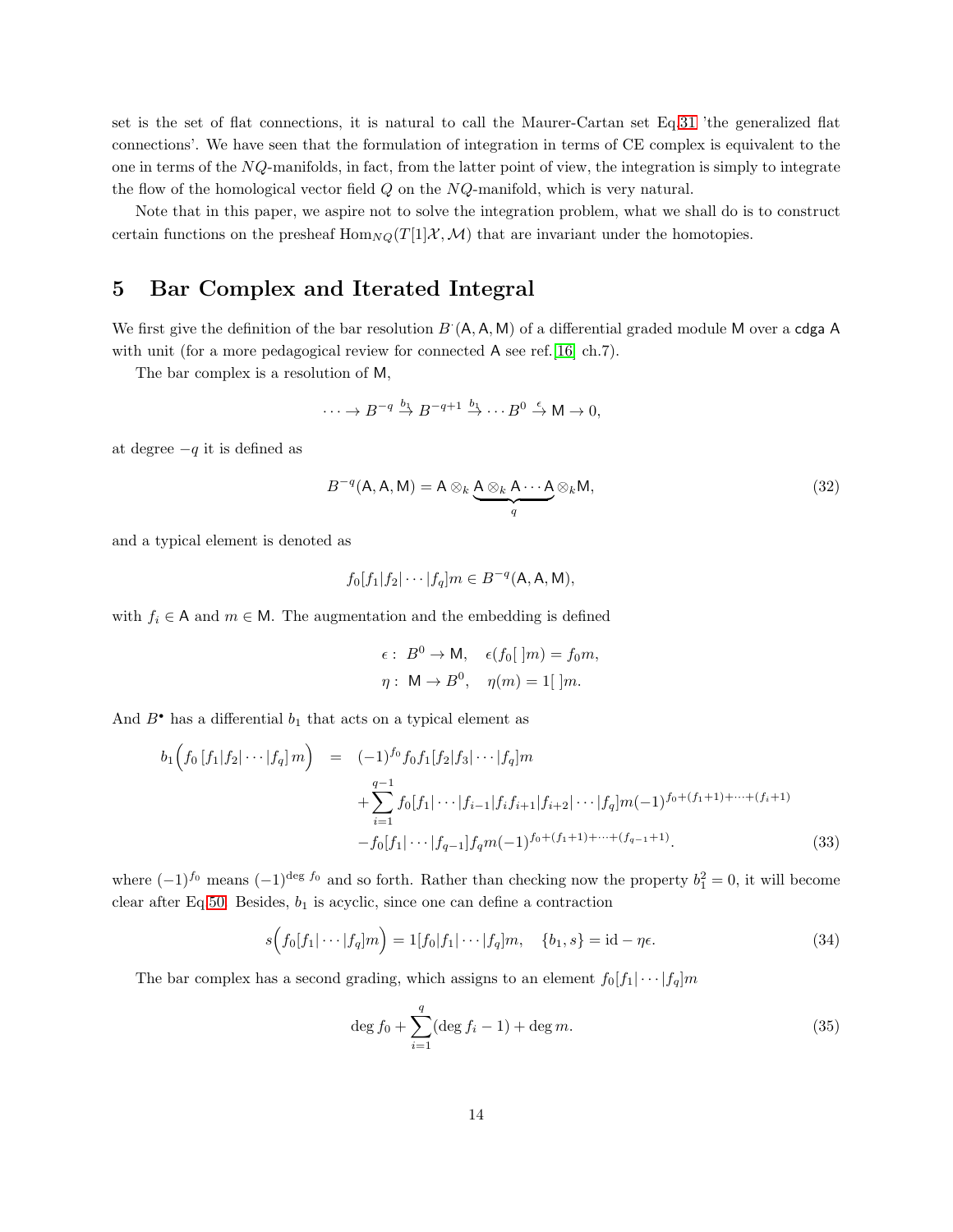There is another internal differential  $b_0$  coming from the differential of cdga and dgM structures (denoted  $Q$ and  $\hat{Q}$  respectively),

<span id="page-14-2"></span>
$$
b_0(f_0[f_1|\cdots|f_q]m) = (Qf_0)[f_1|\cdots|f_q]m
$$
  

$$
-\sum_{i=1}^q f_0[f_1|\cdots|f_{i-1}|Qf_i|f_{i+1}|\cdots|f_q]m(-1)^{f_0+(f_1+1)+\cdots+(f_{i-1}+1)}
$$
  

$$
+f_0[f_1|\cdots|f_q](\hat{Q}m)(-1)^{f_0+(f_1+1)+\cdots+(f_q+1)}.
$$
 (36)

Since  ${b_0, s} = 0$  and from Eq[.34](#page-13-1) we have

$$
H_b^\bullet(B(\mathsf{A},\mathsf{A},\mathsf{M}))=H_Q^\bullet(\mathsf{M})
$$

and  $B(A, A, M)$  is a resolution of M. One can also define a more general bar complex by the tensoring over A

$$
B^{\bullet}(\mathsf{N}, \mathsf{A}, \mathsf{M}) = \mathsf{N} \otimes_{\mathsf{A}} B^{\bullet}(\mathsf{A}, \mathsf{A}, \mathsf{M}), \tag{37}
$$

where N is a (right) dgM over A.

It is common to normalize the bar complex so as to get rid of negative grading elements (c.f. Eq[.35\)](#page-13-2), which is indispensable for the use of spectral sequence later. In the case A is *connected*, namely, the degree 0 part of  $A$  is  $k$  itself, the normalized bar complex is defined

$$
\bar{B}^{-q}(\mathsf{A}, \mathsf{A}, \mathsf{M}) = \mathsf{A} \otimes_k \underbrace{\mathsf{A}^+ \otimes_k \mathsf{A}^+ \cdots \mathsf{A}^+}_{q} \otimes_k \mathsf{M},\tag{38}
$$

where $A^+$  are those  $x \in A$ , deg  $x > 0$  and the resolution  $\bar{B}^{\bullet}$  is proper projective ([\[16\]](#page-36-12) ch.7). The normalized bar complex  $\bar{B}^{\bullet}(\mathsf{N}, \mathsf{A}, \mathsf{M}) = \mathsf{N} \otimes_{\mathsf{A}} \bar{B}^{\bullet}(\mathsf{A}, \mathsf{A}, \mathsf{M})$  is defined similarly. The next is a classic result of MacLane,

**Lemma 5.1** ([\[15\]](#page-36-13) ch.8.6), Assume  $A^0 = k$ , then

$$
H_{b_1}^{\bullet}(B(N, A, M)) = H_{b_1}^{\bullet}(\bar{B}(N, A, M)).
$$
\n(39)

<span id="page-14-1"></span>,

This lemma actually applies to any simplicial module. In the case  $N = A$ , this can be seen directly by using a slightly modified contraction

$$
s\Big(f_0[f_1|\cdots|f_q]m\Big) = \begin{cases} 1[f_0|f_1|\cdots|f_q]m & \text{if } \deg f_0 > 0\\ 0 & \text{otherwise} \end{cases}
$$

we can check that this is still a contraction provided  $A^0 = k$ , leading to the acyclicity.

In the case A is not connected which is relevant for  $A = \Omega^{\bullet}(M)$ , a slight modification to the normalization is needed. Following the notation of ref. [\[10\]](#page-35-7) we define the operator  $S_i(f)$ , where  $f \in A^0$ , that acts on  $B^{-q}(\mathsf{N}, \mathsf{A}, \mathsf{M})$  as

$$
S_i(f)\Big(n[f_1|\cdots|f_q|m\Big)=f_0[f_1|\cdots|f_{i-1}|f|f_i|\cdots f_q]m, \quad 1\leq i\leq q+1.
$$

Let the normalized bar complex  $\bar{B}^{-q}$  be a quotient of  $B^{-q}$ 

<span id="page-14-0"></span>
$$
\bar{B}^{-q} = B^{-q} / (\text{img } S_i(f), \text{ img } \{ S_i(f), b \}). \tag{40}
$$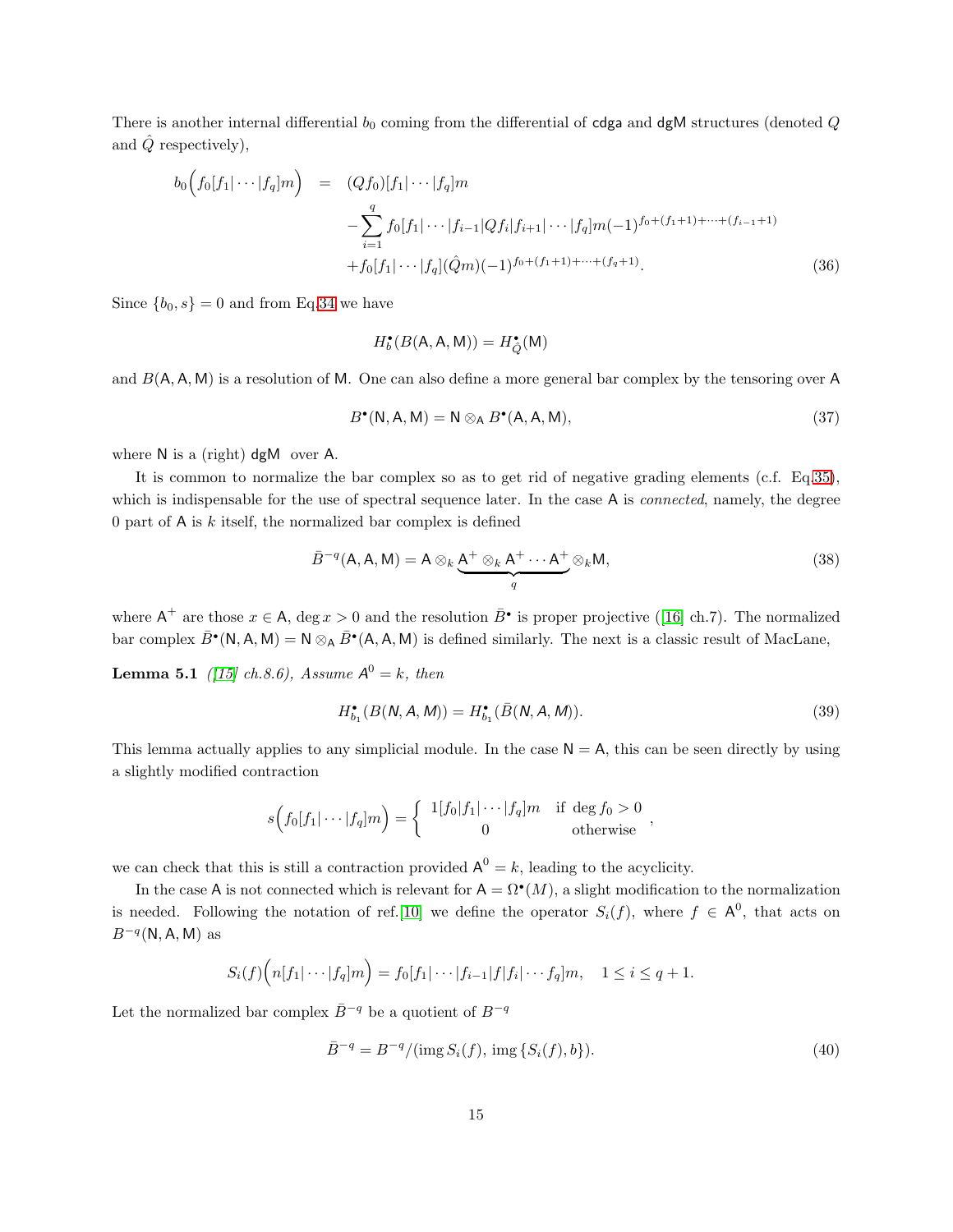The quotient by img  $S_i(f)$  restricts the A's 'between the bars' to have positive degrees, while further modding out by img  $\{S_i(f), b\}$  gives us relations like

$$
-n[f_1|Qf|f_2]m + n[f_1f|f_2]m - n[f_1|f_2]m \sim 0. \tag{41}
$$

that are eventually related to the quotient by eom in Eq[.18.](#page-8-6)

We first note that when  $N = A$ , then the contraction Eq[.34](#page-13-1) pass over to the quotient, thus we still have

<span id="page-15-1"></span>
$$
H_b^{\bullet}(\bar{B}(\mathsf{A}, \mathsf{A}, \mathsf{M})) = H_Q^{\bullet}(\mathsf{M}).\tag{42}
$$

For general N, the cohomology is altered after the normalization. However, if one assumes that  $H_Q^0(A) = k$ , one can prove the

**Lemma 5.2** (see ref. [\[10\]](#page-35-7) Lem.5.3 and the remark thereafter) If  $H^0(A) = k$ , then

$$
H_b^{\bullet}(\bar{B}(N, A, M)) = H_b^{\bullet}(B(N, A, M)).
$$

The proof uses explicit representatives for  $\bar{B}^{-q}(\mathsf{N}, \mathsf{A}, \mathsf{M})$  instead of working with the quotient Eq[.40.](#page-14-0) Indeed  $\bar{B}^{\bullet}$  can be described as

<span id="page-15-0"></span>
$$
\bar{B}^{-q}(\mathsf{N}, \mathsf{A}, \mathsf{M}) \sim \mathsf{N} \otimes_k \underbrace{\bar{\mathsf{A}} \otimes_k \bar{\mathsf{A}} \cdots \bar{\mathsf{A}}}_{q} \otimes_k \mathsf{M}. \tag{43}
$$

where  $\bar{A}$  is a subalgebra of A and  $(QA^0)^{\perp}$  is a complement of  $QA^0$  in  $A^1$ 

$$
\bar{A}^{q} = \begin{cases}\n0 & q = 0 \\
(QA^{0})^{\perp} & q = 1 \\
A^{q} & q > 1\n\end{cases}.
$$

Proof: There is a map  $\bar{B}$ <sup>•</sup>  $\to B$ <sup>•</sup> is induced by  $\bar{A} \to A$ . Next one filtrates  $\bar{B}^{-q}(N, A, M)$  and  $B^{-q}(N, A, M)$ according to q,

$$
F^{-q}B = \bigoplus_{i=0}^{i=q} B^{-i}, \qquad \bar{F}^{-q}\bar{B} = \bigoplus_{i=0}^{i=q} \bar{B}^{-i}
$$

The  $E_1$  term for both is

$$
E_1^{-p,\bullet} = B^{-p}(H(\mathsf{N}), H(\mathsf{A}), H(\mathsf{M})), \quad \bar{E}_1^{-p,\bullet} = B^{-p}(H(\mathsf{N}), H(\bar{\mathsf{A}}), H(\mathsf{M}))
$$

and their  $E_2$ -terms are the  $b_1$  cohomology of  $E_1$ . Since  $H(\overline{A})$  and  $H(A)$  differ only by k at degree 0, thus  $\bar{E}^{-p,q}$  is the normalized version of  $E^{-p,q}$  for every q, and that they have the same  $b_1$  cohomology follows from Lem[.5.1.](#page-14-1) The isomorphism at  $E_2$ -term shows that there is an isomorphism of the entire bar complex

For our interest, we consider a representation, a Q-equivariant bundle  $(\mathcal{E},\hat{Q}) \stackrel{\pi}{\rightarrow} (\mathcal{M},Q)$ . Take now  $A = C^{\infty}(\mathcal{M})$  and  $M = \Gamma(\mathcal{E})$ , then through the map  $\pi$ , the module M is a dgM over A, or we may of course take M to be A itself.

There are two variants to the above definition of bar complex that we are also interested in. First the fixended bar complex:  $\bar{B}^{-q}(k, A, k)$ , where k receives an A-module structure through an augmentation  $A \stackrel{\epsilon}{\rightarrow} k$ . The typical elements are denoted  $[f_1|\cdots|f_q]$ , the differential  $b_0$  remains the same. As for  $b_1$ , since we can take  $f_i$  to be of positive degree,  $\epsilon f_i = 0$ , eliminating all but the second line of Eq[.33](#page-13-3) and leaving

$$
b_0\Big([f_1|\cdots|f_q]\Big) = -\sum_{i=1}^q [f_1|\cdots|f_{i-1}|Qf_i|f_{i+1}|\cdots|f_q](-1)^{(f_1+1)+\cdots+(f_{i-1}+1)}
$$
  

$$
b_1\Big([f_1|f_2|\cdots|f_q]\Big) = \sum_{i=1}^{q-1} [f_1|\cdots|f_{i-1}|f_if_{i+1}|f_{i+2}|\cdots|f_q](-1)^{(f_1+1)+\cdots+(f_i+1)}.
$$
 (44)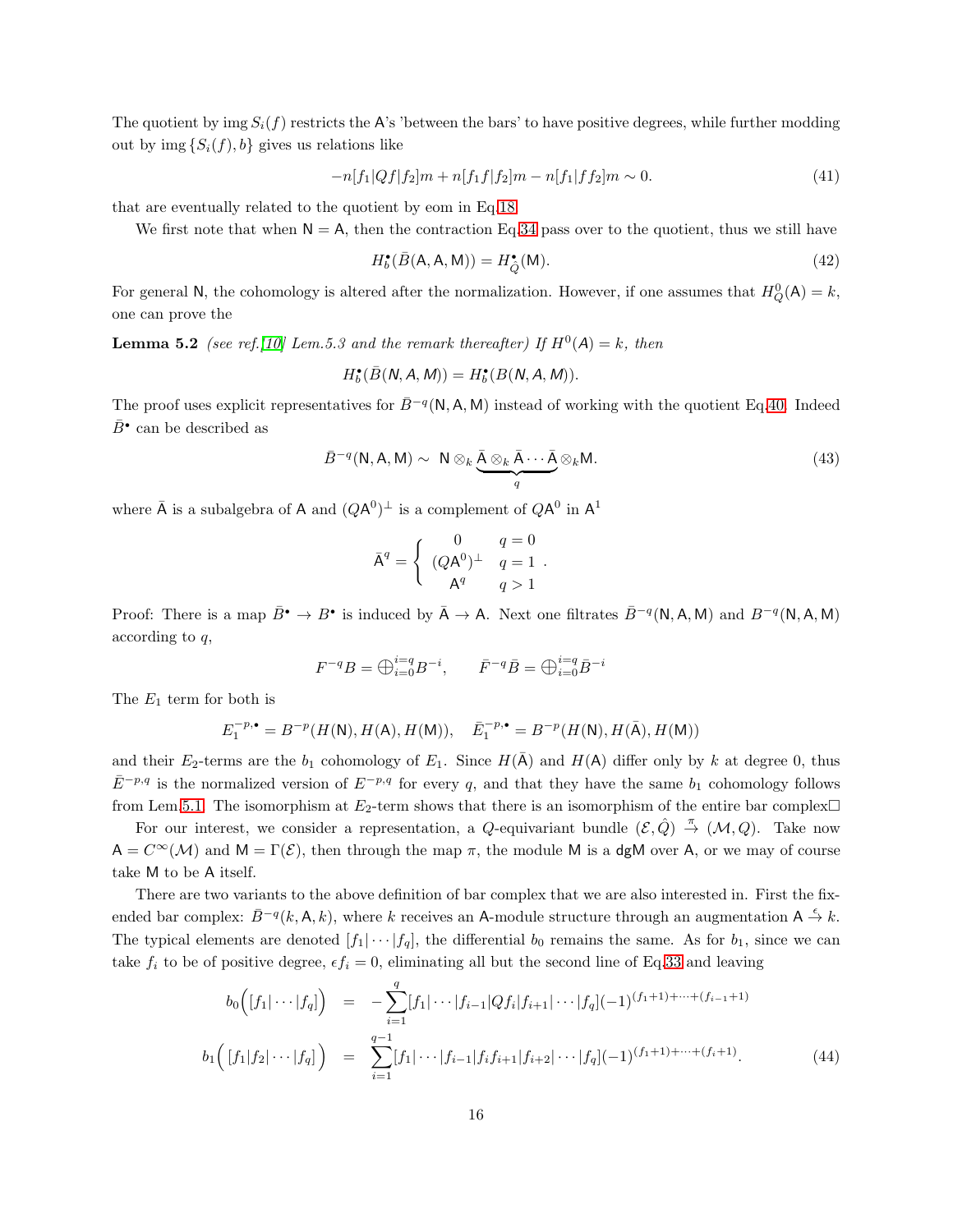Another variant to the bar complex is known as the cyclic-bar complex [\[10,](#page-35-7) [11\]](#page-35-8), which is denoted as  $C^{-q}(\mathsf{A})$ 

$$
C^{-q}(\mathsf{A}) = \mathsf{A} \otimes_k \underbrace{\mathsf{A} \otimes_k \mathsf{A} \cdots \mathsf{A}}_q,\tag{45}
$$

and a typical element is denoted

$$
f_0[f_1|\cdots|f_q] \in C^{-q}(\mathsf{A}),\tag{46}
$$

on which the differential  $b_1$  acts as

$$
b_1\left(f_0\left[f_1|f_2|\cdots|f_q\right]\right) = (-1)^{f_0} f_0 f_1[f_2|f_3|\cdots|f_q] + \sum_{i=1}^{q-1} f_0[f_1|\cdots|f_{i-1}|f_if_{i+1}|f_{i+2}|\cdots|f_q](-1)^{f_0+(f_1+1)+\cdots+(f_i+1)} - f_q f_0[f_1|\cdots|f_{q-1}].
$$
\n
$$
(47)
$$

The normalized version  $\bar{C}^{\bullet}$  is defined similarly. This bar complex is used in ref.[\[18\]](#page-36-1) to construct  $L_{\infty}$ -algebra weight systems for knots.

### <span id="page-16-0"></span>5.1 Iterated Integral

Let  $\mathcal{X} = T[1][0,1]$  or  $\mathcal{X} = T[1]S^1$ , one can map the bar complex to functions on the space of cdga-maps  $\mathcal{X} \stackrel{\varphi}{\rightarrow} \mathcal{M}$ . The construction is through the iterated integral, similar to the Wilson-line operators in physics. We first see how this is done for  $\mathcal{M} = T[1]M$ . In this case, the functions  $C^{\infty}(\mathcal{M})$  are differential forms on M, and space of cdga-maps  $\mathcal{X} \stackrel{\varphi}{\to} T[1]M$  is the path (loop) space PM (LM). Forms  $\Omega^{\bullet}(M)$  can be pulled back into forms  $\Omega^{\bullet}(PM) \otimes \Omega^{\bullet}([0,1])$ , by simply writing

<span id="page-16-1"></span>
$$
dx^{\mu} \to \dot{\varphi}^{\mu}(t)dt + \delta\varphi^{\mu}(t),\tag{48}
$$

where  $\varphi$  is a map  $[0,1] \to M$  and  $\delta\varphi$  is the variation of the map  $\varphi$ , taken as a 1-form on PM.

Denote by  $\Delta^q$  standard q-simplex parameterized as  $\Delta^q = \{(t_1, \dots, t_q) | 1 \ge t_1 \ge \dots \ge t_q \ge 0\}$ . Then for a collection of forms  $f_1, \dots, f_q$  on M, we have a series of maps

$$
f_1 \otimes f_2 \cdots \otimes f_q \longrightarrow \Omega^{\bullet}(PM) \otimes \Omega^{\bullet}(\Delta^q) \stackrel{\int_{\Delta^q}}{\longrightarrow} \Omega^{\bullet}(PM),
$$

where in the first step, one applies Eq[.48,](#page-16-1) and the second map is the integration over  $\Delta^q$ . In the special case when all  $f_i$  are 1-forms, the above map is simply written as the iterated integral

$$
f_1 \otimes f_2 \cdots \otimes f_q \to \int_0^1 \varphi^* f_1(t_1) \int_0^{t_1} \varphi^* f_2(t_2) \cdots \int_0^{t_{q-1}} \varphi^* f_q(t_q) \in \Omega^0(PM),
$$

and the iterated integral gives a function on  $PM$ . Furthermore, if the 1-forms f are a connection, then this expression is just (part of) the Wilson-line operator. But in general one gets higher forms in PM.

It is worthwhile repeating the above calculation from the point of view of sec[.3.](#page-6-0) Consider the mapping problem  $\mathcal{X} \times \mathcal{L} \rightarrow T[1]M$ , with an arbitrary choice of a test manifold  $\mathcal{L}$ . The superfields are

$$
\boldsymbol{x}^{\mu}(t,\theta,y),\quad \boldsymbol{v}^{\mu}(t,\theta,y),
$$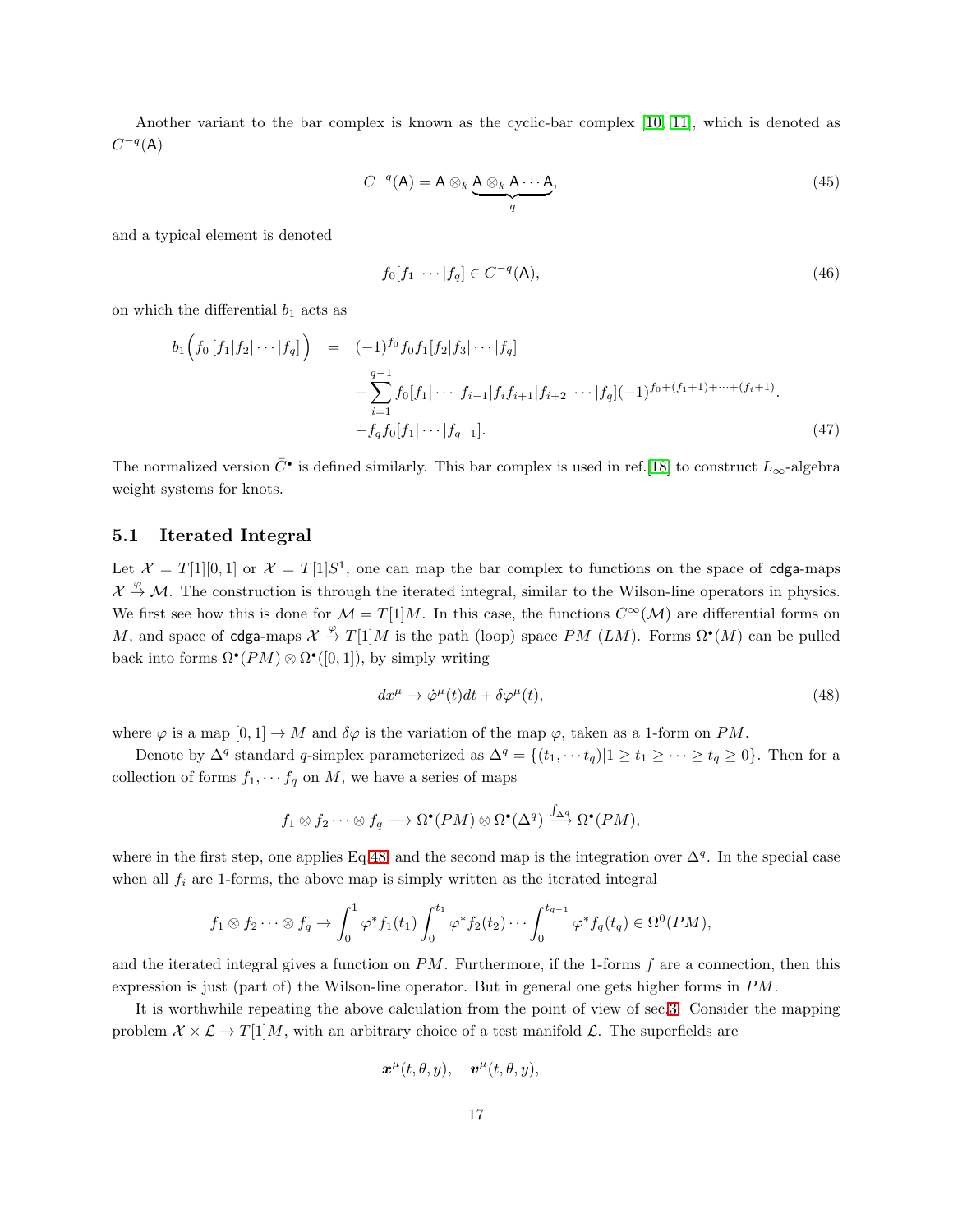where y is the generator of  $C^{\infty}(\mathcal{L})$ . Write out Eq[.15,](#page-8-5)

$$
0 = \mathbf{v}^{\mu}(t, \theta, y) - (\theta \partial_t + d^y) \mathbf{x}^{\mu}(t, \theta, y)
$$
  

$$
0 = -(\theta \partial_t + d^y) \mathbf{v}^{\mu}(t, \theta, y),
$$

and expand in power of  $\theta$ 

$$
0 = v_t^{\mu}(t, y_0) - \partial_t x^{\mu}(t, y_0), \quad 0 = v^{\mu}(t, y) - d^y x^{\mu}(t, y_0), \quad 0 = -\partial_t v^{\mu}(t, y) + d^y v_t^{\mu}(t, y_0).
$$

The second equation again says that  $v^{\mu}(t, y)$  is regarded as a 1-form in  $\Omega^{\bullet}(PM)$ , compare with Eq[.48.](#page-16-1)

Letting now  $f_i$  be functions  $C^{\infty}(T[1]M)$ , z be the collective coordinate  $(t, \theta)$  and suppress completely the coordinate y of the test manifold, then the iterated integral is written in super language as

<span id="page-17-1"></span>
$$
f_0[f_1|\cdots|f_q]f_{q+1} \to f_0(1)\int_0^1 dz_1 \mathbf{f}_1(z_1)\int_0^{t_1} dz_1 \mathbf{f}_2(z_2)\int_0^{t_2} \cdots \int_0^{t_{q-1}} dz_q \mathbf{f}_q(z_q) \cdot f_{q+1}(0)
$$
  
=  $f_0(1)\int_0^1 dt_1 \left( [\partial_{\theta_1} \mathbf{f}_1] \Big|_{\theta_1=0} \right) \int_0^{t_1} dt_2 \left( [\partial_{\theta_1} \mathbf{f}_2] \Big|_{\theta_1=0} \right) \cdots \int_0^{t_{q-1}} dt_q \left( [\partial_{\theta_q} \mathbf{f}_q] \Big|_{\theta_q=0} \right) f_{q+1}(0), (49)$ 

where we write  $f_0(z)|_{t=1,\theta=0}$  simply as  $f_0(1)$ , and  $f_{q+1}(z)|_{t=0,\theta=0}$  as  $f_{q+1}(0)$ .

<span id="page-17-2"></span>This iterated integral is generalized verbatim to mapping problems  $T[1][0,1] \otimes \mathcal{L} \stackrel{\varphi}{\rightarrow} \mathcal{M}$  with arbitrary NQ-manifold M.

**Remark 5.3** Also recall that in a superfield expansion, any component of negative degree are the auxiliary fields are set to zero at the end of the calculation, thus if any  $f_i$  in the above expression is of degree 0 then the whole integral vanishes. Here we see why the entries 'between the bars' in B<sup>-q</sup> have to belong to  $A^+$  (c.f. the quotient by img  $S_i(f)$  in Eq[.40\)](#page-14-0).

We have seen that for  $\mathcal{M} = T[1]M$  the image of the iterated integral is the differential forms  $\Omega^{\bullet}(PM)$ , equivalently one may say that  $T[1]PM$  is the NQ-manifold representing the presheaf  $\text{Hom}_{NQ}(T[1][0, 1], T[1]M)$ . For a general M, we can at best say the image of Eq[.49](#page-17-1) is a function on the space of super-curves  $(C^{\infty}(\overline{S}), \delta_B)$ .

Denoting  $A = C^{\infty}(\mathcal{M})$ , we have an important lemma

**Lemma 5.4** Under the iterated integral, the total differential  $b_0 + b_1$  of the bar complex is sent to the differential  $\delta_B$ ,

<span id="page-17-0"></span>
$$
(\bar{B}^{\bullet}(A, A, A), b_0 + b_1) \stackrel{iterated\ integral}{\rightarrow} (C^{\infty}(\bar{S}), \delta_B).
$$
 (50)

The proof is largely taken from ref.[\[11\]](#page-35-8), yet here we redo the calculation in terms of superfields and also for the reason that the same manipulation will be used over and over again in showing the properties of Wilson lines later.

proof (sketch): Consider q functions on NQ-manifold  $(M, Q)$ , and pick a cdga map  $T[1][0, 1] \times \mathcal{L} \to \mathcal{M}$ , and we will do all the calculation first in S and then pass onto  $\bar{S}$ . Apply  $\delta_B$  to the rhs of Eq[.49](#page-17-1)

$$
\delta_B \Big(f_0(1) \int_0^1 dz_1 \boldsymbol{f}_1(z_1) \int_0^{t_1} \cdots \int_0^{t_{q-1}} dz_q \boldsymbol{f}_q(z_q) \cdot f_{q+1}(0) \Big)
$$
\n
$$
= (Qf_0(1)) \int_0^1 dz_1 \boldsymbol{f}_1(z_1) \int_0^{t_1} \cdots \int_0^{t_{q-1}} dz_q \boldsymbol{f}_q(z_q) \cdot f_{q+1}(0) \cdot \int_0^{t_{i-2}} dz_1 \boldsymbol{f}_1(z_1) \cdots \int_0^{t_{i-2}} dz_{i-1} \boldsymbol{f}_{i-1}(z_{i-1})
$$
\n
$$
\int_0^{t_{i-1}} dt_i \partial_{\theta_i} \Big[ D \boldsymbol{f}_i(z_i) - \boldsymbol{Q} \cdot \boldsymbol{f}_i(z_i) \Big] \Big|_{\theta_i=0} \int_0^{t_i} \cdots \int_0^{t_{n-1}} dz_q \boldsymbol{f}_q(z_q) \cdot f_{q+1}(0) \cdot \int_0^{t_{n-1}} (-1)^{f_0 + (f_1 + 1) + \cdots + (f_q + 1)} f_0(1) \int_0^1 dz_1 \boldsymbol{f}_1(z_1) \int_0^{t_1} \cdots \int_0^{t_{q-1}} dz_q \boldsymbol{f}_q(z_q) \cdot Q f_{q+1}(0). \tag{51}
$$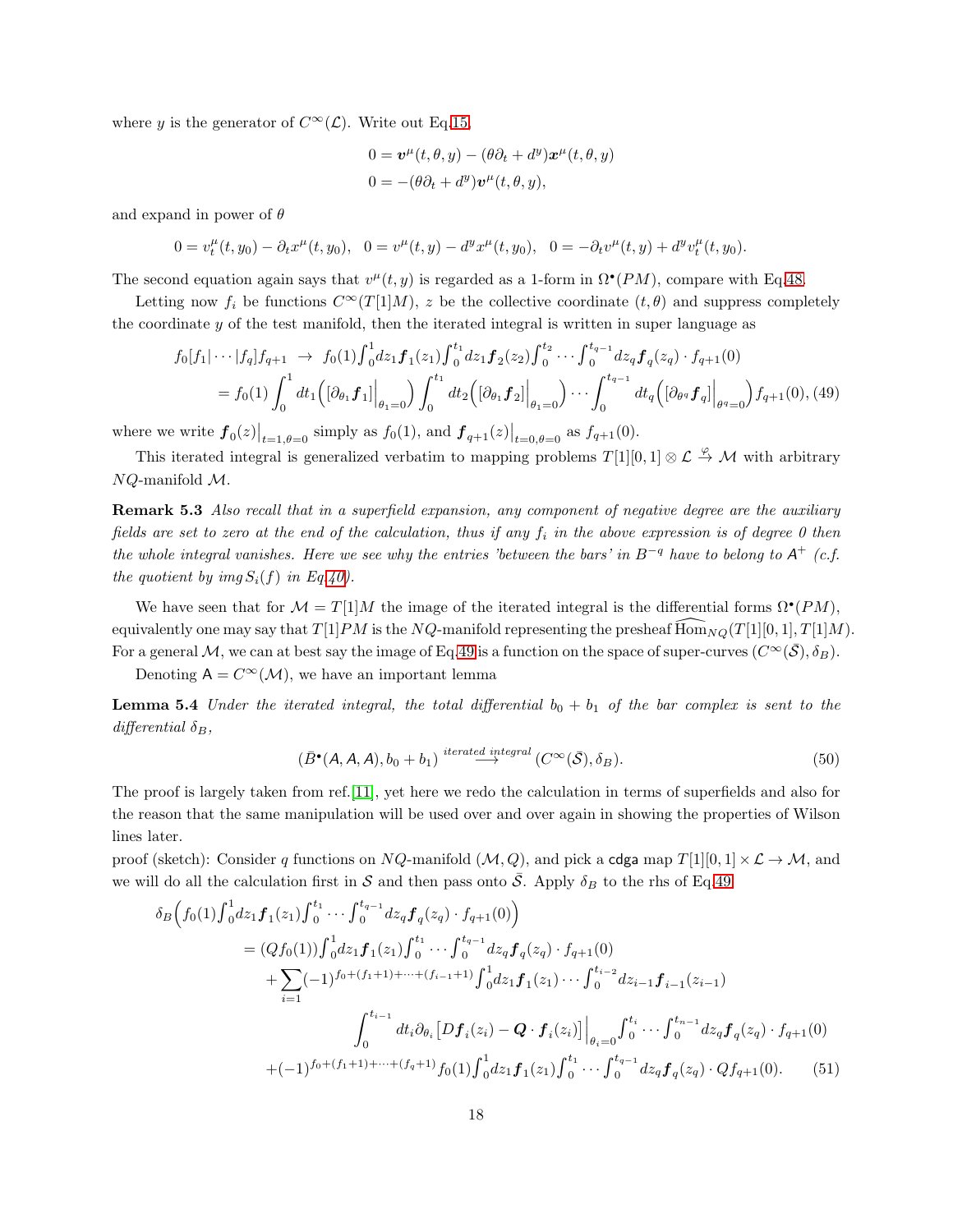The first, last and the second term in the square brace in the middle term produces the the three lines of Eq[.36.](#page-14-2) The first term in the square brace gives

$$
\cdots \int_0^{t_{i-1}} dt_i \partial_{\theta_i} [Df_i(z_i)] \Big|_{\theta_i=0} \int_0^{t_i} \cdots = \cdots \int_0^{t_{i-1}} dt_i \partial_{t_i} f_i(t_i) \int_0^{t_i} \cdots
$$

An integration by part will either collapse two neighboring  $f_i$  and  $f_{i+1}$  together, giving the second line of Eq[.33;](#page-13-3) or collapse  $f_1$  with  $f_0$  or  $f_q$  with  $f_{q+1}$ , giving the first and third line of Eq[.33.](#page-13-3) Finally one may pass from S to  $\overline{S}$  by taking the quotient Eq[.18,](#page-8-6) leading to Eq[.50](#page-17-0) $\Box$ 

Note that taking this quotient parallels the quotient Eq[.40](#page-14-0) on the bar complex side, we leave it to the reader to show this himself. In short, the superfield technique plus keeping the auxilliary fields permits us to perform computations 'off-shell'.

#### <span id="page-18-0"></span>5.2 Variants to the Iterated Integral

In sec[.5,](#page-13-0) two variants to the bar complex were introduced, the iterated integral for these two types are slightly modified.

Let  $\bar{S}_{x_1,x_0}$  denote the space of super-curves with ends fixed at  $x_1, x_0 \in |\mathcal{M}|$ . Take one such curve  $T[1][0,1] \times \mathcal{L} \to \mathcal{M}$ , it is parameterized as  $x \to \mathbf{x}(t,\theta,y)$  such that  $\mathbf{x}^m(1,\theta,y)|_{\theta=0} = \mathbf{x}^m(0,\theta,y)|_{\theta=0} = 0$  if  $\deg x^m > 0$  and  $\boldsymbol{x}^m(1,\theta,y) = x_1^m$ ,  $\boldsymbol{x}^m(0,\theta,y) = x_0^m$  if  $\deg x^m = 0$ . Since  $f_i \in \mathsf{A}^+$ ,  $i = 1 \cdots q$ , we have clearly  $f_1(1) = f_q(0) = 0$  due to the boundary condition, then it should be clear that the iterated integral gives a homomorphism

$$
(\bar{B}^{\bullet}(k, \mathsf{A}, k), b_0 + b_1) \stackrel{\text{iterated integral}}{\longrightarrow} (C^{\infty}(\bar{\mathcal{S}}_{x_1, x_0}), \delta_B), \tag{52}
$$

where the A-module structure of the first k is induced from the evaluation map at  $x_1$  and the second induced by the evaluation map at  $x_0$ .

<span id="page-18-1"></span>Next we have a lemma that basically says the space of paths in  $\mathcal M$  has the same cohomology as  $\mathcal M$  itself.

# Lemma 5.5  $H_{\delta_B}^{\bullet}(\bar{\mathcal{S}}) = H_Q^{\bullet}(\mathcal{M})$

proof: Roughly the argument is that every curve can be shrunk to its initial point giving the homotopy equivalence of  $\mathcal S$  and  $\mathcal M$ . But since now the notion of homotopy is a little different from that of the ordinary path space, we run the argument again here.

If  $x^m(t, \theta, y)$  parameterizes the super-curve, then the homotopy  $T[1][0, 1] \times \mathcal{L} \times T[1][0, 1] \rightarrow \mathcal{M}$  parameterized as

$$
\mathbf{X}^m(t,\theta,s,\vartheta,y) = \mathbf{x}^m(ts,s\theta + t\vartheta,y)
$$

shrinks the super curve to the constant curve which is the initial point.

Let  $\omega$  be a  $\delta_B$ -closed class in  $\overline{S}$ , thus for any test manifold,  $d^y \omega(y) = 0$  since under the mapping  $\mathcal{L} \to \overline{S}$ ,  $d^y$  goes to  $\delta_B$ . We have

$$
\omega(y)\big|_{s=1} - \omega(y)\big|_{s=0} = \int_0^1 ds \frac{\partial}{\partial s}\omega(y) = \left(\{\delta_B, \iota_{\bar{x}}\} + d^y \bar{x}^m \frac{\partial}{\partial x^m}\right) \int_0^1 ds \omega(y),
$$

using  $(\delta_B \mathbf{x})(y) = d^y \mathbf{x}(y)$ , the above simplifies to

$$
\omega(y)\big|_{s=1} - \omega(y)\big|_{s=0} = d^y \int_0^1 ds \, \iota_{\bar{x}} \omega(y).
$$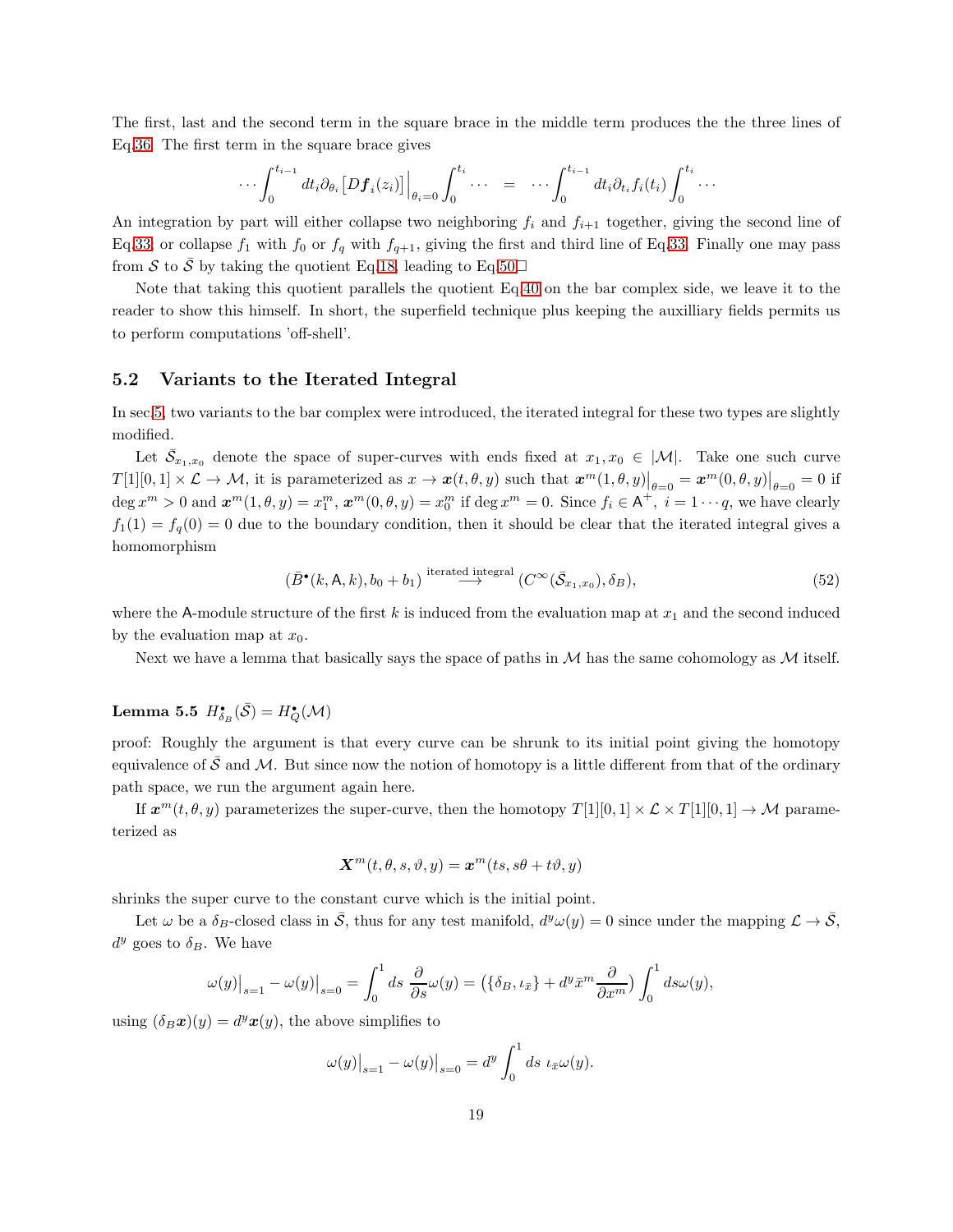If we note that at  $s = 0, \vartheta = 0$ ,  $\delta_B$  acts as Q, then the result follows  $\Box$ 

The next proposition is a generalization of a similar statement in ref.[\[11\]](#page-35-8), which shows that the image of  $\bar{B}^{\bullet}(k, \Omega^{\bullet}(M), k)$  under the iterated integral computes the cohomology of the space of path with fixed ends. Unfortunately, the following generalization to NQ-manifolds requires some excessively strong conditions on  $\mathcal{M}.$ 

<span id="page-19-0"></span>**Proposition 5.6** Assume M is path connected, simply connected and  $H_Q^1(\mathcal{M}) = 0$ , then the iterated integral

$$
\bar{B}^{\bullet}(k, A, k) \to C^{\infty}(\bar{\mathcal{S}}_{x_1, x_0})
$$

induces isomorphism in cohomology  $H_b(\bar{B}(k, A, k)) \to H_{\delta_B}(\bar{S}_{x_1,x_0})$ , where  $\bar{S}_{x_1,x_0}$  is the space of super-curves with ends fixed.

**Remark 5.7** The statement 'M is path connected' is in the sense that a dga map  $T[1][0,1] \rightarrow \mathcal{M}$  exists for any initial, final points  $x_0, x_1 \in |\mathcal{M}|$ . If, for example, M is as in Ex[.2.1,](#page-3-2) then the surjectivity of the anchor  $\rho$  implies the statement. And in general, path connectedness implies  $H_Q^0(\mathcal{M}) = H_Q^0(\mathcal{A}) = k$ ; the converse is not true. It is also unclear to us if connectedness plus simply-connectedness implies automatically  $H_Q^1(\mathcal{M}) = H_Q^1(A) = 0.$ 

The first two assumptions are required in order to canonically identify the groups  $H^{\bullet}_{\delta_B}(\bar{\mathcal{S}}_{x_1,x_0})$  for different  $x_{1,0}$ . While  $H_Q^1(A) = 0$  is needed to show  $H_b^0(\bar{B}(k, A, k)) = k$ .

proof: One filtrates both  $\bar{B}(\mathsf{A}, \mathsf{A}, \mathsf{A})$  and  $C^{\infty}(\bar{\mathcal{S}})$  and computes their cohomology using a spectral sequence argument, while the iterated integral is a morphism between the two spectral sequences.

The filtration on  $B(A, A, A)$  is that we say  $f_0[f_1|\cdots|f_q]f_{q+1}$  belongs to filtration s if deg  $f_0 + \deg f_{q+1} \geq s$ ; this filtration is clearly preserved by both  $b_0$ ,  $b_1$ . The  $E_1$ -term of this filtration is

$$
E_1^{r,s} = H_b^{r+s}(F^r/F^{r+1}\bar{B}),
$$

by using the explicit description of the reduced bar complex Eq[.43](#page-15-0) plus the filtration condition, we have

$$
E_1^{r,s} = \bigoplus_{p+q=r} A^p \otimes_k H_b^{r+s}(\bar{B}(k, \mathsf{A}, k)) \otimes_k \mathsf{A}^q,
$$

and hence  $E_2$  term is

$$
E_2^{r,s}=H_Q^r(\mathsf{A}\otimes_k\mathsf{A})\otimes H_b^s(\bar{B}(k,\mathsf{A},k))\simeq E_2^{r,0}\otimes E_2^{0,s},
$$

where the last isomorphism uses  $H_Q^0(A \otimes_k A) = H_b^0(\overline{B}(k, A, k)) = k$ . We also know that  $E_\infty = H_b^{\bullet}(\overline{B}(A, A, A)) = k$  $H_Q^{\bullet}(\mathsf{A})$  from Eq[.42,](#page-15-1) and  $H_Q^{\bullet}(\mathsf{A})$  is just what we call  $H_Q^{\bullet}(\mathcal{M})$ .

We also consider the Serre fibration

$$
\overline{\delta} \leftarrow \overline{\delta}_{x_1, x_0}
$$
\n
$$
\downarrow t \times h
$$
\n
$$
\overline{\mathcal{M} \times \mathcal{M}}
$$

where  $t \times h$  projects a super-curve to the final and initial point. We say a function is in filtration  $F^s C^\infty(\bar{S})$ if it is in the ideal generated by  $(t \times h)^*\omega$  with  $\omega$  being all the functions on the base with degree  $\geq s$ . Using this filtration, we have the  $E_2$  term

$$
\bar{E}_2^{r,s} = H^r_Q(\mathcal{M} \times \mathcal{M}) \otimes H^s_{\delta_B}(\bar{S}_{x_1,x_0}) \simeq \bar{E}_2^{r,0} \otimes \bar{E}_2^{0,s},
$$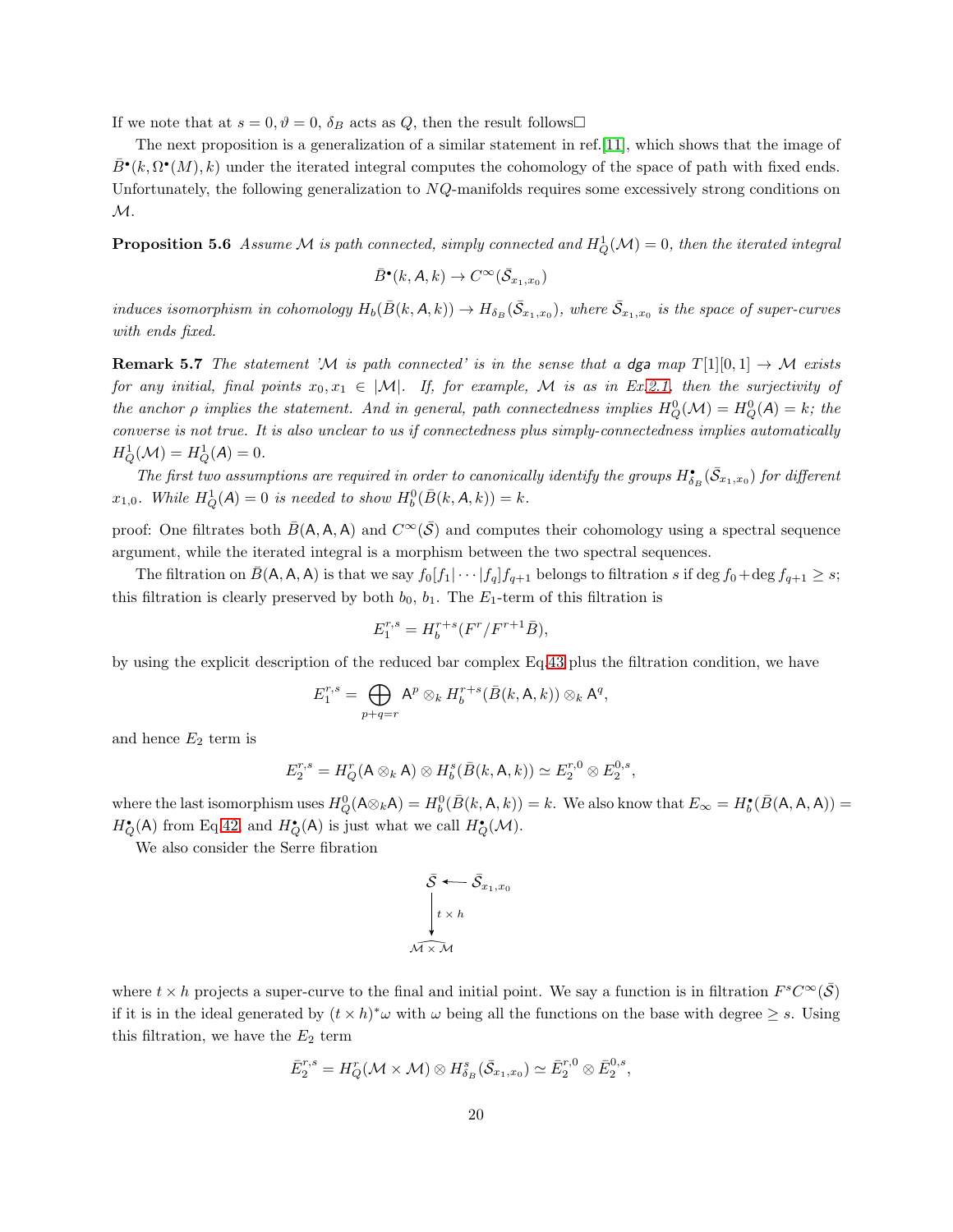where the last step requires  $H^0(\mathcal{M}) = k$  and  $H^0_{\delta_B}(\bar{S}_{x_1,x_0}) = k$ .

We know from Lemma[.5.5](#page-18-1) that  $\bar{E}_{\infty} = H^{\bullet}_{Q}(\mathcal{M})$ , thus the iterated integral induces an isomorphism  $E_{\infty} \simeq$  $\bar{E}_{\infty}$ . On the other hand it is clear the iterated integral also induces an ismorphism  $E_2^{r,0} \simeq \bar{E}_2^{r,0}$ , thus we appealto Zeeman's comparison theorem ([\[16\]](#page-36-12) ch.3) and conclude  $E_2^{0,s} \simeq \bar{E}_2^{0,s}$  under the iterated integral. This exactly says the image of  $\bar{B}(k, A, k)$  under the iterated integral computes the cohomology of space of super-curves with fixed ends  $\square$ 

The second variation of the bar complex is the cyclic bar complex. The corresponding iterated integral is a bit lengthy to write, the reader may see ref.[\[18\]](#page-36-1) Eq.24 or ref.[\[11\]](#page-35-8) Thm 2.1, the formula roughly corresponds to picking an arbitrary base point on the loop as time 1, writing the iterated integral as before and finally integrating over the position of the base point along the loop.

Using a filtration on the degree of  $f_0$  for an element  $f_0[f_1|\cdots|f_q]$  in complex  $\overline{C}^{-q}(A)$ , and a filtration according to the base degree in the fibration (where  $\bar{S}_{x,x}$  is the space of based super loops,  $\bar{S}_O$  unbased loops)



<span id="page-20-2"></span>one can show similarly

**Proposition 5.8** Under the assumption of prop[.5.6,](#page-19-0) the iterated integral induces a map  $\bar{C}^{\bullet}(A) \to C^{\infty}(\bar{S}_{O})$ , which is an isomorphism in cohomology .

## <span id="page-20-0"></span>6 Wilson Lines

In this bulky section, we will apply the iterated integral to a particular member of the bar complex and obtain the formula of the Wilson line. We shall first work locally in a trivialization patch and then connect pieces of Wilson lines in different patches with a transition function and show that the Wilson line do not in general transform covariantly; we also work out how the Wilson-lines change under homotopies.

Pick a representation of the Q structure on M, a Q-equivariant bundle  $(\mathcal{E}, \hat{Q})$  covering  $(\mathcal{M}, Q)$ , and  $M = \Gamma(\mathcal{E})$  becomes a dgM over the (not necessarily commutative) dga  $\Gamma(\text{End }\mathcal{E})$ . We can form the bar complex  $\bar{B}^{\bullet}(\mathsf{M},\Gamma(\operatorname{End}\mathcal{E}),\mathsf{M}^*)$  as in sec[.5,](#page-13-0) but we shall *work locally first* and treat members of  $\bar{B}^{\bullet}(\mathsf{M},\Gamma(\operatorname{End}\mathcal{E}),\mathsf{M}^*)$ as members of  $\bar{B}^{\bullet}(\mathsf{M}, C^{\infty}(\mathcal{M}), \mathsf{M}^*)$  under a trivialization.

Ideally, an operator for the parallel transport should be a section of the pull-back bundle  $t^*\mathcal{E} \otimes h^*\mathcal{E}^*$  over  $\overline{S}$  which we denote as  $\mathcal{E}$ nd, where h, t are the projections

<span id="page-20-1"></span>
$$
\mathcal{E} \text{nd} \to \mathcal{E} \times \mathcal{E}^*
$$
\n
$$
\downarrow \qquad \downarrow \qquad \downarrow
$$
\n
$$
\bar{\mathcal{S}} \xrightarrow{t \times h} \mathcal{M} \times \mathcal{M}
$$
\n(53)

of a super curve to its first and last point. The differential  $\delta_B$  on  $\bar{\mathcal{S}}$  has a natural lift to End just like Q on M is lifted to  $\hat{Q}$  on E. As such, a Wilson line should be a presheaf sending  $\mathcal L$  to the set of dgM maps  $\text{Hom}_{\text{dgM}}(\Gamma(\mathcal{E}\text{nd}), C^{\infty}(\mathcal{L}))$  that cover the cdga maps  $\text{Hom}_{\text{cdga}}(\Gamma(C^{\infty}(\bar{\mathcal{S}}), C^{\infty}(\mathcal{L}))$ , were it not for trivialization problems.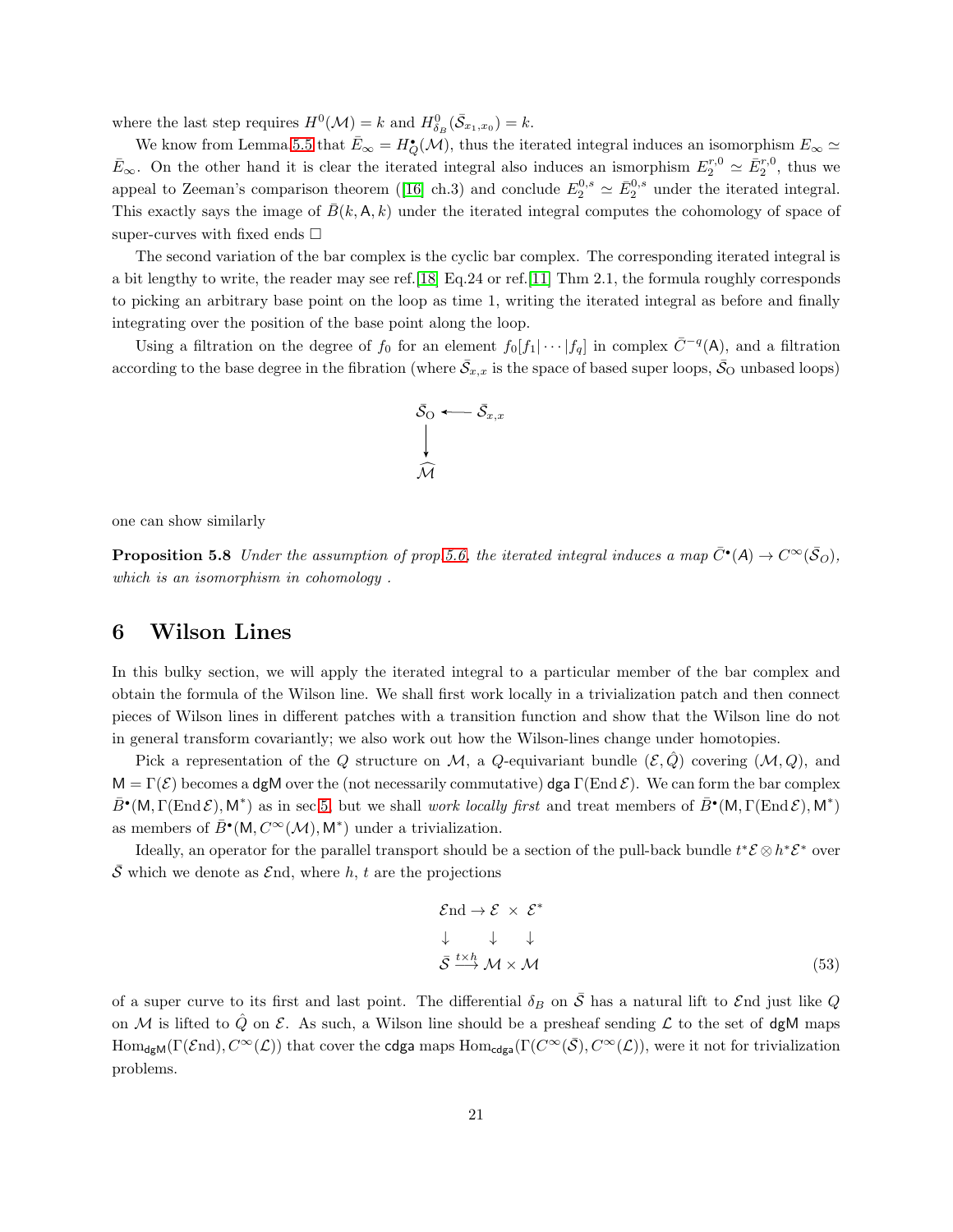#### <span id="page-21-0"></span>6.1 Local Definition of Wilson-Line

We choose the fibre coordinate of  $\mathcal E$  as  $\zeta_\alpha$ , in other words,  $\zeta_\alpha$  is the local generators of the  $C^\infty(\mathcal M)$ -module Γ(E). We also let  $\zeta^{\alpha}$  be the dual fibre coordinate of  $\mathcal{E}^*$  (pay attention to the position of the index). Let the representation matrix  $T^{\alpha}_{\beta}$  be defined in sec. 2. Locally we can form an element of the bar complex

$$
W_q = \zeta_\alpha (W_p)^\alpha_{\ \beta} \zeta^\beta \in B^{-q}(\mathsf{M}, \mathsf{A}, \mathsf{M}^*), \quad (W_q)^\alpha_{\ \beta} = [T^\alpha_{\ \gamma_1} | T^{\gamma_1}_{\ \gamma_2} | \cdots | T^{\gamma_{q-1}}] , q > 0, \quad (W_0)^\alpha_{\ \beta} = \delta^\alpha_{\ \beta}.
$$

Out of  $W_q$  we can make a formal series

<span id="page-21-1"></span>
$$
W = \sum_{q=0}^{\infty} W_q.
$$
\n<sup>(55)</sup>

We also pick a super-curve  $C: T[1][0,1] \times \mathcal{L} \rightarrow \mathcal{M}$ . Though this curve may cross several coordinate patches, we may subdivide it into pieces and thus without loss of generality, we may assume  $T[1][0,1] \times \mathcal{L} \rightarrow$  $M$  is in one patch only.

Then in one coordinate patch, the Wilson line is defined as in

**Definition 6.1** For a given super-curve C, the Wilson-line is the image of W in Eq[.55](#page-21-1) under the iterated integral

$$
W \stackrel{iterated \text{ integral}}{\longrightarrow} U_C = \zeta_\alpha U_{C\beta}^\alpha(1,0)\zeta^\beta,
$$

concretely,  $U_{C\beta}^{\alpha}(1,0)$  is given by the familiar path-ordered integral  $^6$  $^6$ 

<span id="page-21-4"></span>
$$
U_{C\beta}^{\alpha}(1,0) = \left(\mathbb{P}\exp\left(-\int_0^1 dt d\theta \, \boldsymbol{T}\right)\right)_{\beta}^{\alpha},\tag{56}
$$

where  $\mathbb P$  is the path ordering operator which has the same effect as the iterated integral.

The subscript C will usually be omitted, and  $\zeta_{\alpha}(\zeta^{\beta})$  on the rhs is understood as the coordinate of  $\mathcal{E}(\mathcal{E}^*)$ over the final (initial) point of C.

In the case the Wilson-line/loop passes through several patches each with its own trivialization, as in fig[.1.](#page-21-3) Then one splices together Wilson-lines by using transition functions; it suffices to look at the case of



<span id="page-21-3"></span>Figure 1: Two pieces of Wilson-lines connected by a transition function

two patches, let  $\Omega^{\gamma}_{\ \tilde{\beta}}$  be the transition function, then the spliced Wilson-line is given as

$$
\zeta_{\alpha}U^{\alpha}_{\ \hat{\beta}}(1,0)\tilde{\zeta}^{\tilde{\beta}} = \zeta_{\alpha}U^{\alpha}_{\ \gamma}(1,t)\cdot\Omega^{\gamma}_{\ \tilde{\delta}}(t)\cdot U^{\tilde{\delta}}_{\ \tilde{\beta}}(t,0)\tilde{\zeta}^{\tilde{\beta}},
$$

where  $\Omega^{\gamma}_{\ \tilde{\delta}}(t) = \Omega^{\gamma}_{\ \tilde{\delta}}(\boldsymbol{x}(t,\theta,y))\big|_{\theta=0}$  is the transition function 'at the connecting point'. The ability to cut the Wilson-line into pieces and reconnect them requires  $U^{\alpha}_{\beta}(1,0)$  to be invariant under reparameterization, which will be proved in cor[.6.3.](#page-26-0)

<span id="page-21-2"></span><sup>&</sup>lt;sup>6</sup>We remind the reader that the boldface symbols are promoted to being superfields, e.g.  $T = T(\boldsymbol{x}(t, \theta))$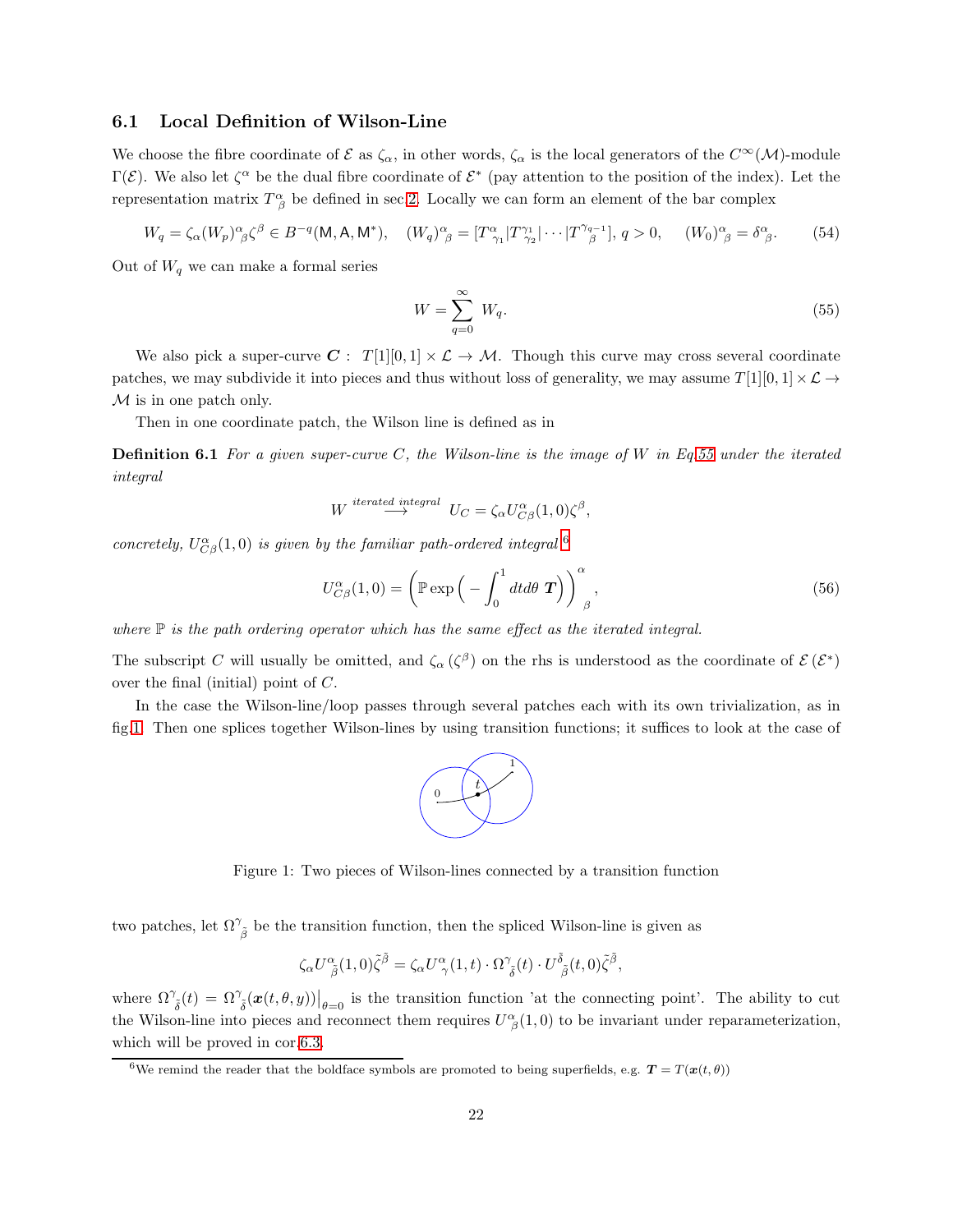**Remark 6.2** By the phrase 'Wilson line' we mean either those written locally in one patch or those spliced together, as the case may be. Indeed, one will see later that the problem of splicing is rather trivial.

**Remark 6.3** A simple counting shows that the level  $\alpha$  must be no greater than  $\beta$ , because deg  $U^{\alpha}_{\ \beta}+\alpha-\beta=0$ and deg  $U^{\alpha}_{\ \beta}$  must be no less than 0.

At least locally, we can regard the Wilson-line as a function of  $C^{\infty}(\bar{S})$  with values in Hom $(\mathcal{E}|_0, \mathcal{E}|_1)$ . The BRST differential  $\delta_B$ , which is the image of the differential b in Eqs[.33](#page-13-3)[,36,](#page-14-2) acts on  $C^{\infty}(\bar{S})$ ,  $\zeta_{\alpha}$  and  $\zeta^{\beta}$  as

$$
\delta_B \mathbf{x}^A(t, \theta, y) = -D\mathbf{x}^A(t, \theta, y) + \mathbf{Q}^A(t, \theta, y),
$$
  
\n
$$
\delta_B \zeta_\alpha = \hat{Q} \zeta_\alpha = (-1)^\beta \zeta_\beta T_\alpha^\beta,
$$
  
\n
$$
\delta_B \zeta^\alpha = \hat{Q} \zeta^\alpha = -T^\alpha_{\ \beta} \zeta^\beta.
$$
\n(57)

<span id="page-22-1"></span>Proposition 6.4 The BRST differential acts on the Wilson line as

$$
\delta_B U^{\alpha}_{\ \beta}(1,0) = -T^{\alpha}_{\ \delta}(1)U^{\delta}_{\ \beta}(1,0) + (-1)^{\alpha+\gamma}U^{\alpha}_{\ \gamma}(1,0)T^{\gamma}_{\ \beta}(0),\tag{58}
$$

where  $T(0) = T(\boldsymbol{x}(0,\theta,y))\big|_{\theta=0}$ ,  $T(1) = T(\boldsymbol{x}(1,\theta,y))\big|_{\theta=0}$  act on the fibre of  $\mathcal E$  over the initial and final point of the path.

By including the action of  $\delta_B$  on  $\zeta_\alpha$ ,  $\zeta^\alpha$ , one can equally write Eq[.76](#page-32-1) concisely as

<span id="page-22-2"></span>
$$
\delta_B U_C = 0.\t\t(59)
$$

Definition 6.5 For a super-loop we define the Wilson loop to be

<span id="page-22-3"></span>
$$
U_O = \sum_{\alpha} U^{\alpha}_{\alpha}(1,0)(-1)^{\alpha}.
$$
\n(60)

An important corollary is

Corollary 6.6 The Wilson loop is  $\delta_B$  closed.

Proof:

$$
\delta_B U_O = -T^{\alpha}_{\delta} U^{\delta}_{\alpha} (-1)^{\alpha} + (-1)^{\alpha + \gamma} U^{\alpha}_{\gamma} T^{\gamma}_{\alpha} (-1)^{\alpha} = -T^{\alpha}_{\delta} U^{\delta}_{\alpha} (-1)^{\alpha} + (-1)^{\gamma} T^{\gamma}_{\alpha} U^{\alpha}_{\gamma} = 0.
$$

<span id="page-22-0"></span> $\Box$ 

### 6.2 Trivialization (in)Dependence

Next, we need to check whether the definition of the Wilson line is independent of the trivialization of the graded bundle and whether it is independent of the exact position at which we choose to insert the transition function.

A change of trivialization of  $\mathcal E$  is written as

$$
(x^A, \zeta_\alpha) \to (x^A, \tilde{\zeta}_{\tilde{\alpha}}) = (x^A, \zeta_\beta \Omega_{\tilde{\alpha}}^\beta(x)).
$$

Under this change

$$
T^{\tilde{\beta}}_{\tilde{\alpha}} = (-1)^{\tilde{\beta}+\beta} \left[ (\Omega^{-1})^{\tilde{\beta}}_{\beta} Q \Omega^{\beta}_{\tilde{\alpha}} \right] + (-1)^{\tilde{\beta}+\alpha} (\Omega^{-1})^{\tilde{\beta}}_{\alpha} T^{\alpha}_{\beta} \Omega^{\beta}_{\tilde{\alpha}}.
$$
\n(61)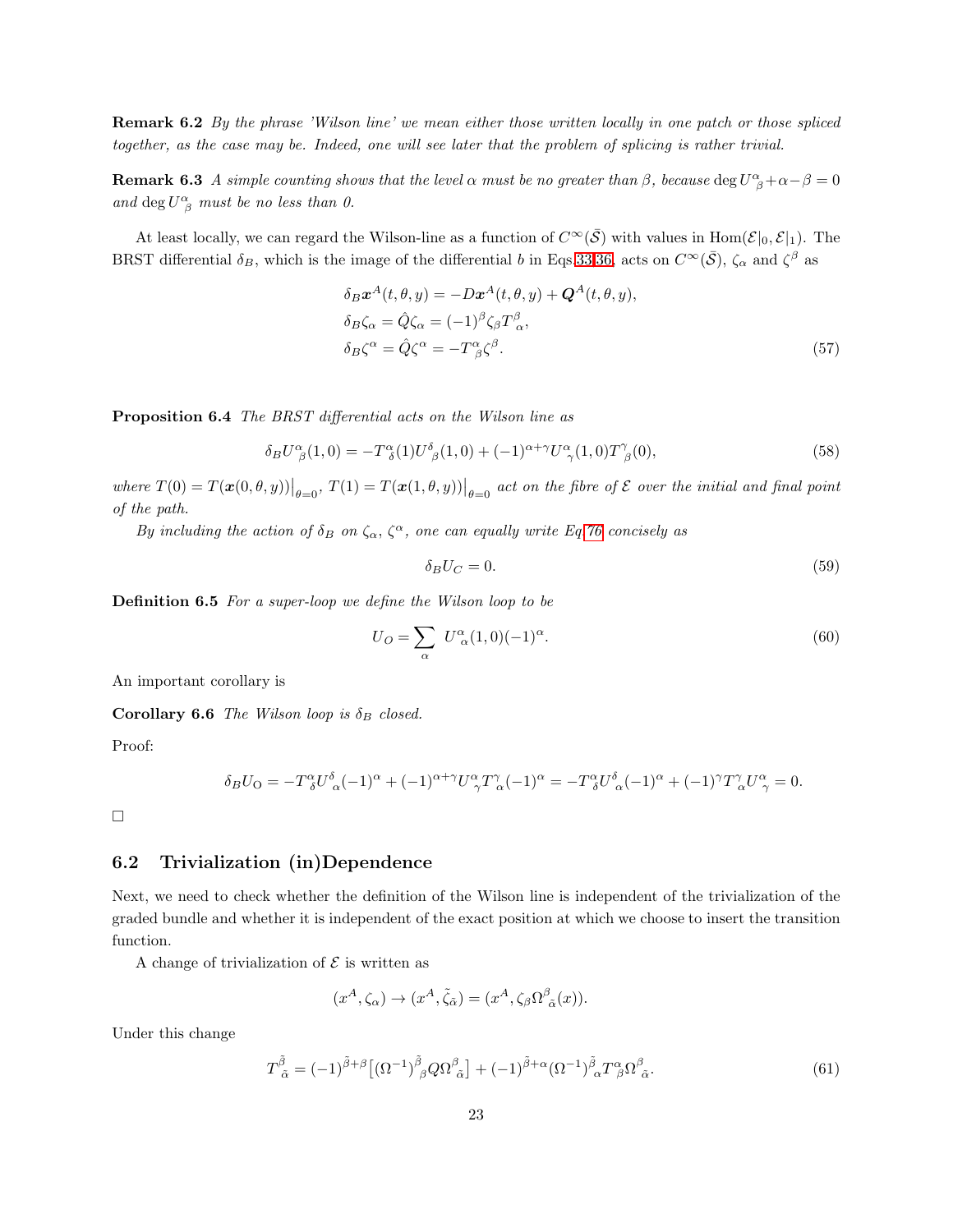Writing this equation slightly differently

<span id="page-23-4"></span>
$$
(-1)^{\tilde{\beta}} \Omega^{\delta}_{\ \tilde{\beta}} T^{\tilde{\beta}}_{\ \tilde{\alpha}} = (-1)^{\delta} Q \Omega^{\delta}_{\ \tilde{\alpha}} + (-1)^{\delta} T^{\delta}_{\ \beta} \Omega^{\beta}_{\ \tilde{\alpha}}
$$
\n
$$
(62)
$$

shows that the gauge transformation rule is neatly written as

<span id="page-23-1"></span>
$$
\hat{Q}\Omega = 0, \qquad \Omega = \zeta_{\beta}\Omega^{\beta}{}_{\tilde{\alpha}}\tilde{\zeta}^{\tilde{\alpha}},\tag{63}
$$

where  $\tilde{\zeta}^{\tilde{\alpha}}$  is the dual coordinate of  $\tilde{\zeta}_{\tilde{\alpha}}$  just as  $\zeta^{\alpha}$  is the dual of  $\zeta^{\alpha}$ .

For an infinitesimal transformation  $\Omega^{\alpha}_{\ \tilde{\beta}} = \delta^{\alpha}_{\tilde{\beta}} + \epsilon^{\alpha}_{\ \tilde{\beta}}$ ,

$$
\delta_{\epsilon} T^{\beta}_{\alpha} = Q \epsilon^{\beta}_{\alpha} + T^{\beta}_{\gamma} \epsilon^{\gamma}_{\alpha} - (-1)^{\beta + \gamma} \epsilon^{\beta}_{\gamma} T^{\gamma}_{\alpha}.
$$
\n(64)

<span id="page-23-0"></span>If one goes back to ordinary vector bundles and take Q to be the de Rham differential, the formula above is just the gauge transformation of a connection  $T$ .

Proposition 6.7 The change of the Wilson line under an infinitesimal change of trivialization is

<span id="page-23-2"></span>
$$
\delta_{\epsilon}U^{\alpha}_{\ \beta} = \left( -\epsilon^{\alpha}_{\ \delta}(1)U^{\delta}_{\ \beta}(1,0) + U^{\alpha}_{\ \delta}(1,0)\epsilon^{\delta}_{\ \beta}(0) \right) + (-1)^{\alpha}\delta_{B}V^{\alpha}_{\ \beta} + (-1)^{\alpha}T^{\alpha}_{\ \delta}(1)V^{\delta}_{\ \beta} + (-1)^{\delta}V^{\alpha}_{\ \delta}T^{\delta}_{\ \beta}(0), \tag{65}
$$

where

$$
V^{\alpha}_{\ \beta} = \int_0^1 dt \ U^{\alpha}_{\ \delta}(1,t) \left[ (-1)^{\delta} \partial_{\theta} \epsilon^{\delta}_{\ \gamma} \right] \Big|_{\theta=0} (t) U^{\gamma}_{\ \beta}(t,0).
$$

Or simply

<span id="page-23-3"></span>
$$
\delta_{\epsilon} U_C = \delta_B (\zeta_{\alpha} V^{\alpha}_{\beta} \zeta^{\beta}),\tag{66}
$$

The proof is given in the appendix  $\square$ .

As mentioned earlier the Wilson-line maybe formed by combining two sections using a transition function across two trivialization patches. It suffices to look at the case of two patches

$$
U_C = \zeta_\alpha U^\alpha_{\ \gamma}(1,t) \cdot \Omega^\gamma_{\ \tilde{\delta}}(t) \cdot U^{\tilde{\delta}}_{\ \tilde{\beta}}(t,0) \tilde{\zeta}^{\tilde{\beta}}
$$

Under a change of trivialization in individual patches, the transition function obviously transforms covariantly, and using Eq[.63,](#page-23-1)[59](#page-22-2) we have

$$
\delta_{\epsilon}W_C = \delta_B \big( \zeta_{\alpha}V^{\alpha}_{\gamma}(1,t) \cdot \Omega^{\gamma}_{\ \bar{\delta}}(t) \cdot U^{\tilde{\delta}}_{\ \bar{\beta}}(t,0) \tilde{\zeta}^{\tilde{\beta}} + \zeta_{\alpha}U^{\alpha}_{\ \gamma}(1,t) \cdot \Omega^{\gamma}_{\ \bar{\delta}}(t) \cdot V^{\tilde{\delta}}_{\ \bar{\beta}}(t,0) \tilde{\zeta}^{\tilde{\beta}} \big),
$$

thus we see the insertion of transition function in between sections of Wilson-lines causes no further complication.

From the prop[.6.7](#page-23-0) and the above discussion we have an easy corollary

**Corollary 6.8** If  $\epsilon^{\alpha}_{\beta}$  is of degree zero, then the Wilson line is covariant under the change of trivialization. This is because the term  $\partial_{\theta} \epsilon_{\gamma}^{\delta}$  will have negative degree, and whether or not it is hit by the ensuing  $\delta_B$  it lands in the ideal (eom,  $x_{p,\leq 0}^m(y_0)$ ), see Eq[.18.](#page-8-6)

Take the setting from Ex[.2.2,](#page-5-0) in particular Eq[.10,](#page-5-1) then the change of trivialization matrix  $\epsilon^{i}_{j}$  only depends on  $M$ , leading to

$$
\delta_{\epsilon}U(1,0) = -\epsilon(1)U(1,0) + U(1,0)\epsilon(0),
$$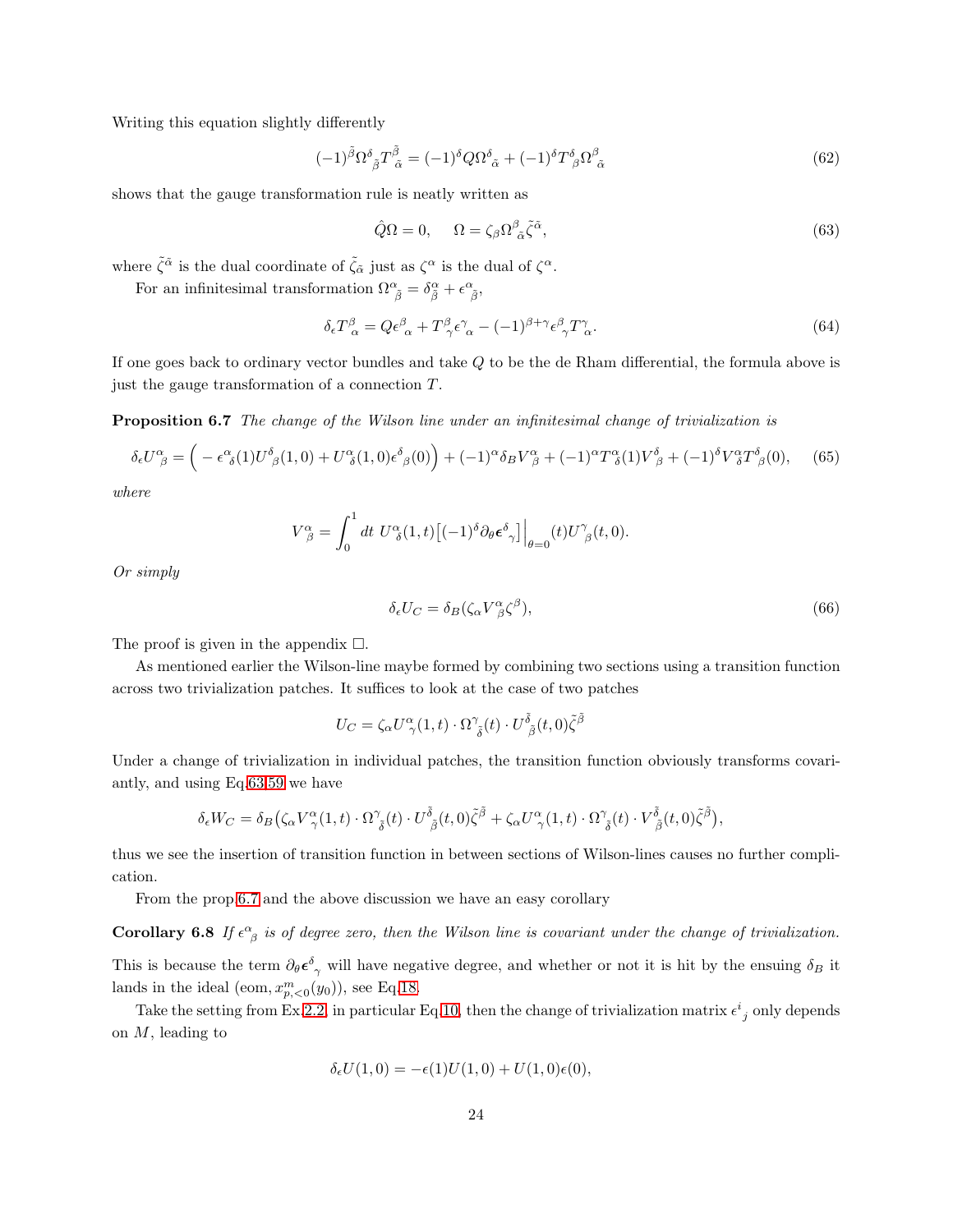whose finite version is the familiar statement that the Wilson-line for a usual vector bundle transforms covariantly

$$
U(1,0) \to \Omega^{-1}(1)U(1,0)\Omega(0),
$$

which is true even for non-flat connections.

Another important consequence of prop[.6.7](#page-23-0) is

Corollary 6.9 The Wilson-loops are independent of the trivializations

proof: From Eq[,65](#page-23-2) we get (remembering  $x(0) = x(1)$ , we write  $T(0) = T(1) = T$  and  $\epsilon(0) = \epsilon(1) = \epsilon$ )

$$
\delta_{\epsilon}(-1)^{\alpha}U^{\alpha}_{\alpha} = -(-1)^{\alpha}\epsilon^{\alpha}_{\delta}U^{\delta}_{\alpha} + (-1)^{\alpha}U^{\alpha}_{\delta}\epsilon^{\delta}_{\alpha} + (-1)^{\alpha}\delta_{B}V^{\alpha}_{\alpha} + T^{\alpha}_{\delta}V^{\delta}_{\alpha} + (-1)^{\alpha+\delta}V^{\alpha}_{\delta}T^{\delta}_{\alpha},
$$

the  $\delta_B V_\alpha^{\alpha}$  term drops since every  $\epsilon_{\ \beta}^{\alpha}$  appearing in V will be of zero degree. The rest of the terms also cancel after carefully renaming the dummy indices  $\Box$ .

**Remark 6.10** This corollary shows that the Wilson-loops give bona fide functions on  $\bar{S}_O = \widehat{Hom}(T[1]S^1, \mathcal{M})$ .

The trivialization dependence issue for the Wilson-lines must be dealt with before there is any sense of continuing, the general formula Eq[.65](#page-23-2) shows that one can either demand that  $\epsilon^{\alpha}_{\beta}$  be of deg 0. This condition can be achieved by choosing a connection for  $\mathcal{E}$ , for example, in the case of Ex[.2.4,](#page-6-1) we can choose a connection for  $L \to M$ , and split  $T^*[2]L[1]$  non-canonically into  $T^*[2]M \oplus L^*[1] \oplus L[1]$ , then any further transition function will only depend on M rather than the whole  $L[1]$ . In general, if we denote by  $|M|$ the degree zero part (the body) of M, then it is always possible to split  $\mathcal{E} \to \mathcal{M}$  into bundles over  $|M|$ pulled back to M. But we deem this approach unnatural, since if one looks at the representation theory of Q-structure from the point of view of Q-equivariant graded vector bundle as in sec[.2,](#page-3-0) one should be given the full freedom of choosing any trivialization. Besides, even if one can force  $\epsilon$  to be degree zero by means of a connection, one must still confront the question of 'connection independence', which leads one to square one again. Thus we reject this solution.

**Remark 6.11** The statements in ref.[\[3\]](#page-35-1) prop.4.4 and cor.4.6 about trivialization independence seemed to us somewhat imprecise. Cor.4.6 states (in the nomenclature of this paper) that the Wilson-line transforms covariantly provided the iterated integral is such that it gives zero if any of the entry in the bar complex is invertible. And they used prop.3.26 (which corresponds to rmk[.5.3](#page-17-2) of this paper) to justify this property. The iterated integral is such that it gives zero if any of the entry is of degree 0 (property 2 in prop.3.26), yet,  $\Omega$  above, though invertible, may be of positive degree since it is a matrix. So their statement is weakened to the scenario of the first option above, namely covariance is only obtained when  $\Omega^{\alpha}_{\ \beta}$  depends on the reduced manifold  $|M|$  alone. Consequently their discussion cannot be used to tackle the connection independence problem.

One may also be tempted to consider the  $\delta_B$ -cohomology since all the transgressing terms in Eq[.66](#page-23-3) seems  $\delta_B$  exact, but unfortunately the term  $\zeta_\alpha V^\alpha_{\beta} \zeta^\beta$  hit by  $\delta_B$  is also trivialization dependent, thus not really  $\delta_B$ -exact. Having spurned the first two options, the only one left is, though unpalatable, that we must restrict the type of test manifolds  $\mathcal L$  to have zero Q-structure. To see this, notice that by using the functor of points perspective, we are probing the bundle  $\mathcal{E}$ nd over  $\bar{\mathcal{S}}$  (see the map in fig[.53\)](#page-20-1) with the test manifold  $\mathcal{L}$ , and naturally δ<sub>B</sub> is mapped to  $d^y$ . By using only  $\mathcal{L}$  with zero Q (namely N-manifolds) as probes, we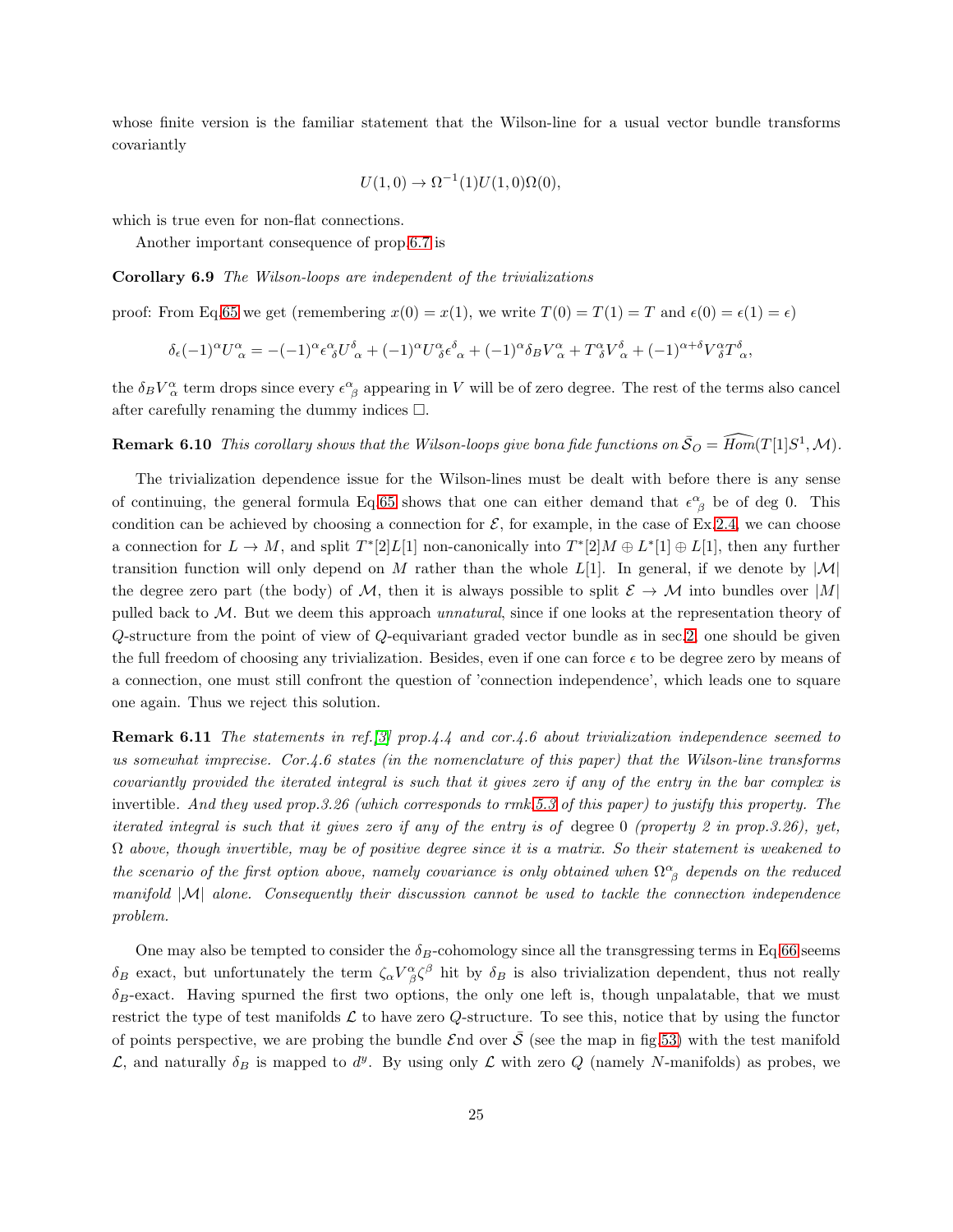become totally oblivious of the Q-structure of  $\mathcal{E}$ nd. Simply put, rhs of Eq[.66](#page-23-3) will eventually turn into  $d^y$ and if  $d^y = 0$ , we have that the Wilson line U transforms covariantly. Furthermore, when  $d^y = 0$ , we have

<span id="page-25-5"></span>
$$
\delta_B \boldsymbol{x}^m(t,\theta,y) = \boldsymbol{Q}^m(t,\theta,y) - D\boldsymbol{x}^m(t,\theta,y) = 0,
$$

in all degrees.

Note that by 'forgetting the Q-structure' we do not mean the forgetful functor that relegates one from the category of  $NQ$  manifolds to N manifolds. Rather, we are still working in the category of  $NQ$ -Mfld's. The next example shows us how much lies outside the detection range of an N-manifold probe.

**Example 6.12** Taking the setting from ex[.2.3,](#page-5-2) then probing  $\mathcal{M} = T[1]M$  with an N-manifold  $\mathcal{L}$  will give us full information about M but nothing about the fibre generator  $v^{\mu}$ , while a map  $\mathcal{L} \to T^{*}[2]T[1]M$  that covers the map  $\mathcal{L} \to T[1]M$  will know about the fibre generator  $q_\mu$  but is unaware of the generator  $p_\mu$ , since both  $v^\mu$ and  $p_{\mu}$  are in the image of the D of Eq[.11.](#page-6-2)

In general, probing  $\mathcal{M} = L[1]$  with an N-manifold will only detect M and those sections of L in the kernel of the anchor. And we can crudely say that the Wilson-line is a morphism between the right kernel of  $T(0)$  to the left kernel of  $T(1)$ .

Thus the information loss is quite severe; perhaps a better solution is called for to circumvent the trivialization dependence problem.

### <span id="page-25-0"></span>6.3 Homotopy (in)Variance

We next study how does the Wilson line change under a deformation of the super curve. By deformation, we mean those of type Eq[.23,](#page-9-3) which we write again for convenience (do pay attention that the dga B in the setting [19](#page-9-5) is now generated by  $t, \theta$  and y)

<span id="page-25-1"></span>
$$
\partial_s \mathbf{x}^A(t,\theta,y,s) = (\bar{\mathbf{x}}^C \frac{\partial}{\partial x^C} \delta \mathbf{x}^A)(t,\theta,y,s) + (D + d^y)\bar{\mathbf{x}}^A(t,\theta,y,s),\tag{67}
$$

We shall write  $\iota_{\bar{x}}$  for  $\bar{x}^C \partial_x c$ . The homotopy should also be extended to act on the generators of the section  $\Gamma(\mathcal{E})$  at  $x(1)$  and  $x(0)$ , namely  $\zeta_{\alpha}$  and  $\zeta^{\alpha}$ 

<span id="page-25-3"></span>
$$
\partial_s \zeta_\alpha = \zeta_\beta (\iota_{\bar{x}} T^\beta_{\ \alpha}(1)), \quad \partial_s \zeta^\alpha = (\iota_{\bar{x}} T^\alpha_{\ \beta}(0)) \zeta^\beta,\tag{68}
$$

straightforwardly from Eq[.67.](#page-25-1) As a side comment here, without the functor of points perspective, we find it quite hard to formulate the concept of deformation.

Thus quite clearly we have

#### Proposition 6.13

<span id="page-25-4"></span>
$$
\partial_s U^{\alpha}_{\ \beta} = d^y \iota_{\bar{x}} U^{\alpha}_{\ \beta} + \iota_{\bar{x}} \Big( -T^{\alpha}_{\ \delta}(1) U^{\delta}_{\ \beta}(1,0) + (-1)^{\alpha+\gamma} U^{\alpha}_{\ \gamma}(1,0) T^{\gamma}_{\ \beta}(0) \Big) \tag{69}
$$

or simply

<span id="page-25-2"></span>
$$
\partial_s U_C = d^y \big( (-1)^\alpha \zeta_\alpha (\iota_{\bar{x}} U^\alpha_{\ \beta}) \zeta^\beta \big). \tag{70}
$$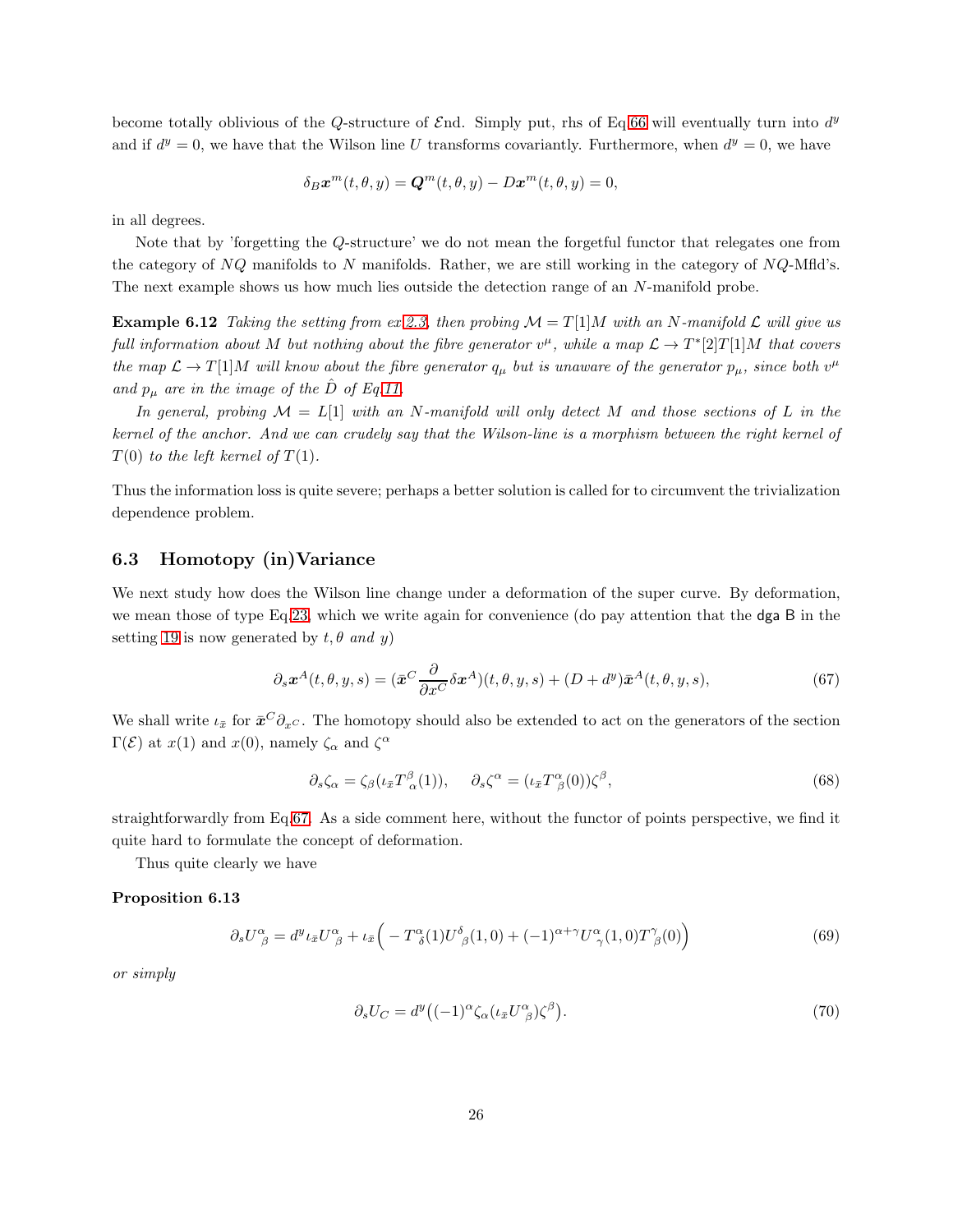Proof: Using Eq[.67](#page-25-1) we have

$$
\partial_s U^{\alpha}_{\ \beta}(1,0) = \int_0^1 dt \ U^{\alpha}_{\ \gamma}(1,t) \Big( - \partial_{\theta} \big[ (\iota_{\bar{x}} \delta_B \mathbf{x}^A + d^y \bar{\mathbf{x}}^A) \partial_A \mathbf{T} \big] \Big|_{\theta=0} \Big)_{\ \delta}^{\gamma} (t) U^{\delta}_{\ \beta}(t,0)
$$
  

$$
= \{ \delta_B, \iota_{\bar{x}} \} U^{\alpha}_{\ \beta}(1,0) + \int_0^1 dt \ U^{\alpha}_{\ \gamma}(1,t) \Big( - \partial_{\theta} \big[ (d^y \bar{\mathbf{x}}^A) \partial_A \mathbf{T} \big] \Big|_{\theta=0} \Big)_{\ \delta}^{\gamma} (t) U^{\delta}_{\ \beta}(t,0).
$$

Using  $(\delta_B - d^y)\mathbf{x}^A = 0$ , we get

<span id="page-26-0"></span>
$$
\partial_s U^{\alpha}_{\beta}(1,0) = d^y \iota_{\bar{x}} U^{\alpha}_{\beta}(1,0) + \iota_{\bar{x}} \delta_B U^{\alpha}_{\beta}(1,0)
$$
  
= 
$$
d^y \iota_{\bar{x}} U^{\alpha}_{\beta}(1,0) + \iota_{\bar{x}} \left( -T^{\alpha}_{\delta}(1) U^{\delta}_{\beta}(1,0) + (-1)^{\alpha+\gamma} U^{\alpha}_{\gamma}(1,0) T^{\gamma}_{\beta}(0) \right)
$$

We can illustrate the formula given above to the simple example of Courant algebroid, indeed the simplest examples are often the trickiest to get straight, but we leave them to the appendix to curb the length of this section.

The reparameterization is also a type of homotopy, we have the following important

#### **Corollary 6.14** The Wilson-line is invariant under re-parametrization of  $[0,1]$

Proof: Take  $\epsilon(t) \geq 0$  and  $\epsilon(0) = \epsilon(1) = 0$  be the vector field generating the re-parametrization, then we can choose  $\bar{x} = \epsilon(t)\partial_\theta x$ , for we have from Eq[.67](#page-25-1)

$$
\partial_s \mathbf{x}(t, \theta, y, s) = \epsilon(t) \partial_{\theta} (\delta \mathbf{x}(t, \theta, y, s)) + (D + d^y) \epsilon(t) \partial_{\theta} \mathbf{x}(t, \theta, y, s),
$$
  
\n
$$
= \epsilon(t) \partial_{\theta} (\delta \mathbf{x}(t, \theta, y, s) - (D + d^y) \mathbf{x}(t, \theta, y, s)) + (\epsilon(t) \partial_t + \dot{\epsilon}(t) \theta \partial_{\theta}) \mathbf{x}(t, \theta, y, s)
$$
  
\n
$$
= (\epsilon(t) \partial_t + \dot{\epsilon}(t) \theta \partial_{\theta}) \mathbf{x}(t, \theta, y, s) = L_{\epsilon} \mathbf{x}(t, \theta, y, s),
$$

where  $L_{\epsilon}$  is the Lie derivative on [0,1]. Finally the conclusion follows from  $\partial_{\theta}^{2} = 0$   $\square$ 

To complete the discussion of invariance under homotopy, we need to consider a Wilson-line that traverses a number of trivialization patches. The problem is quite simple, consider the homotopy of the map  $*\times \mathcal{L} \rightarrow$  $M$ , where  $*$  is a connecting point of two pieces of Wilson-lines. It is clear then under the homotopy

<span id="page-26-2"></span>
$$
\partial_s \Omega^{\alpha}_{\ \tilde{\beta}}(x) = \iota_{\bar{x}}(Q \Omega^{\alpha}_{\ \tilde{\beta}}(x)) + d^y \iota_{\bar{x}} \Omega^{\alpha}_{\ \tilde{\beta}}(x),
$$
  
equivalently  $\partial_s \Omega(x) = d^y \iota_{\bar{x}} \Omega(x).$  (71)

where  $\Omega(x)$  is as defined in Eq[.63](#page-23-1)  $\Omega(x) = \zeta_{\alpha} \Omega^{\alpha}{}_{\tilde{\beta}}(x) \tilde{\zeta}^{\tilde{\beta}}$  and we have used  $\hat{Q}\Omega = 0$ . The last equation has the same form as Eq[.70,](#page-25-2) actually one may well think of the transition function as a zero-length Wilson-line, as such, the spliced Wilson line will behave the same way under homotopy according to Eq[.70.](#page-25-2)

Having sorted out this issue, we can derive the crucial property of the Wilson-loops from the general formula prop[.6.13](#page-25-3)

**Corollary 6.15** Wilson loop is invariant under the homotopy of the map  $T[1]S^1 \times \mathcal{L} \rightarrow \mathcal{M}$ 

proof: Remembering  $x(1) = x(0)$ , we have

<span id="page-26-1"></span>
$$
\partial_s U_O = (-1)^\alpha \partial_s U_\alpha^\alpha = (-1)^\alpha d^y \iota_{\bar{x}} U_\alpha^\alpha + (-1)^\alpha \iota_{\bar{x}} \Big( -T_\delta^\alpha U_\alpha^\delta + (-1)^{\alpha+\gamma} U_\gamma^\alpha T_\alpha^\gamma \Big)
$$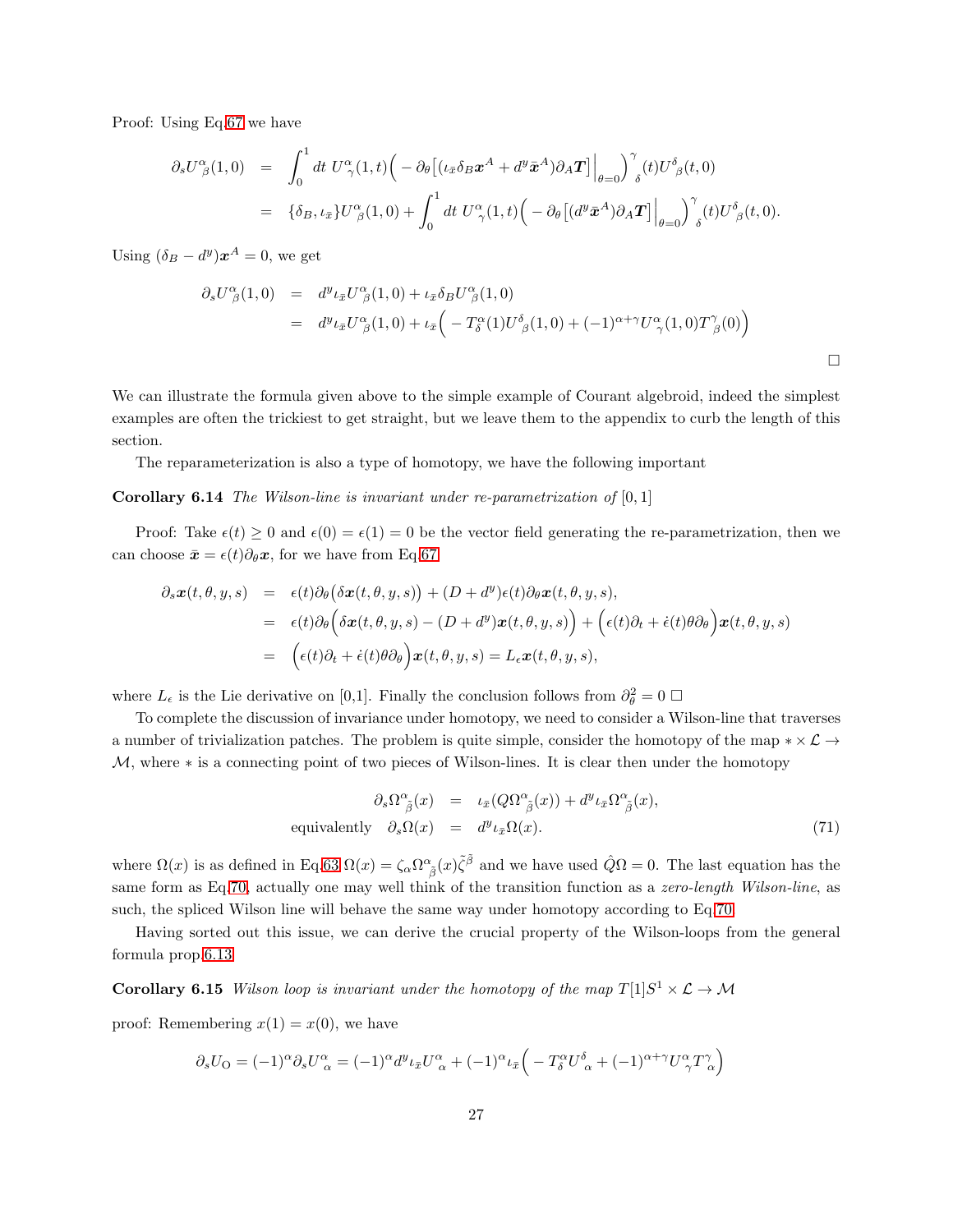The first term on rhs drops since  $\iota_{\bar{x}}U^{\alpha}_{\alpha}$  has degree -1. The rest also cancel

$$
-(-1)^{\alpha}T_{\delta}^{\alpha}U_{\alpha}^{\delta} + (-1)^{\gamma}U_{\gamma}^{\alpha}T_{\alpha}^{\gamma} = -(-1)^{\alpha}T_{\delta}^{\alpha}U_{\alpha}^{\delta} + (-1)^{\gamma}T_{\alpha}^{\gamma}U_{\gamma}^{\alpha} = -(-1)^{\alpha}T_{\delta}^{\alpha}U_{\alpha}^{\delta} + (-1)^{\alpha}T_{\gamma}^{\alpha}U_{\alpha}^{\gamma} = 0.
$$

**Remark 6.16** Cor[.6.15](#page-26-1) shows that the Wilson-loops are very special functions on  $\overline{S}$ , in that they are invariant under homotopies. Thus if the quotient of  $\bar{S}$  by homotopy makes sense, then the Wilson-loops will go down to the quotient.

It pays to look at an example that shows roughly what is happening to the Wilson-line under deformation, yet unincumbered by the petty signs.

**Example 6.17** Take the setting from Ex[.2.2,](#page-5-0) and let  $\phi(t)$  denote the mapping  $[0, 1] \rightarrow M$ , and  $H(t, s)$ a homotopy of  $\phi(t)$  with  $H(t, 0) = \phi(t)$ . And we denote the infinitesimal deformation by a vector field  $v(t) = \partial_s H(t,s)|_{s=0}$ , vanishing at the two ends  $v(1) = v(0) = 0$ . Thus the change of  $U(0,1)$  due to this deformation is

$$
\partial_s U(1,0) = \partial_s \mathbb{P} \exp \left\{ \int_0^1 (H^*A)(t,s) \right\} \Big|_{s=0} = \int_0^1 dt \ U(1,t) \big( (\phi^* L_v A)(t) \big) \ U(t,0)
$$

where A is the flat connection.

$$
L_v A = \iota_v dA + d\iota_v A = -[\iota_v A, A] + d\iota_v A
$$
  
\n
$$
\Rightarrow \phi^*(L_v A) = \phi^*(-[\iota_v A, A]) + d\phi^*\iota_v A,
$$

when confusion is unlikely to arise, we will drop  $\phi^*$ .

$$
\partial_s U(1,0) = \int dt \ U(1,t) \Big( -[\iota_v A, A] + \frac{d}{dt} \iota_v A \Big)(t) \ U(t,0)
$$

Integrate by part the second term and use the relation

$$
\frac{d}{dt_1}U(t_1, t_0) = A(t_1)U(t_1, t_0), \quad \frac{d}{dt_0}U(t_1, t_0) = -U(t_0, t_1)A(t_0)
$$

We get

$$
\partial_s U(1,0) = \int dt \ U(1,t) \Big( -[\iota_v A, A] - A \iota_v A + (\iota_v A) A \Big)(t) \ U(t,0) = 0,
$$

which is the expected result when deforming the Wilson line for a flat bundle.

The final proposition summarizes the discussion of this section.

**Proposition 6.18** For a representation of an NQ-mfld M, which is a Q-equivariant bundle  $\mathcal{E} \to \mathcal{M}$ , one can form the Wilson line operator for a super-curve, given in Eq[.56.](#page-21-4) It is covariant under a change of trivialization if one probes it (in the sense of functor of points perspective) with a test manifold  $\mathcal L$  with zero Q-structure. In such a case, the Wilson line is also invariant under homotopy deformation of the super-curve.

In contrast, if one takes a trace as in Eq[.60,](#page-22-3) the resulting Wilson-loop operator is a well-defined function on the presheaf  $\widehat{Hom}_{NQ}(T[1]S^1,\mathcal{M})$ , and furthermore the Wilson-loop is invariant under homotopy deformation of the super loop.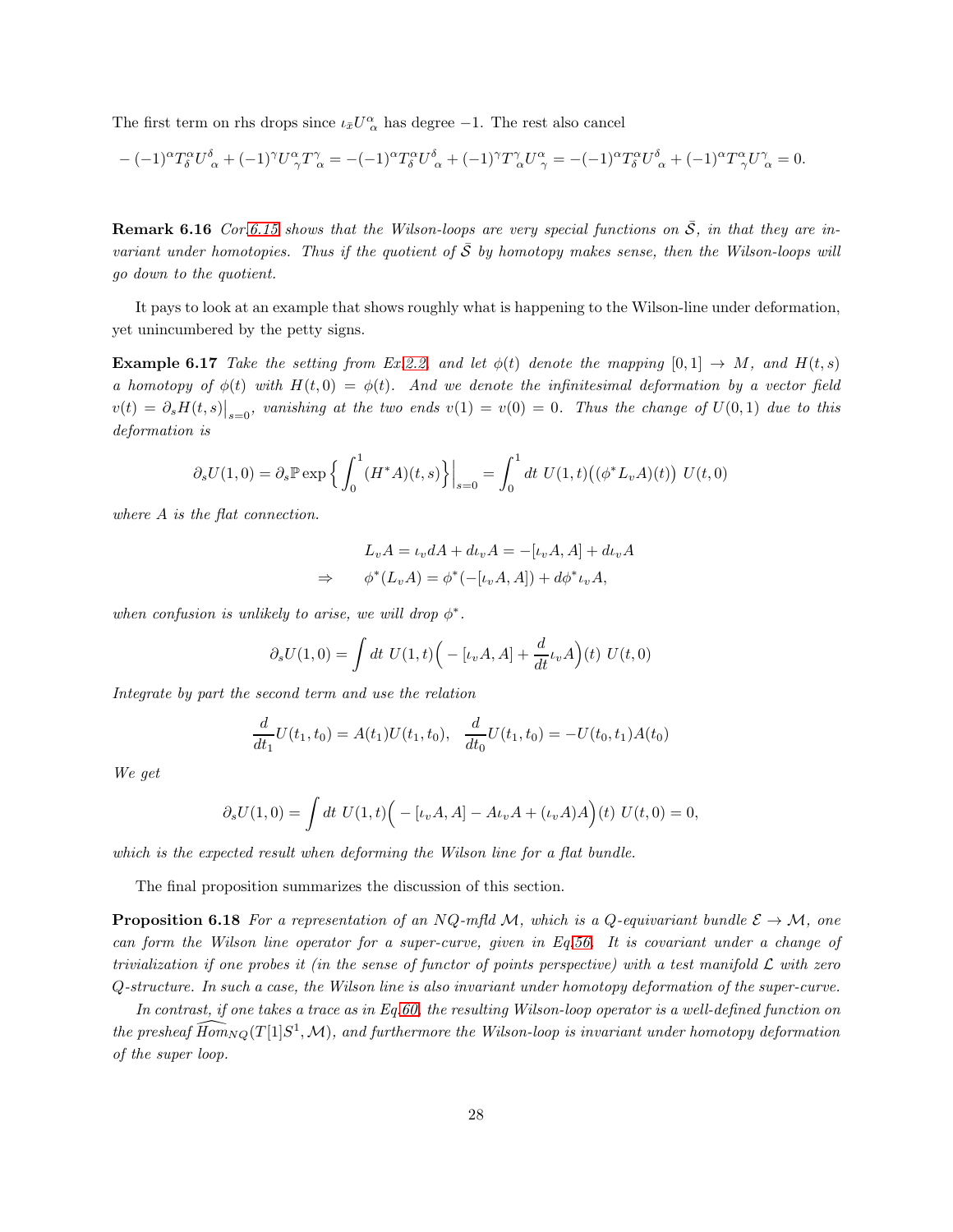## <span id="page-28-0"></span>7 Summary and Possible Applications

The central application of the lengthy discussion of the previous section about the invariance property of Wilson-lines/loops is the following. Consider the mapping problem  $\text{Hom}_{NQ}(T[1]X,\mathcal{M})$ , where X is a usual manifold; the mapping is given by the generalization of flat connections, as sketched in sec[.4.](#page-11-0) We study the class of functions of these flat connections spanned by the Wilson loops. We embed a super-loop  $T[1]S^1$  into  $T[1]X$  and denote by LX the loop space of X (formerly denoted as  $\mathcal{S}_{\text{O}}$ )

<span id="page-28-1"></span>
$$
T[1]S^1 \longrightarrow T[1]X \xrightarrow{\varphi} \mathcal{M},\tag{72}
$$

and the map  $\varphi$  is given by the generalized flat connections.

By picking a representation, a  $Q$ -equivariant graded bundle over  $M$ , we can form the Wilson-loop which is a function that depends on LX and also on the mapping  $\varphi$ : Hom<sub>NQ</sub>(T[1]X, M). By the earlier discussions, the Wilson-loop is independent of the trivialization thus it is a function of gauge equivalence class of generalized flat connections. The Wilson loop also only depends on the homotopy class of loops  $S^1 \to X$ . This is nothing but the generalization of the familiar statement: gauge equivalence classes of flat connections are determined by holonomies.

In physics, this scenario Eq[.72](#page-28-1) occurs often. We have a TFT whose fields are the mapping Eq[.72,](#page-28-1) taking  $X = \Sigma \times \mathbb{R}$  one can go to the Hamiltonian formalism. The reduced phase space are the gauge equivalence class of maps  $T[1]\Sigma \to M$ . Take the Chern-Simons theory as an example, for which  $M = \mathfrak{g}[1]$ , and take  $X = \Sigma_2 \times \mathbb{R}$ , the reduced phase space the moduli space of flat connections on the Riemann surface  $\Sigma_2$ . We have seen that the Wilson loops are functions on this moduli space. In the works [\[4\]](#page-35-4) [\[8\]](#page-35-3), it was shown that for Riemann surfaces with punctures and certain gauge groups, the Wilson loops corresponds to complete basis of algebraic functions of the moduli space of flat connections, thus one can study directly the algebraic structure of Wilson-loops to study the moduli space. The proof of completeness uses the Peter-Weyl theorem combined with the classic invariant theory, this route will not be viable for us to take, since we only have but a scanty grip of the possible representations of an NQ-manifold. And the results of prop[.5.6,](#page-19-0) [5.8](#page-20-2) are but a far cry toward answering whether the Wilson-loops in an NQ-manifold gives a complete basis or not. Thus we have plenty of room for future work here. One can also look at the Poisson  $\sigma$ -model, then our approach resembles that of Cattaneo and Felder [\[5\]](#page-35-9), who tackled the problem of integration of Poisson structure by looking at the reduced phase space of  $T[1][0,1] \to \mathcal{M}$ , where  $\mathcal M$  is  $T^*[1]M$  equipped with a Q-structure constructed from the Poisson structure of M.

Compared to the Wilson-loops which are well-defined objects, the Wilson lines do not transform covariantly under a change of trivializations for arbitrary test manifolds. The Wilson-lines do enjoy the invariance under re-parametrizations, thus if we pick two super curves  $C_1$ ,  $C_2$  with  $C_1(1) = C_2(0)$ , then

<span id="page-28-3"></span>
$$
U_{C_2}U_{C_1} = U_{C_2 \circ C_1}.\tag{73}
$$

We would like to point out a few analogies with the familiar problem of integration of a Lie algebra  $\int \mathfrak{g}[1]$ . Let the function  $T^{\alpha}_{\ \beta}(g)$  be a matrix representation of G, i.e.<sup>[7](#page-28-2)</sup>

$$
T^{\alpha}_{\gamma}(g_1)T^{\gamma}_{\beta}(g_2) = T^{\alpha}_{\beta}(g_1g_2),
$$

also consider a map  $M \times M \stackrel{\varphi}{\to} G$  satisfying the condition Eq[.29,](#page-12-3) then the Wilson line  $U^{\alpha}_{\ \beta}$  associated to a curve starting and ending at  $x, y \in M$  is the pull back of the function  $T^{\alpha}_{\beta}$  on G to  $M \times M$  under the map

<span id="page-28-2"></span> $7$ Suppose the group  $G$  integrating  $g$  is compact, then it is known by Peter-Weyl theorem that the set of matrix coefficients  $T^{\alpha}_{\beta}(g)$  for finite dimensional representations is dense in the space of continuous complex functions on G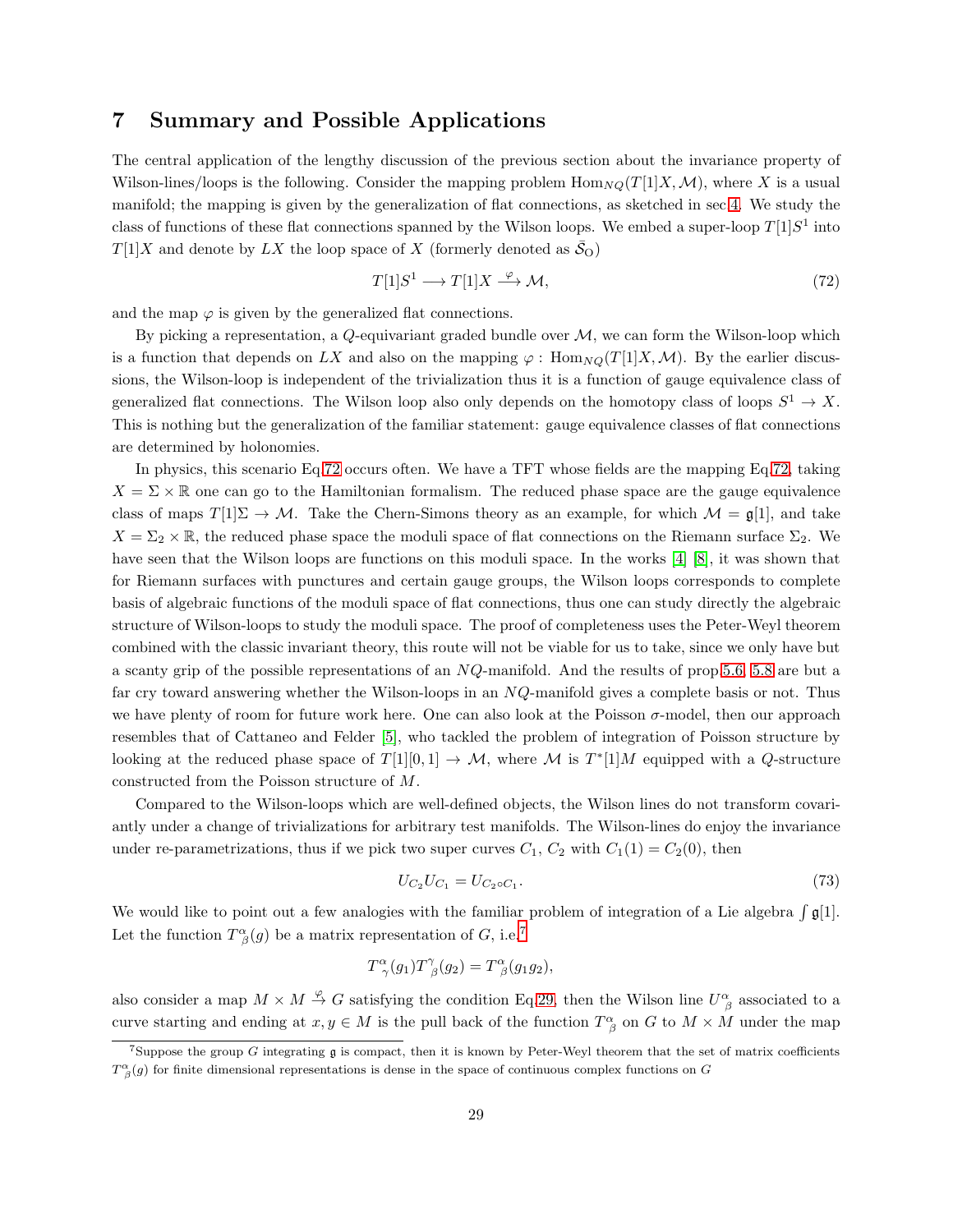$\varphi$ . In the graded setting, the integration object  $\beta$  M has thus far been understood as a presheaf Eq[.31](#page-12-2) and beyond this we have little knowledge of it. However, as the motto of graded geometry, one should study  $\int M$ by looking at the set morphisms from other graded manifolds to it. In particular, we can construct maps

$$
\mathcal{X} \times \mathcal{X} \to \int \mathcal{M},
$$

with the same property as Eq[.29.](#page-12-3) Concretely, for an NQ-manifold M with representation  $\mathcal{E} \to \mathcal{M}$ , one first solves the mapping problem  $\text{Hom}_{NO}(T[1]\mathcal{X},\mathcal{M})$ , which then gives the set of generalized flat connections. For two points in  $X$ , pick a curve connecting the two and construct the Wilson-line operator associated to this curve. Due to its invariance under gauge transformation, the Wilson-line only depends on the initial and final point and the composition property Eq[.73](#page-28-3) will guarantee Eq[.29.](#page-12-3) We can interpret similarly that our graded Wilson-lines are certain functions over  $\int M$  pulled back to  $\mathcal{X} \times \mathcal{X}$  as in the group case.

In the work of Abad and Crainic [\[2\]](#page-35-10), the representation of groupoid up to homotopy was defined, for which the composition law fails by a  $T_0$ -exact term (see Eq[.10](#page-5-1) for the notation). But in our setup  $T_0$ -exact terms will be set to zero since we already required  $d<sup>y</sup> = 0$ . It is perhaps possible to relax the condition on  $d<sup>y</sup>$  somehow and recover Abad and Crainic's representation of groupoid up to homotopy from our formalism. Finally let us point out the relationship between our work and that of ref.[\[3\]](#page-35-1). The authors there used a sophisticated parameterization due to Igusa of paths from the first vertex to the last vertex of a simplex  $\Delta^n$  fitted inside M (in the sense of NQ-manifold morphism of course) by a cube  $[0,1]^{n-1}$ . The component of Wilson-line of degree  $n - 1$  can be integrated over the cube. Thus they obtained a representation of the simplicial set  $(\int \mathcal{M})_n$ , which they call the representation up to homotopy of the  $\Pi_{\infty}$ -groupoid. In comparison, we did not integrate over  $[0,1]^{n-1}$  and retained the components of Wilson-lines of all degrees as functions on  $\bar{S}$ , modulo the trivialization issues. To further compare with their work, such as studying the quasi-isomorphisms of two representations, one needs to fix a connection which will not be taken up in this paper.

## Acknowledgement:

The authors would like to thank E.Getzler for discussion on the problem of trivialization dependence. M.Z. thanks INFN Sezione di Firenze, Università di Firenze and KITP, Santa Barbara where part of this work was carried out. The research of M.Z. is supported by VR-grant 621-2008-4273 and was supported in part by DARPA under Grant No. HR0011-09-1-0015 and by the National Science Foundation under Grant No. PHY05-51164.

## <span id="page-29-0"></span>A Representation up to Homotopy in Graded Language

For a Lie algebroid data given as in Ex[.2.1,](#page-3-2) one builds a representation up to homotopy ( $\mathcal{R}ep^{\infty}$ ) [\[1\]](#page-35-0) on a complex of vector bundles  $E_{\bullet}$  over M. The representation is given by a differential D with the following decomposition

$$
D = D_{0,1} + D_{1,0} + D_{2,-1} + \cdots
$$

similar to the decomposition Eq[.9.](#page-4-2) If we denote  $\Omega^{p,q}(L,E) = \Gamma(\wedge^p L^* \otimes E_q)$ , then the effect of D is

$$
D_{s,1-s}: \ \Omega^{p,q}(L,E) \to \Omega^{p+s,q+1-s}(L,E), \quad s \ge 0.
$$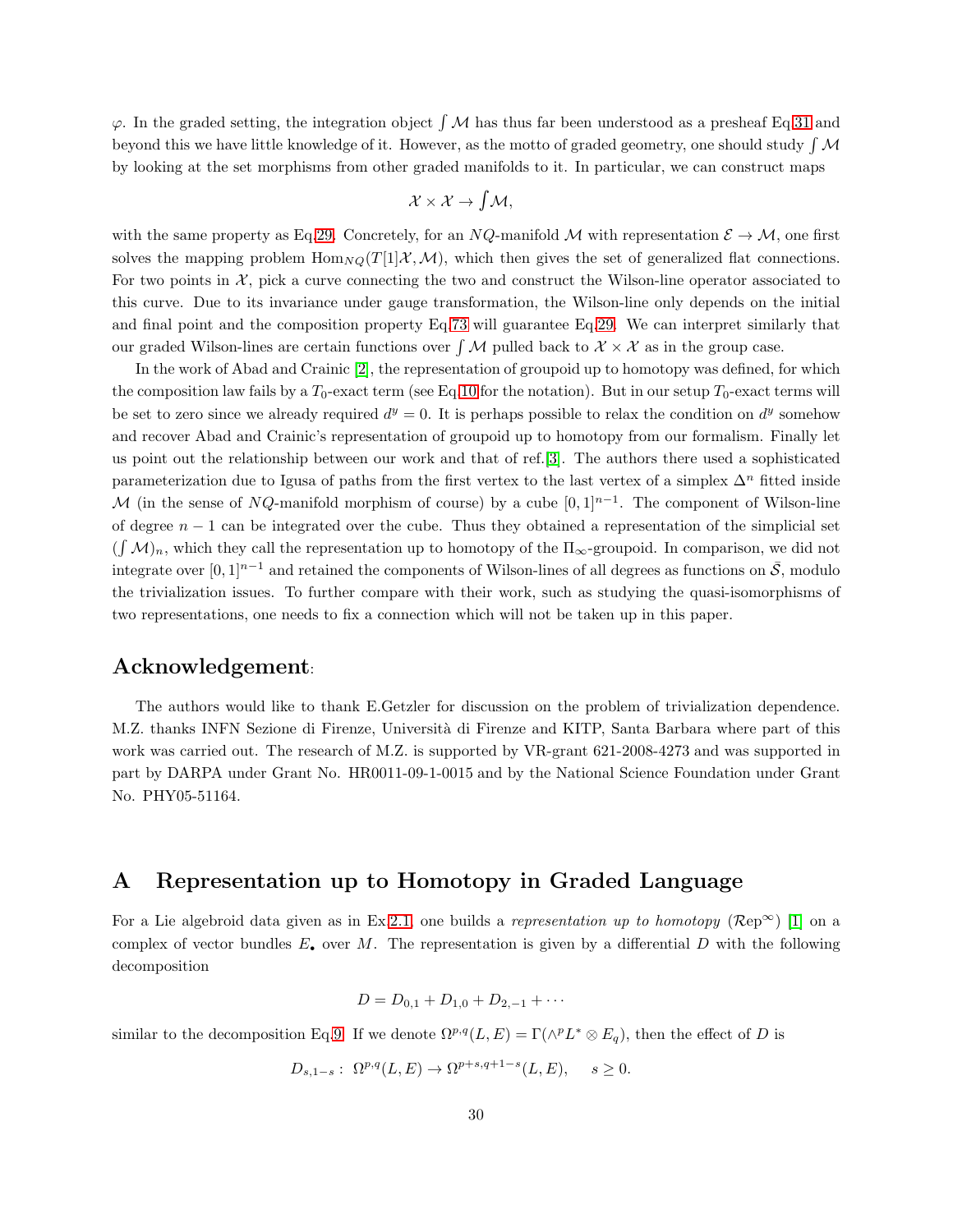In the graded language, we represent the sections of the complex  $\Omega^{p,q}(L, E)$  as coordinates of a graded manifold. In this way, we can simply formulate  $D$  as a homological vector field  $Q$  on this GM. For a Lie algebroid problem above, we first take  $\mathcal{M} = L[1]$ , with a Q-structure defined as in Eq[.4.](#page-3-3) Thus the degree 1 fibre coordinate  $\ell^A$  takes the place of  $\Omega^{1,0}(L,E)$ . And we pick further a Q-equivariant bundle  $\mathcal{E} \stackrel{\pi}{\to} \mathcal{M}$  as in fig[.6.](#page-4-3) The transition function of the bundle  $\mathcal E$  can be made to depend on M if we pick a connection for L. Assuming this done, and that E is split into bundles over M:  $\mathcal{E} \sim \mathcal{E}^* \oplus L[1]$ . Again, the degree q fibre coordinate of  $E^*$  takes the place of  $\Omega^{0,q}(L,E)$ , while in general a section of  $\mathcal E$  gives the full  $\Omega^{p,q}(L,E)$ . With this said, the differential D above is given by  $\hat{Q}$ 

$$
D = \hat{Q},
$$
  
  $D_{1,0} = Q + T_0, \quad D_{0,1} = T_1, \quad D_{2,-1} = T_2, \cdots$ 

where the decomposition of  $T$  was given in Eq[.9.](#page-4-2)

Next we see how this works concretely for the adjoint representation of a Lie algebroid (notation as in Ex[.2.4\)](#page-6-1). Choose a local basis  $e_A$  for the sections of L, we write the connection for L in this basis as

$$
\nabla_{\mu} e_A = \partial_{\mu} e_A + \Gamma_{\mu A}^B e_B, \quad e_A \in \Gamma(L).
$$

Take  $\mathcal{E} = T^*[2]L[1]$ , and it can be split into

$$
T^*[2]L[1] \sim T^*[2]M \oplus L^*[1] \oplus L[1]
$$

This is done by shifting the coordinate

$$
\tilde{p}_{\mu} = p_{\mu} + \Gamma_{\mu B}^{A} \bar{\ell}_{A} \ell^{B}.
$$

It is easy to check that  $\tilde{p}_{\mu}$  transforms as  $\partial_{\mu}$  by using the definition of  $\Gamma_{\mu}$ , and it is also clear that  $\bar{\ell}_A$ ,  $\ell^A$ transforms as sections of  $L, L^*$ . Thus we read off the complex of vector bundles as

$$
E_{\bullet} = \cdots 0 \to L \to TM \to 0 \to \cdots,
$$

with only two levels. In this case, the coordinate  $\tilde{p}_{\mu}$  of  $T^*[2]$  represents the section of TM at level 2 while the coordinate  $\bar{\ell}_A$  of  $L^*[1]$  the section of L at level 1.

Define some new shifted quantities

$$
\Gamma^A_{CB} = A^{\mu}_C \Gamma^A_{\mu B}, \qquad \tilde{f}^A_{BC} = f^A_{BC} + \Gamma^A_{[CB]}
$$

We observe that the shifted structure function  $\tilde{f}_{BC}^A$  transforms homogeneously for all three indices under a change of trivialization of L hence it is a tensor.

To construct  $Q$ , we note that  $Q$  has a straightforward Hamiltonian lift

<span id="page-30-0"></span>
$$
\Theta = 2p_{\mu}A_{C}^{\mu}\ell^{C} - f_{BC}^{A}\bar{\ell}_{A}\ell^{B}\ell^{C} = 2\tilde{p}_{\mu}A_{C}^{\mu}\ell^{C} - \tilde{f}_{BC}^{A}\bar{\ell}_{A}\ell^{B}\ell^{C},\tag{74}
$$

in the sense that  $\{\Theta, f(x,\ell)\} = Qf(x,\ell)$ . And  $\hat{Q}$  is defined as  $\hat{Q}f(x,\ell,\bar{\ell},p) = \{\Theta, f(x,\ell,\bar{\ell},p)\}\$  which lifts  $Q$ from  $M$  to  $\mathcal{E}$ . We see the point of using graded manifold language is that all is now encapsulated in one equation

$$
\hat{Q}^2 = 0 \Leftrightarrow {\Theta, \Theta} = 0,
$$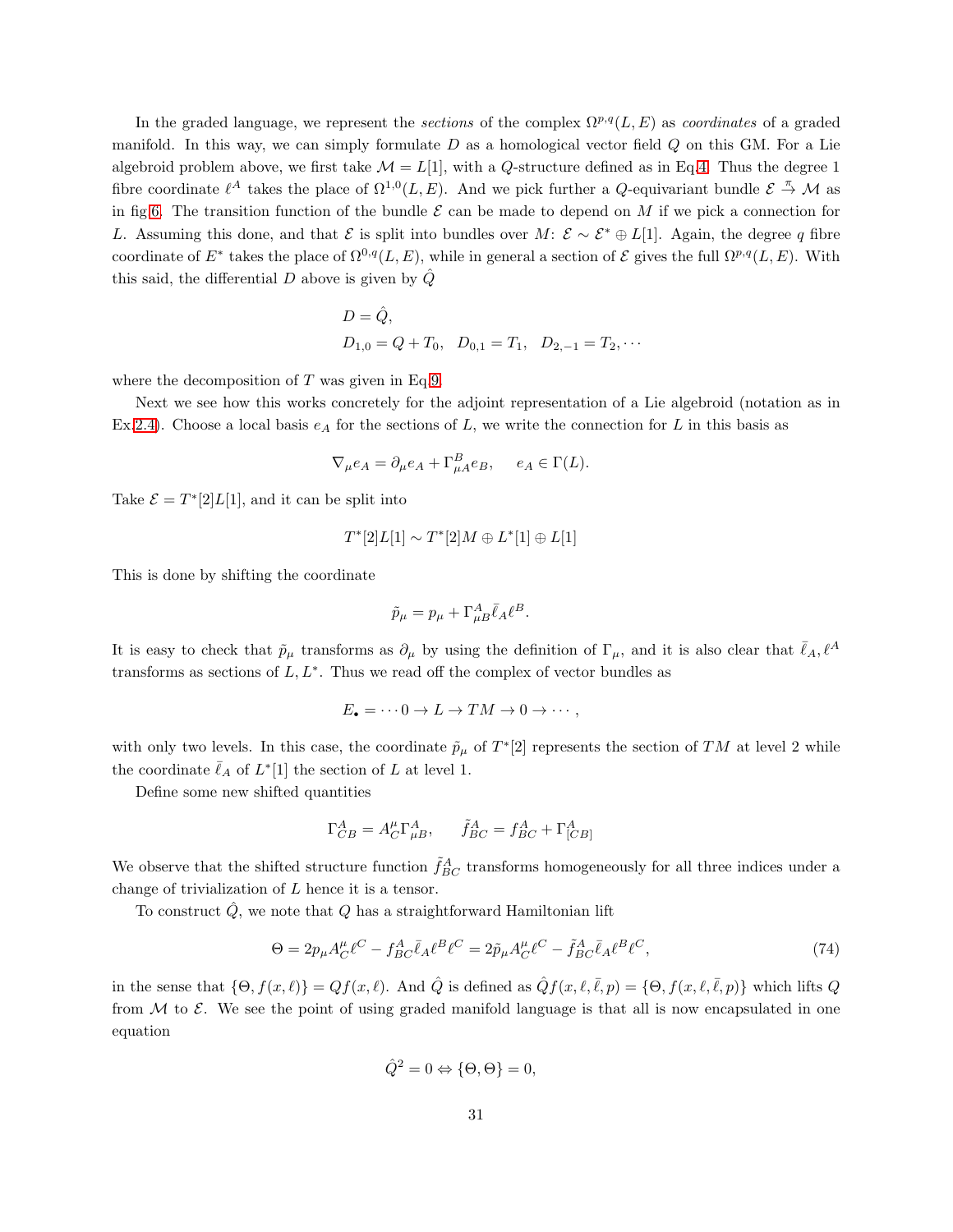Writing  $\hat{Q}$  in terms of the shifted quantities we have

$$
\hat{Q} = Q + \left(2\tilde{p}_{\mu}A^{\mu}_{A} - 2\tilde{f}^{C}_{BA}\bar{\ell}_{C}\ell^{B}\right)\frac{\partial}{\partial\bar{\ell}_{A}} - \left(2(\partial_{\mu}A^{\nu}_{A} - \Gamma^{B}_{\mu A}A^{\nu}_{B})\tilde{p}_{\nu}\ell^{A} + (\nabla_{\mu}\tilde{f}^{C}_{AB})\bar{\ell}_{C}\ell^{A}\ell^{B}\right)\frac{\partial}{\partial\tilde{p}_{\mu}}.
$$

Decompose  $\hat{Q}$  according to degrees

<span id="page-31-2"></span>
$$
D_{1,0} = Q - 2\tilde{f}_{BA}^{C} \bar{\ell}_{C} \ell^{B} \frac{\partial}{\partial \bar{\ell}_{A}} - 2(\partial_{\mu}A_{A}^{\nu} - \Gamma_{\mu A}^{B} A_{B}^{\nu}) \tilde{p}_{\nu} \ell^{A} \frac{\partial}{\partial \tilde{p}_{\mu}}
$$
  
\n
$$
D_{0,1} = (2\tilde{p}_{\mu}A_{A}^{\mu}) \frac{\partial}{\partial \bar{\ell}_{A}}
$$
  
\n
$$
D_{2,-1} = -(\nabla_{\mu} \tilde{f}_{AB}^{C}) \bar{\ell}_{C} \ell^{A} \ell^{B} \frac{\partial}{\partial \tilde{p}_{\mu}}.
$$
\n(75)

In ref.[\[1\]](#page-35-0),  $D_{1,0}, D_{0,1}, D_{2,-1}$  are given names  $\rho, \nabla^{bas}, R^{bas}$  ( $\rho$  is the anchor  $L \to TM$ ), and are constructed in coordinate-free manner as

$$
\nabla_{\alpha}^{bas}(X) = \rho(\nabla_X(\alpha)) + [\rho(\alpha), X]
$$
  
\n
$$
\nabla_{\alpha}^{bas}(\beta) = \nabla_{\rho(\beta)}(\alpha) + [\alpha, \beta], \quad \alpha, \beta \in \Gamma(L), \quad X \in \Gamma(T_M).
$$

And  $R^{bas} \in \Gamma(\wedge^2 L^* \otimes \text{hom}(T_M, L))$  is the exotic curvature

$$
R^{bas}(\alpha,\beta)(X) = \nabla_X([\alpha,\beta]) - [\nabla_X(\alpha),\beta] - [\alpha,\nabla_X(\beta)] - \nabla_{\nabla_{\beta}^{bas}X}(\alpha) + \nabla_{\nabla_{\alpha}^{bas}X}(\beta).
$$

To compare these expression to the ones given in local coordinates, we denote

$$
\nabla_{A\nu}^{\mu} = \nabla_{\bar{\ell}_A}^{bas}(\partial_{\nu}) \circ x^{\mu}, \quad \nabla_{AB}^{C} = \langle \nabla_{\bar{\ell}_A}^{bas}(\bar{\ell}_B), \ell^C \rangle, \quad R_{AB\mu}^{C} = \langle R(\bar{\ell}_A, \bar{\ell}_B)(\partial_{\mu}), \ell^C \rangle
$$

If one is so disposed, he can find the local expressions for these quantities by comparing them with Eq[.75,](#page-31-2) yet it is way more efficient to work with Eq[.74](#page-30-0) instead.

# <span id="page-31-0"></span>B Proof of some Propositions

The Wilson line is defined as

$$
U^{\alpha}_{\ \beta}(1,0) = \left(\mathbb{P} \exp\Big(-\int_0^1 dt d\theta \; \boldsymbol{T}\Big)\right)^{\alpha}_{\ \beta}
$$

associated with a super line  $T[1][0,1] \rightarrow M$ . Again, the notation is that the boldface symbols are promoted to being superfields  $\mathbf{T} = T(\boldsymbol{x}(t, \theta)).$ 

### <span id="page-31-1"></span>B.1 Proof of Prop[.6.4](#page-22-1)

The BRST differential  $\delta_B \boldsymbol{x}^A = -D \boldsymbol{x}^A + \boldsymbol{Q}^A$  acting on  $U(1,0)$  gives

$$
\delta_B U^{\alpha}_{\ \beta}(1,0) = \int_0^1 dt \; (-1)^{\alpha+\gamma} U^{\alpha}_{\ \gamma}(1,t) \Big( \partial_{\theta} \big[ -D \boldsymbol{T}^{\gamma}_{\ \delta} + \boldsymbol{Q} \boldsymbol{T}^{\gamma}_{\ \delta} \big] \Big|_{\theta=0} \Big) (t) U^{\delta}_{\ \beta}(t,0).
$$

The main point is to integrate by part the first term in the brace, giving some surface term of type  $TT$ which cancels the  $\mathbf{Q}T$  term in the same brace.

$$
\delta_B U^{\alpha}_{\ \beta}(1,0) = \int_0^1 dt \, (-1)^{\alpha+\gamma} U^{\alpha}_{\ \gamma}(1,t) \Big( -\partial_t T^{\gamma}_{\ \delta} + \partial_{\theta} \big[ \mathbf{QT}^{\gamma}_{\ \delta} \big] \Big|_{\theta=0} \Big) (t) U^{\delta}_{\ \beta}(t,0),
$$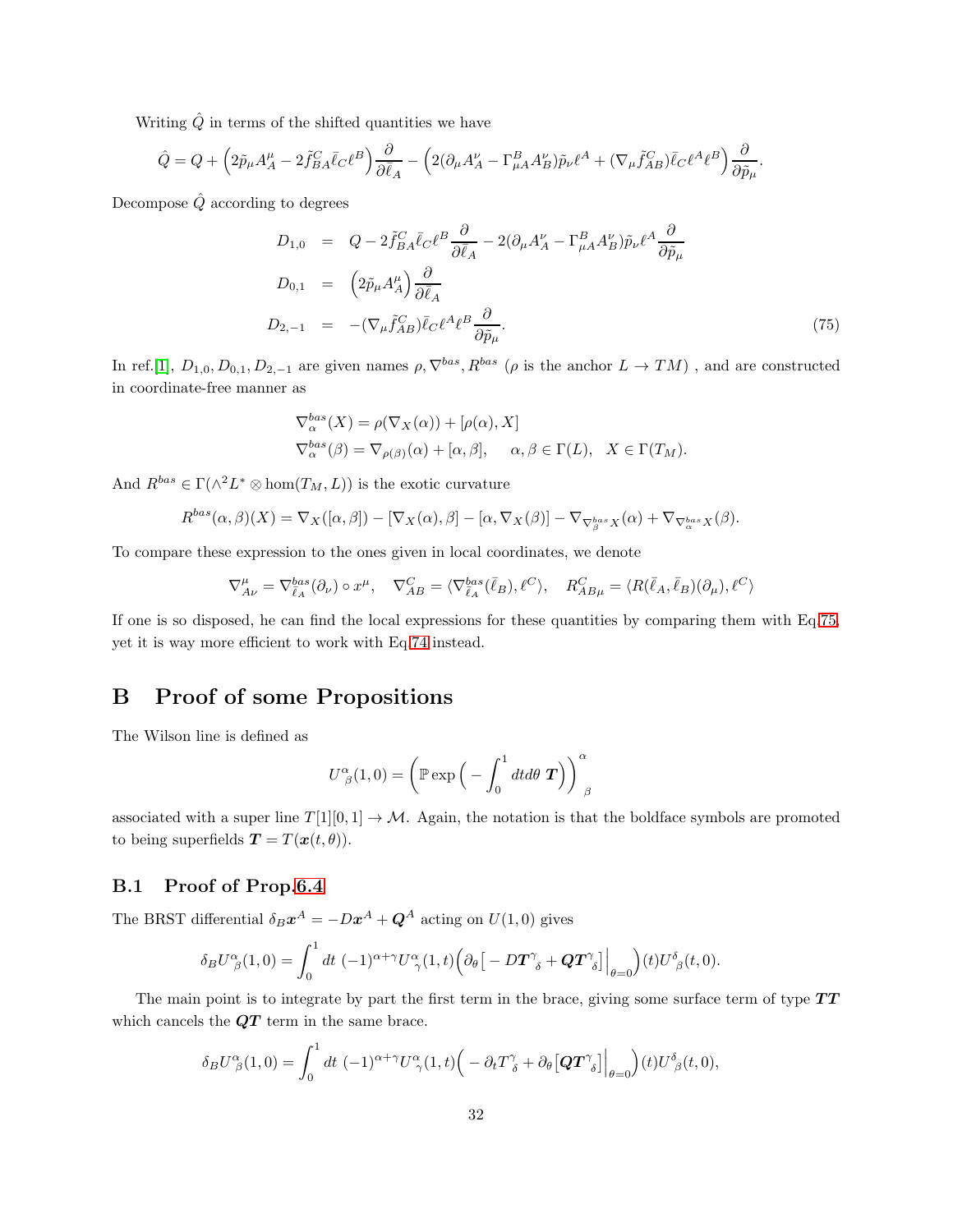integrate by part and use the relations

$$
\partial_t U^{\alpha}_{\ \beta}(t,0) = -(\partial_{\theta} T|_{\theta=0})^{\alpha}_{\ \gamma}(t) U^{\gamma}_{\ \beta}(t,0), \quad \partial_t U^{\alpha}_{\ \beta}(1,t) = U^{\alpha}_{\ \gamma}(1,t) (\partial_{\theta} T|_{\theta=0})^{\gamma}_{\ \beta}(t),
$$

we get

$$
\delta_B U^{\alpha}_{\ \beta}(1,0) = -T^{\alpha}_{\ \delta}(1)U^{\delta}_{\ \beta}(1,0) + (-1)^{\alpha+\gamma}U^{\alpha}_{\ \gamma}(1,0)T^{\gamma}_{\ \beta}(0) \n+ \int_0^1 dt \ (-1)^{\alpha+\gamma}U^{\alpha}_{\ \delta}(1,t) \Big( \left(\partial_{\theta}T\big|_{\theta=0}\right)^{\delta}_{\ \gamma}T^{\gamma}_{\ \epsilon} \Big)(t) \ U^{\epsilon}_{\ \beta}(t,0) \n- \int_0^1 dt \ (-1)^{\alpha+\gamma}U^{\alpha}_{\ \gamma}(1,t) \Big( T^{\gamma}_{\ \delta}\big(\partial_{\theta}T\big|_{\theta=0}\big)^{\delta}_{\ \epsilon} \Big)(t) \ U^{\epsilon}_{\ \beta}(t,0) \n+ \int_0^1 dt \ (-1)^{\alpha+\gamma}U^{\alpha}_{\ \gamma}(1,t) \Big( \big(\partial_{\theta}QT\big|_{\theta=0}\big)^{\gamma}_{\ \delta} \Big)(t) \ U^{\delta}_{\ \beta}(t,0)
$$

The last three terms can be combined into

$$
\int_0^1 dt \ U^{\alpha}_{\delta}(1,t) \Big( (-1)^{\alpha+\gamma} (\partial_{\theta} \mathbf{T})^{\delta}_{\gamma} T^{\gamma}_{\epsilon} - (-1)^{\alpha+\delta} T^{\delta}_{\gamma} (\partial_{\theta} \mathbf{T})^{\gamma}_{\epsilon} + (-1)^{\alpha+\delta} (\partial_{\theta} \mathbf{Q} \mathbf{T})^{\delta}_{\epsilon} \Big) \Big|_{\theta=0}(t) \ U^{\epsilon}_{\beta}(t,0)
$$
  
\n
$$
= (-1)^{\alpha} \int_0^1 dt \ U^{\alpha}_{\delta}(1,t) \Big( (-1)^{\gamma} (\partial_{\theta} \mathbf{T}^{\delta}_{\gamma} \mathbf{T}^{\gamma}_{\epsilon}) + (-1)^{\delta} (\partial_{\theta} \mathbf{Q} \mathbf{T})^{\delta}_{\epsilon} \Big) \Big|_{\theta=0}(t) \ U^{\epsilon}_{\beta}(t,0)
$$
  
\n
$$
= (-1)^{\alpha} \int_0^1 dt \ U^{\alpha}_{\delta}(1,t) \partial_{\theta} \Big( (-1)^{\gamma} \mathbf{T}^{\delta}_{\gamma} \mathbf{T}^{\gamma}_{\epsilon} + (-1)^{\delta} \mathbf{Q} \mathbf{T}^{\delta}_{\epsilon} \Big) \Big|_{\theta=0}(t) \ U^{\epsilon}_{\beta}(t,0) = 0,
$$

where Eq[.8](#page-4-1) is used in the last step. The remaining terms is the BRST variation of a Wilson line

<span id="page-32-1"></span>
$$
\delta_B U^{\alpha}_{\ \beta}(1,0) = -T^{\alpha}_{\ \delta}(1) U^{\delta}_{\ \beta}(1,0) + (-1)^{\alpha+\gamma} U^{\alpha}_{\ \gamma}(1,0) T^{\gamma}_{\ \beta}(0) \tag{76}
$$

<span id="page-32-0"></span>The proof is complete.

## B.2 Proof of Prop[.6.7](#page-23-0)

As a crucial proposition of the paper, we present the proof of it with more details. Under an infinitesimal change of trivialization  $V^{\alpha}_{\ \tilde{\beta}} = \delta^{\alpha}_{\tilde{\beta}} + \epsilon^{\alpha}_{\ \tilde{\beta}}$ , the matrix T changes by

$$
\delta_{\text{chg of triv}} T^{\beta}_{\alpha} = Q \epsilon^{\beta}_{\alpha} + T^{\beta}_{\gamma} \epsilon^{\gamma}_{\alpha} - (-1)^{\beta + \gamma} \epsilon^{\beta}_{\gamma} T^{\gamma}_{\alpha}.
$$
\n(77)

The change of the Wilson-line is

$$
\delta_{\text{chg of triv}} U^{\alpha}_{\ \rho}(1,0) = \int_0^1 dt \ U^{\alpha}_{\ \beta}(1,t) \Big\{ - \partial_{\theta} \Big[ \underbrace{\mathbf{Q} \boldsymbol{\epsilon}^{\beta}_{\ \gamma} + \mathbf{T}^{\beta}_{\ \delta} \boldsymbol{\epsilon}^{\delta}_{\ \gamma}}_{3} - \underbrace{(-1)^{\beta + \delta} \boldsymbol{\epsilon}^{\beta}_{\ \delta} \mathbf{T}^{\delta}_{\ \gamma}}_{6} \Big] \Big|_{\theta=0} \Big\} (t) U^{\gamma}_{\ \rho}(t,0).
$$

Write  $Q\epsilon$  in term-a as  $D\epsilon + \delta_B \epsilon$ ,

$$
a = \int_0^1 dt \ U^{\alpha}_{\ \beta}(1,t) \Big\{ - \partial_{\theta} \Big[ \underbrace{D \epsilon^{\beta}_{\ \gamma} + \delta_B \epsilon^{\beta}_{\ \gamma}}_{b} \Big] \Big|_{\theta=0} \Big\} (t) U^{\gamma}_{\ \rho}(t,0)
$$

Integrate by part the term-b

$$
b = -\epsilon^{\alpha}_{\beta}(1)U^{\beta}_{\rho}(1,0) + U^{\alpha}_{\beta}(1,0)\epsilon^{\beta}_{\rho}(0) + \int_{0}^{1} dt U^{\alpha}_{\delta}(1,t) \Big\{ \underbrace{\left[\partial_{\theta} \boldsymbol{T}^{\delta}_{\beta}\right] \Big|_{\theta=0} \epsilon^{\beta}_{\gamma}}_{1} \Big\} (t)U^{\gamma}_{\rho}(t,0) - \int_{0}^{1} dt U^{\alpha}_{\beta}(1,t) \Big\{ \underbrace{\epsilon^{\beta}_{\gamma} \big[\partial_{\theta} \boldsymbol{T}^{\gamma}_{\delta}\big] \Big|_{\theta=0}}_{4} \Big\} (t)U^{\delta}_{\rho}(t,0).
$$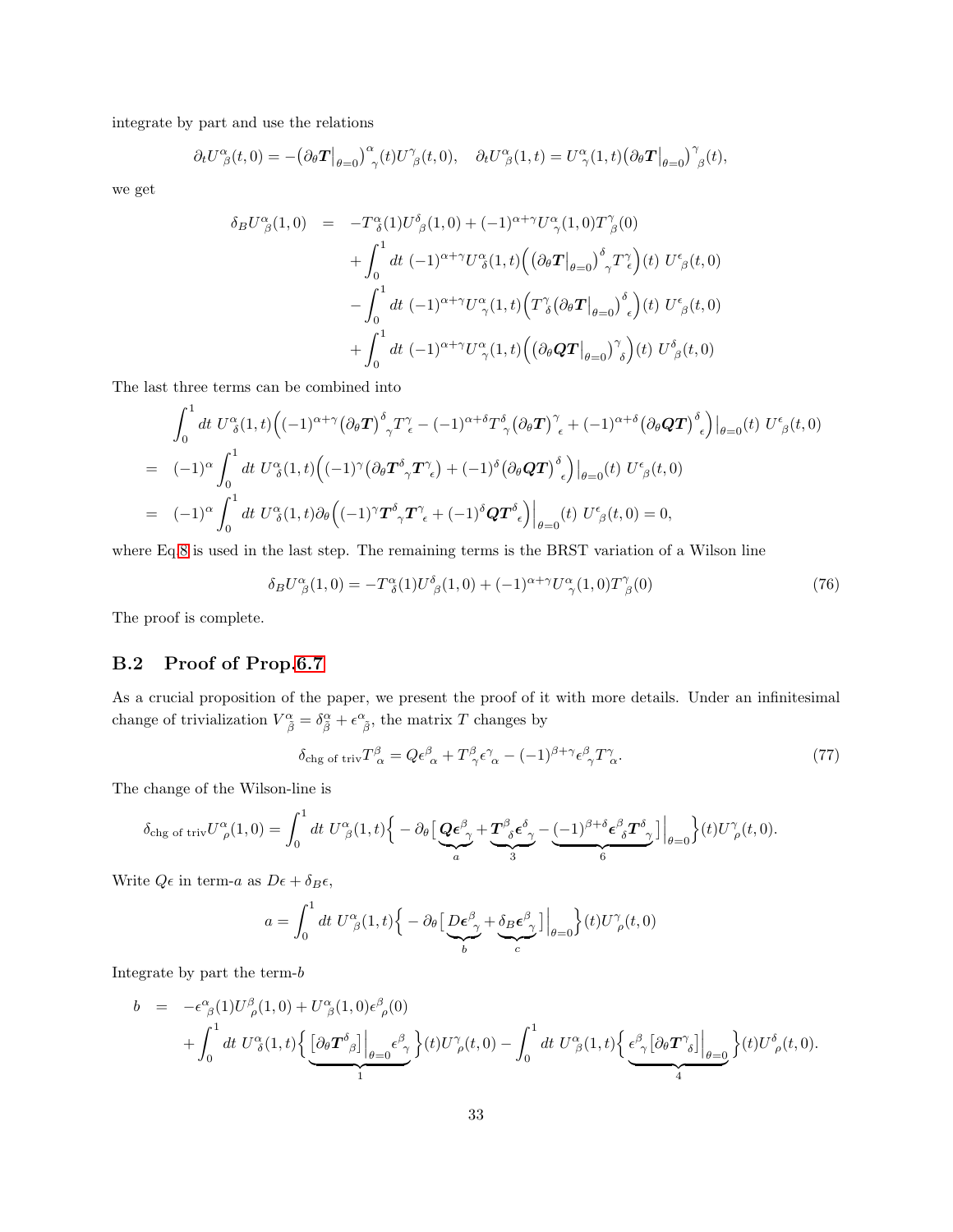Pull out  $\delta_B$  from term- $c$ 

$$
c = (-1)^{\alpha+\beta}\delta_B \int_0^1 dt U^{\alpha}_{\beta}(1,t) \Big\{ \partial_{\theta} \big[\epsilon^{\beta}_{\gamma}\big] \Big|_{\theta=0} \Big\} (t) U^{\gamma}_{\rho}(t,0)
$$
  

$$
-(-1)^{\alpha+\beta} \int_0^1 dt (\delta_B U^{\alpha}_{\beta}(1,t)) \Big\{ \partial_{\theta} \big[\epsilon^{\beta}_{\gamma}\big] \Big|_{\theta=0} \Big\} (t) U^{\gamma}_{\rho}(t,0)
$$
  

$$
+(-1)^{\beta+\gamma} \int_0^1 dt U^{\alpha}_{\beta}(1,t) \Big\{ \partial_{\theta} \big[\epsilon^{\beta}_{\gamma}\big] \Big|_{\theta=0} \Big\} (t) \delta_B U^{\gamma}_{\rho}(t,0)
$$
  

$$
= \delta_B(\cdots) - (-1)^{\alpha+\beta} \int_0^1 dt \Big\{ -T^{\alpha}_{\delta}(1) U^{\delta}_{\beta}(1,t) + \underbrace{(-1)^{\alpha+\delta} U^{\alpha}_{\delta}(1,t) T^{\delta}_{\beta}}_{2} \Big\} \big[\partial_{\theta} \epsilon^{\beta}_{\gamma}\big] \Big|_{\theta=0} (t) U^{\gamma}_{\rho}(t,0)
$$
  

$$
+(-1)^{\beta+\gamma} \int_0^1 dt U^{\alpha}_{\beta}(1,t) \big[\partial_{\theta} \epsilon^{\beta}_{\gamma}\big] \Big|_{\theta=0} (t) \Big\{ \underbrace{-T^{\gamma}_{\delta}(t) U^{\delta}_{\rho}(t,0)}_{5} + (-1)^{\gamma+\delta} U^{\gamma}_{\delta}(t,0) T^{\delta}_{\rho}(0) \Big\}
$$

Collect everything together we have

$$
\delta_{\text{chg of triv}} U_{\rho}^{\alpha}(1,0)
$$
\n
$$
= \int_{0}^{1} dt \ U_{\delta}^{\alpha}(1,t) \Big\{ \underbrace{(\partial_{\theta} \boldsymbol{T}^{\delta}_{\beta}) \epsilon^{\beta}_{\gamma} - (-1)^{\beta+\delta} \boldsymbol{T}^{\delta}_{\beta} \partial_{\theta} \epsilon^{\beta}_{\gamma} - (\partial_{\theta} \boldsymbol{T}^{\delta}_{\beta} \epsilon^{\beta}_{\gamma}) \Big\} \Big|_{\theta=0} (t) U_{\rho}^{\gamma}(t,0)
$$
\n
$$
+ \int_{0}^{1} dt \ U_{\beta}^{\alpha}(1,t) \Big\{ \underbrace{-\epsilon^{\beta}_{\gamma} \partial_{\theta} \boldsymbol{T}^{\gamma}_{\delta} - (-1)^{\beta+\gamma} (\partial_{\theta} \epsilon^{\beta}_{\gamma}) \boldsymbol{T}^{\gamma}_{\delta} + (-1)^{\beta+\gamma} \partial_{\theta} (\epsilon^{\beta}_{\gamma} \boldsymbol{T}^{\gamma}_{\delta}) \Big\} \Big|_{\theta=0} (t) U_{\rho}^{\delta}(t,0)
$$
\n
$$
+ \delta_{B} (\cdots) - \epsilon^{\alpha}_{\beta}(1) U_{\rho}^{\beta}(1,0) + U_{\beta}^{\alpha}(1,0) \epsilon^{\beta}_{\rho}(0)
$$
\n
$$
+ (-1)^{\alpha+\beta} \boldsymbol{T}^{\alpha}_{\delta}(1) \int_{0}^{1} dt \ U_{\beta}^{\delta}(1,t) \Big[ \partial_{\theta} \epsilon^{\beta}_{\gamma} \Big] \Big|_{\theta=0} (t) U_{\rho}^{\gamma}(t,0)
$$
\n
$$
+ (-1)^{\beta+\delta} \int_{0}^{1} dt \ U_{\beta}^{\alpha}(1,t) \Big[ \partial_{\theta} \epsilon^{\beta}_{\gamma} \Big] \Big|_{\theta=0} (t) U_{\delta}^{\gamma}(t,0) \boldsymbol{T}^{\delta}_{\rho}(0).
$$

The first two lines completely cancel, collecting the rest of the terms

 $\delta_{\text{chg of triv}} U^{\alpha}_{\ \beta} = \left( -\epsilon^{\alpha}_{\ \delta}(1) U^{\delta}_{\ \beta}(1,0) + U^{\alpha}_{\ \delta}(1,0) \epsilon^{\delta}_{\ \beta}(0) \right) + (-1)^{\alpha} \delta_B V^{\alpha}_{\ \beta} + (-1)^{\alpha} T^{\alpha}_{\ \delta}(1) V^{\delta}_{\ \beta} + (-1)^{\delta} V^{\alpha}_{\ \delta} T^{\delta}_{\ \beta}(0)$ where

$$
V^{\alpha}_{\beta}(1,0) = \int_0^1 dt \ U^{\alpha}_{\delta}(1,t) \left[ (-1)^{\delta} \partial_{\theta} \epsilon^{\delta}_{\gamma} \right] \Big|_{\theta=0} (t) U^{\gamma}_{\beta}(t,0).
$$

### <span id="page-33-0"></span>B.3 Examples from Courant Algebroid

We use the setting of Ex[.2.3,](#page-5-2) we have a graded vector bundle

$$
T^*[2]T[1]M \t (q_{\mu}, p_{\mu})
$$
  
\n
$$
\downarrow
$$
  
\n
$$
T[1]M \t (x^{\mu}, v^{\mu})
$$

This is a graded vector bundle in the sense that the transition function depends on the coordinate  $v$ , denote

$$
A^{\tilde{\alpha}}_{\beta} = \frac{\partial \tilde{x}^{\tilde{\alpha}}}{\partial x^{\beta}},
$$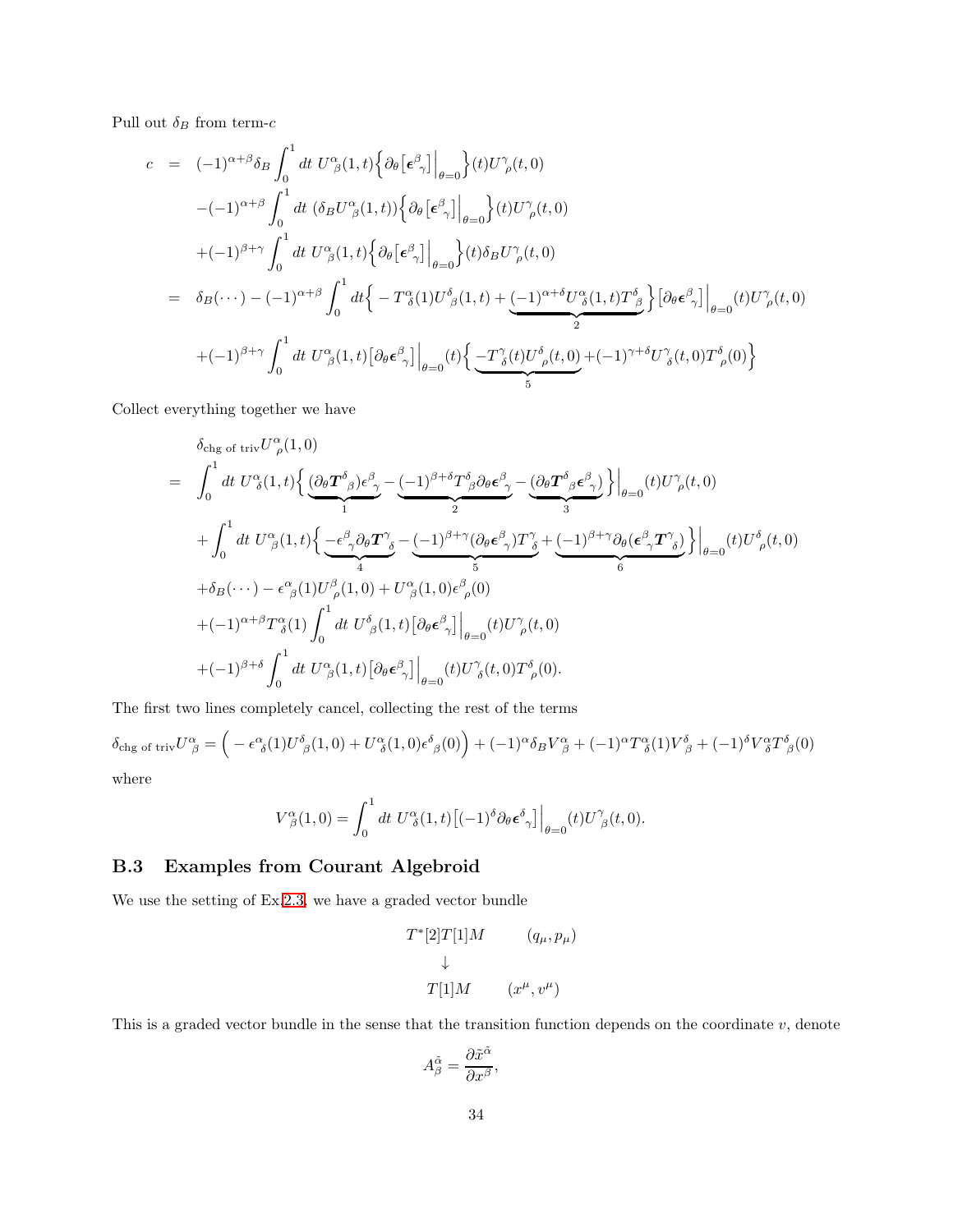The transition function is

<span id="page-34-0"></span>
$$
[\tilde{p}_{\tilde{\mu}}, \tilde{q}_{\tilde{\mu}}] = [p_{\rho}, q_{\rho}] \begin{bmatrix} (A^{-1})^{\rho}_{\tilde{\mu}} & 0\\ -v^{\sigma} \partial_{\sigma} (A^{-1})^{\rho}_{\tilde{\mu}} & (A^{-1})^{\rho}_{\tilde{\mu}} \end{bmatrix}.
$$
 (78)

The homological vector field  $Q = v^{\mu} \partial_{\mu}$  can be lifted

$$
\hat{Q} = Q + p_{\mu} \frac{\partial}{\partial q_{\mu}}.
$$

It is not hard to check that such lifting is globally defined. Namely  $p_\mu \partial_{q_\mu}$  is a representation of Q in the sense of Eq[.7,](#page-4-4) the T matrix is

$$
T = \begin{bmatrix} p_{\nu} & q_{\nu} \end{bmatrix} \begin{bmatrix} 0 & \delta^{\nu}_{\mu} \\ 0 & 0 \end{bmatrix} \begin{bmatrix} \frac{\partial}{\partial p_{\mu}} \\ \frac{\partial}{\partial q_{\mu}} \end{bmatrix}.
$$

This constitutes the idea of adjoint representation up to homotopy of  $T[1]M$ , upon picking a connection. One can also check Eq[.62](#page-23-4)

h A −1 0 −QA<sup>−</sup><sup>1</sup> A −1 , 1 0 0 −1 0 1 0 0 i − 1 0 0 −1 QA<sup>−</sup><sup>1</sup> 0 <sup>0</sup> QA<sup>−</sup><sup>1</sup> = 0.

Thus the Wilson-line is banally simple  $U = 1$  in one trivialization patch. Under a change of trivialization, the rhs of Eq[.65](#page-23-2) had better be zero. Writing  $A = 1 + \epsilon$ , then the V term in that formula is

$$
V = \int_0^1 dt \; \partial_\theta \left[ \begin{array}{cc} -\epsilon & 0 \\ -Q\epsilon & \epsilon \end{array} \right] \bigg|_{\theta=0},
$$

And we get for the three terms  $(-1)^{\alpha} \delta_B V^{\alpha}_{\beta} + (-1)^{\alpha} T^{\alpha}_{\delta} (1) V^{\delta}_{\beta} + (-1)^{\delta} V^{\alpha}_{\delta} T^{\delta}_{\beta} (0)$ 

$$
\int_{0}^{1} dt \begin{vmatrix} 1 & 0 \\ 0 & -1 \end{vmatrix} = \left( \begin{array}{cc} 0 & 0 \\ -\partial_{t} (v^{\rho} \partial_{\rho} \epsilon) & 0 \end{array} \right) + \begin{vmatrix} 1 & 0 \\ 0 & -1 \end{vmatrix} \begin{vmatrix} 0 & 1 \\ 0 & 0 \end{vmatrix} \begin{vmatrix} 0 & 0 \\ -\partial_{t} \epsilon & 0 \end{vmatrix} + \begin{vmatrix} 0 & 0 \\ -\partial_{t} \epsilon & 0 \end{vmatrix} \begin{vmatrix} 1 & 0 \\ 0 & -1 \end{vmatrix} \begin{vmatrix} 0 & 1 \\ 0 & 0 \end{vmatrix}
$$
  
=  $- \begin{vmatrix} \epsilon(1) - \epsilon(0) & 0 \\ Q\epsilon(0) - Q\epsilon(1) & \epsilon(1) - \epsilon(0) \end{vmatrix}$ 

This term will cancel the first two terms of Eq[.65.](#page-23-2) We of course get the result '1 is invariant', but it is rather tricky to get the signs straight.

Next we check Eq[.69](#page-25-4) against the current example. It is obvious that the rhs of Eq[.69](#page-25-4) all vanishes for a Wilson-line in one trivialization patch. But the full Wilson-line is a product of transition functions

$$
U_{\alpha_n}^{\alpha_1} = \Omega_{\ \beta_1}^{\alpha_1}(x_1)\Omega_{\ \beta_2}^{\beta_1}(x_2)\cdots\Omega_{\ \alpha_n}^{\beta_{n-1}}(x_n),
$$

but it suffices to consider just one transition function  $U^{\alpha}_{\ \tilde{\beta}} = \Omega^{\alpha}_{\ \tilde{\beta}}(x)$ . By a direct calculation, we have the deformation of the transition function

<span id="page-34-1"></span>
$$
\partial_s \Omega = \begin{vmatrix} (\bar{v} \cdot \partial) A^{-1} & 0 \\ -v^{\mu} \bar{v}^{\nu} \partial_{\mu} \partial_{\nu} A^{-1} - (d^{\nu} \bar{v}^{\mu}) \partial_{\mu} A^{-1} & (\bar{v} \cdot \partial) A^{-1} \end{vmatrix} = -d^{\nu} \begin{vmatrix} 0 & 0 \\ \bar{v}^{\mu} \partial_{\mu} A^{-1} & 0 \end{vmatrix} + \begin{vmatrix} (\bar{v} \cdot \partial) A^{-1} & 0 \\ 0 & (\bar{v} \cdot \partial) A^{-1} \end{vmatrix}, \tag{79}
$$

where we have omitted the index structure of  $A^{-1}$ , for which the reader may refer to Eq[.78;](#page-34-0) and also in the second equalizer, we used the eom  $v^{\mu} \partial_{\mu} = d^y$ .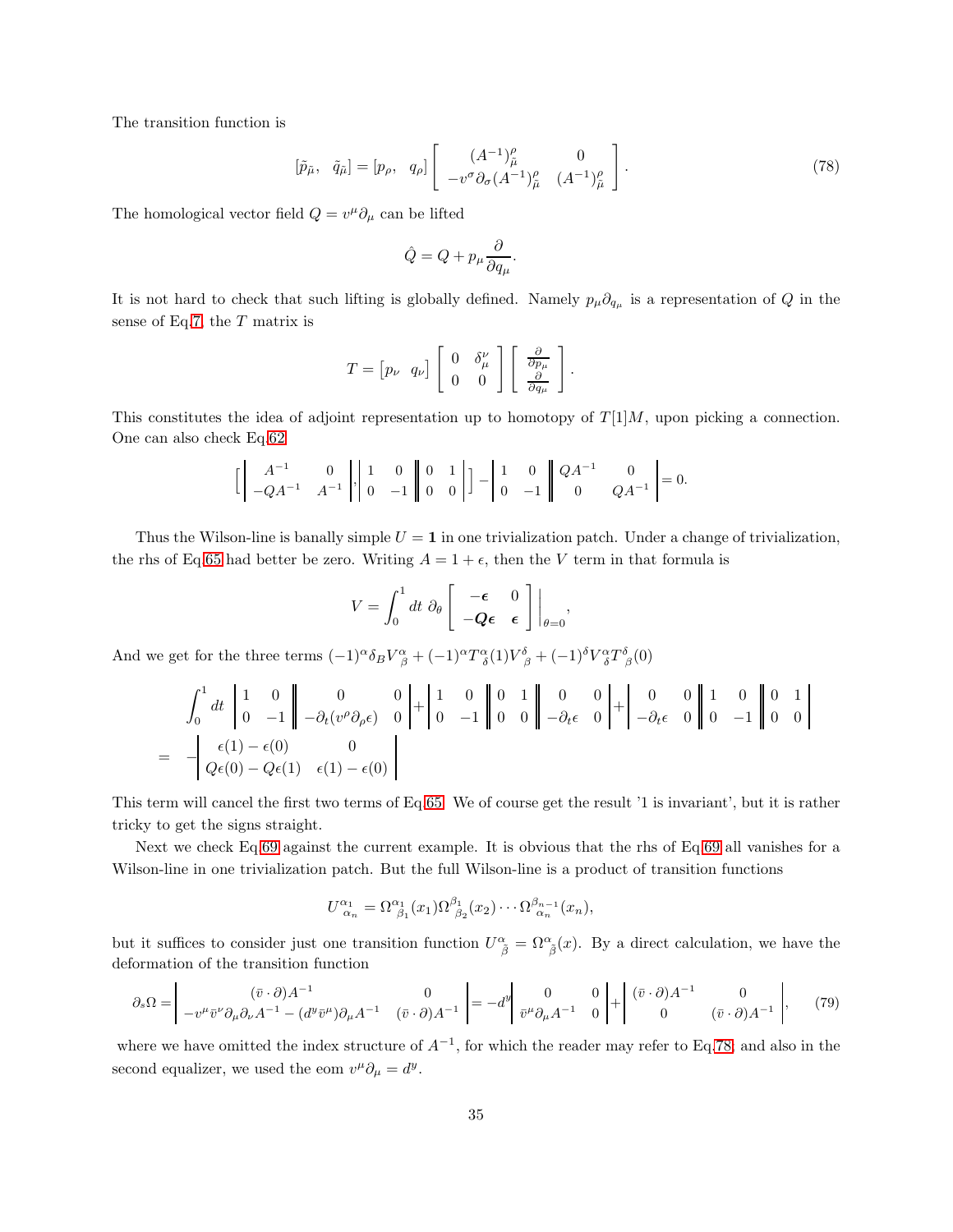We should compare this to the general formula Eq[.71](#page-26-2)

$$
\partial_s\Omega^\alpha_{~\tilde\beta}=d^y\iota_{\bar x}\Omega^\alpha_{~\tilde\beta}+\iota_{\bar x}\Big(-T^\alpha_{~\delta}\Omega^{\delta}_{~\tilde\beta}+(-1)^{\alpha+\tilde\gamma}\Omega^\alpha_{~\tilde\gamma}T^{\tilde\gamma}_{~\tilde\beta}\Big).
$$

The first term of this formula is obviously given by the first term of Eq[.79,](#page-34-1) while the second and third term can be worked out as

$$
\iota_{\bar{x}}\left(-T^{\alpha}_{\delta}\Omega^{\delta}_{\tilde{\beta}}+(-1)^{\alpha+\tilde{\gamma}}\Omega^{\alpha}_{\tilde{\gamma}}T^{\tilde{\gamma}}_{\tilde{\beta}}\right)
$$
\n
$$
=\bar{v}^{\rho}\frac{\partial}{\partial v^{\rho}}\left(\begin{vmatrix}0&1\\0&0\end{vmatrix}\begin{vmatrix}A^{-1}&0\\-(v\cdot\partial)A^{-1}&A^{-1}\end{vmatrix}\begin{vmatrix}1&0\\0&-1\end{vmatrix}\begin{vmatrix}A^{-1}&0\\-(v\cdot\partial)A^{-1}&A^{-1}\end{vmatrix}\begin{vmatrix}1&0\\0&-1\end{vmatrix}\begin{vmatrix}0&1\\0&0\end{vmatrix}\right)
$$
\n
$$
=\begin{vmatrix}(\bar{v}\cdot\partial)A^{-1}&0\\0&(\bar{v}\cdot\partial)A^{-1}\end{vmatrix},
$$

which shows the total agreement with Eq[.79.](#page-34-1)

And finally, if  $d<sup>y</sup> = 0$ , then the first term of Eq[.79](#page-34-1) vanishes; and the second term also vanishes since we have shown immediately afterwards that it is in the image of the T matrices, and see also the remark in Ex[.6.12.](#page-25-5) Thus, we confirm that in the case  $d^y = 0$ , the Wilson-line is invariant under the homotopies.

# <span id="page-35-0"></span>References

- <span id="page-35-10"></span>[1] C. A. Abad and M. Crainic, Representations up to homotopy of Lie algebroids, arXiv.org:0901.0319
- <span id="page-35-1"></span>[2] C. Arias Abad and M. Crainic, "Representations up to homotopy and Bott's spectral sequence for Lie groupoids", arXiv:0911.2859, math.AT
- <span id="page-35-4"></span>[3] C.A. Abad and F. Schaetz, "The  $A_{\infty}$  de Rham theorem and integration of representations up to homotopy", arXiv1011.4693, math.DG,
- <span id="page-35-9"></span>[4] J.E. Andersen, J. Mattes and N. Reshetikhin, "The poisson structure on the moduli space of flat connections and chord diagrams", Topology Volume 35, Issue 4, October 1996, pp 1069-1083
- <span id="page-35-6"></span>[5] A. S. Cattaneo and G. Felder, "Poisson sigma models and symplectic groupoids", arXiv:math/0003023,
- <span id="page-35-5"></span>[6] P. Deligne, P. Griffiths, J. Morgan and D. Sullivan, "Real Homotopy Theory of Kähler Manifolds", Inventiones math. 29, 245-274 (1975)
- [7] P. Deligne, J. W. Morgan, "Notes on supersymmetry (following Joseph Bernstein)," Quantum fields and strings: a course for mathematicians, Vol. 1, 2 (Princeton, NJ, 1996/1997), 4197, Amer. Math. Soc., Providence, RI, 1999.
- <span id="page-35-3"></span><span id="page-35-2"></span>[8] V.V. Fock and A.A. Rosly, "Poisson structure on moduli of flat connections on Riemann surfaces and r-matrix", Am.Math.Soc.Transl. 191 (1999) 67-86
- <span id="page-35-7"></span>[9] E. Getzler, "Lie Theory for nilpotent L-infinity algebras", Annals of Mathematics, 170 (2009), 271-301
- <span id="page-35-8"></span>[10] E. Getzler and J. D. S. Jones, "A∞-algebras and the cyclic bar complex", Illinois Jour. Math. (1989)
- [11] E. Getzler, J.D.S. Jones and S. Petrack, "Differential forms on loop space and the cyclic bar complex", Topology 30 (1991), 339-371